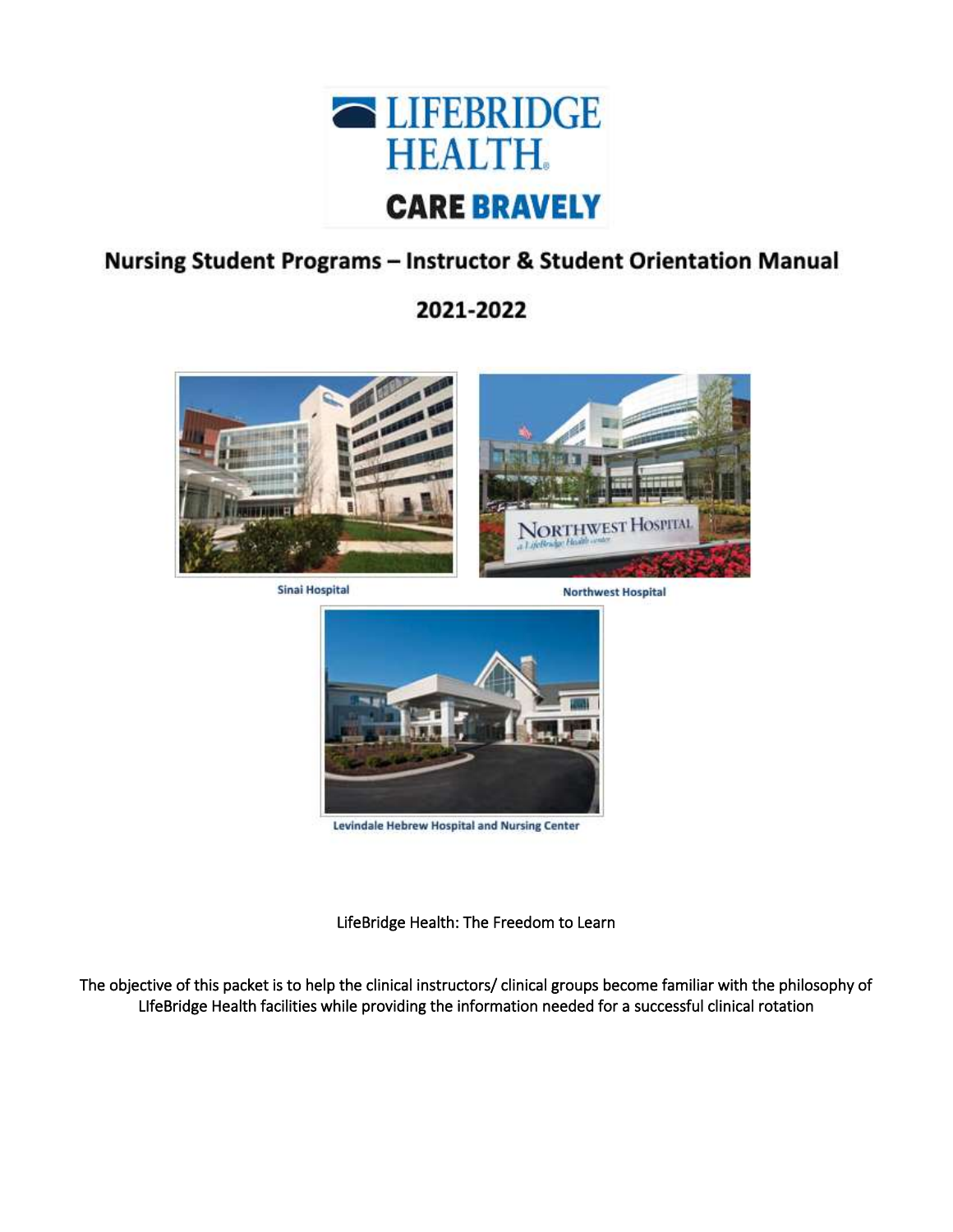### TABLE OF CONTENTS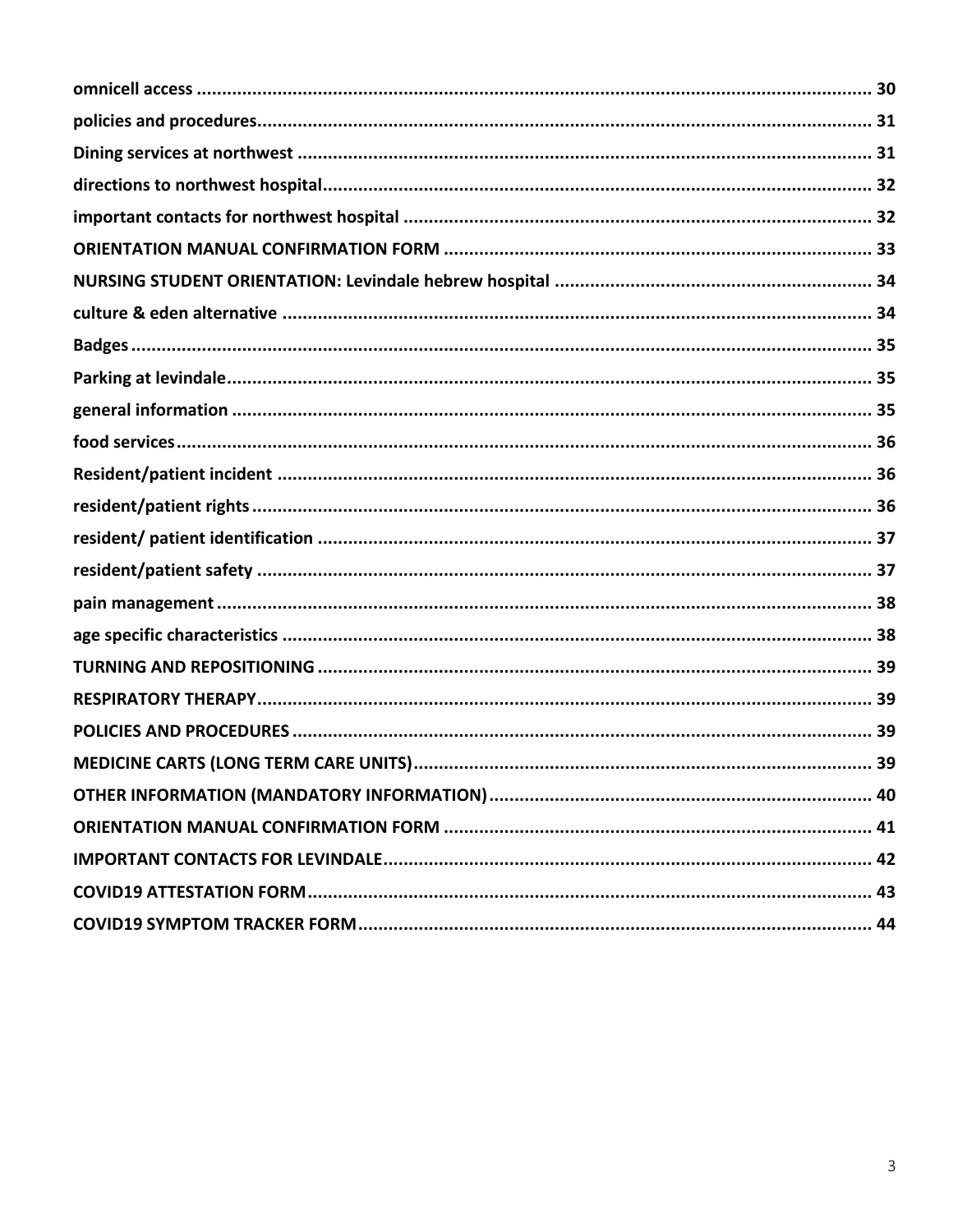### <span id="page-3-0"></span>STUDENT AND INSTRUCTOR REQUIREMENTS

Nursing students must meet the following requirements prior to beginning clinical experience at any healthcare facility within LifeBridge Health.

#### 1. Education Affiliation Agreement

The nursing school (college, university, school program) must be covered by a current affiliation agreement with the health care provider/organization before requesting an educational experience/rotation with the hospital or clinical service area. Students and/or instructors can contact the school representative or the health care provider/organization to verify that an agreement is in place.

#### 2. Accredited Educational Programs

Students must be from educational programs that are accredited by national accrediting agencies and/or state organizations as appropriate (MHEC, MBON, CCNE, NLN, etc.).

#### 3. Verification & Documentation

The Educational Program (college, university, school) must have verification or documentation of the following items according to contract:

#### Measles-Mumps-Rubella, Tdap, Varicella, Hepatitis B

Verification can be provided by 1) documentation of immunization 2) positive antibody titer.

#### Verification of TB testing within the past year.

Each student is required to have an annual screening for tuberculosis by an intradermal PPD test.

Students that are PPD positive need to verify that an adequate work-up for tuberculosis has been completed and that they are currently not communicable by producing a (chest x-ray report, Physician, or Health Department note).

#### Influenza vaccine

Students are required to have an influenza vaccine if working during winter months.

#### ADDITIONAL REQUIRED DOCUMENTS:

- Criminal Background check (if 18 years of age or older)
- Urine drug screen results
- Current CPR or BLS certification
- COVID Education Attestation Sheet if required by hospital
	- 4. READ THE STUDENT ORIENTATION BOOKLET: This orientation booklet provides a list of standards to be followed by nursing students in health care settings. As part of the school's affiliation agreement with the health care provider/organization, students are subject to the rules, policies, and regulations of the facility.

#### 5. COMPLETION OF THE NURSING STUDENT PASSPORT ORIENTATION CHECKLIST PACKET

This passport confirm that students and instructors have the REQUIRED DOCUMENTATION AS LISTED ABOVE and have reviewed the orientation manual before entering onsite. Each Passport Packet must include an attached completed passport and all required paperwork for each instructor/student in clinical group. Instructors/students need to complete each form EVERY semester or when there are changes in information. If instructor/student comes to a facility more than once during semester, please provide a copy of the required paperwork with each passport.

A copy of this forms can be found on the LifeBridge Health Nursing Student website: <http://www.lifebridgehealth.org/nursingstudents/#passport>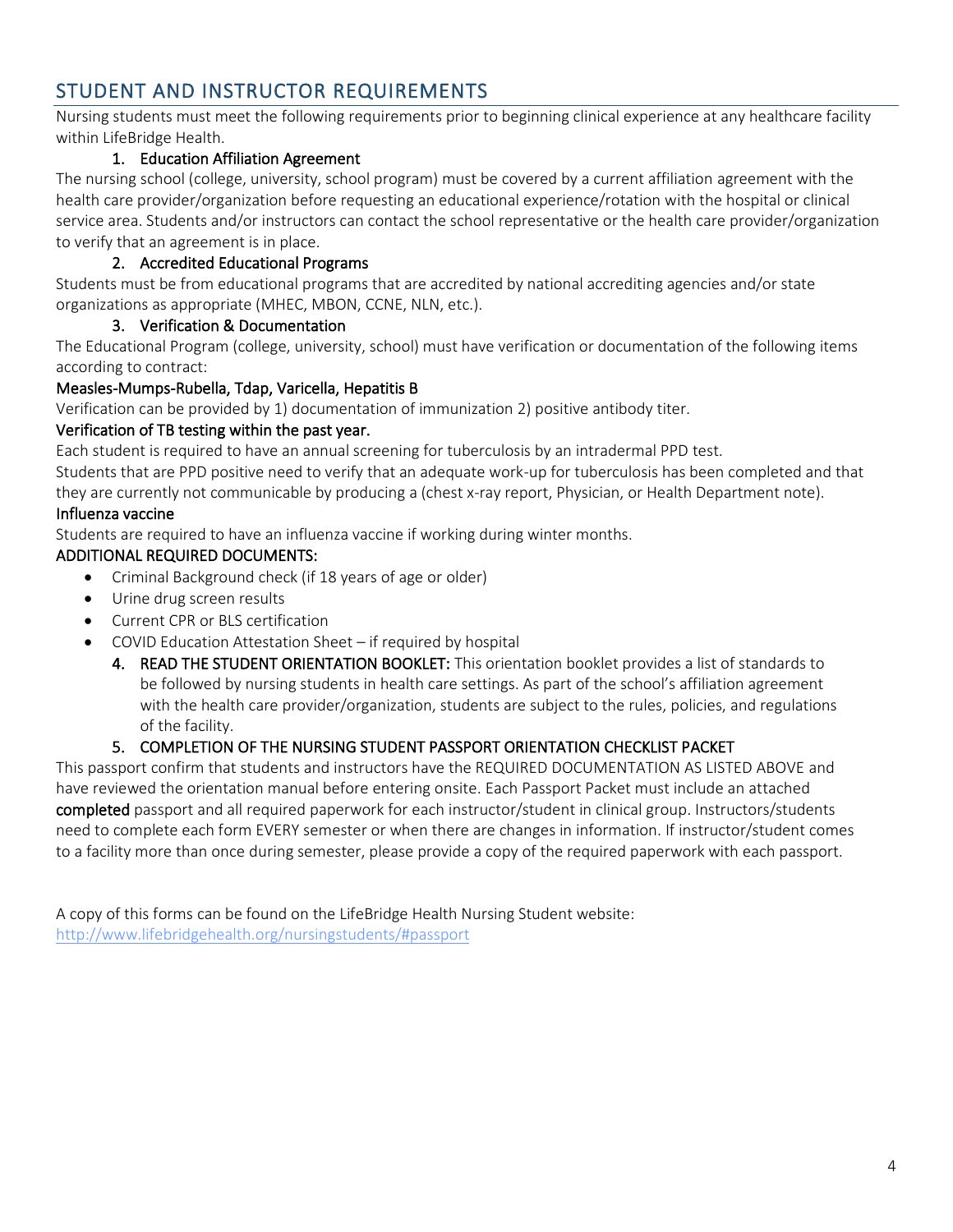# <span id="page-4-0"></span>CLINICAL PASSPORT PACKET

|                                                                                                                                                                                               | Sinai | Northwest   | Levindale        |
|-----------------------------------------------------------------------------------------------------------------------------------------------------------------------------------------------|-------|-------------|------------------|
| One Completed Passport per group -<br>including instructor name and contact information                                                                                                       | X     | X           | X                |
| Copy of each Instructor or Student's Lifebridge ID if an employee                                                                                                                             | X     | $\mathbf X$ | X                |
| Copy of Student's and Instructor's Driver's License or Government Issue ID                                                                                                                    | X     | X           | X                |
| 2021/2022 Orientation Manual Confirmation Page &<br>Badge and Parking Form 2021-2022                                                                                                          | X     | $\mathbf X$ | X                |
| COVID Education Attestation Sheet as required<br>• One for every student and instructor                                                                                                       | X     | X           | X                |
| Certificate of Completion of Cerner on-line Program<br>• One for every student and instructor                                                                                                 | X     | x           | X<br>Instructors |
| Certificate of Completion for Blaustein Security Module - Sinai Only<br>• One for every student and instructor<br>(Only if students will be rotating through Women's and Children's Services) | X     |             |                  |
| Handwashing Return Demonstration Form - due by end of first clinical day<br>for each instructor and student                                                                                   |       | X           | Χ                |

(Please note we will only be accepting 2020-2021 paperwork, outdate paperwork will not be accepted) This form must be completed by ALL nursing students and ALL instructors entering LifeBridge Health facilities, including student groups, practicum students, leadership students and graduate students.

#### Please make sure all paperwork is legible, we recommend the Passport be typed when possible. The PASSPORT PACKET must be return at least 15 days prior to the start of clinical rotation via email nursingstudents@lifebridgehealth.org

PLEASE place in subject line which hospital the clinical rotation will be completed at. If not received within 15 business days (not including holidays) before clinical start date or clinical start maybe delayed.

#### ProAdvantage Tracker Users

It is recommended that schools use ProAdvantage Tracker in Castle Branch, when possible, to decrease amount of paperwork required to send and print. After all student and instructor paperwork is complete and uploaded into Castle Branch, then the school coordinator or designee should email completed Clinical Passport to email below. Additionally, please add the appropriate hospital specific names to the rosters, so they can be seen by all parties. Please contact your hospital Clinical Affiliations Coordinator for specific names. The Hospital Clinical Affiliations Coordinator or designee will email a receipt for when completed passport is received and group processing will be started.

#### Meeting Stated Requirements

Students may begin their experience once all the above requirements are met; as well as any facility specific and/or health care provider/organizational requirements. Once each groups' paperwork is processed, facility will be following their own process for badging and starting of clinical rotation.

All Instructors new to LifeBridge Health must attend the Cerner Instructor Orientation Session. Registration dates and times are located on the Nursing Student website: [www.lifebridgehealth.org/nursingstudents](http://www.lifebridgehealth.org/nursingstudents)

All instructors must meet **ANNUALLY** with the educator or designee before the start of clinical rotation. At this time guidelines for clinical rotations will be reviewed and handwashing return demonstration completed as needed.

#### Practicum Students - must follow the process as outlined above

All practicum students will be partnered with a preceptor and will need pre- approval. Once the student is paired with a preceptor all required paperwork must be completed and turned in before starting any hours. PASSPORT must be completed for each practicum student by school coordinator. If practicum student is Lifebridge employee, PASSPORT and all above paperwork must be submitted by school coordinator.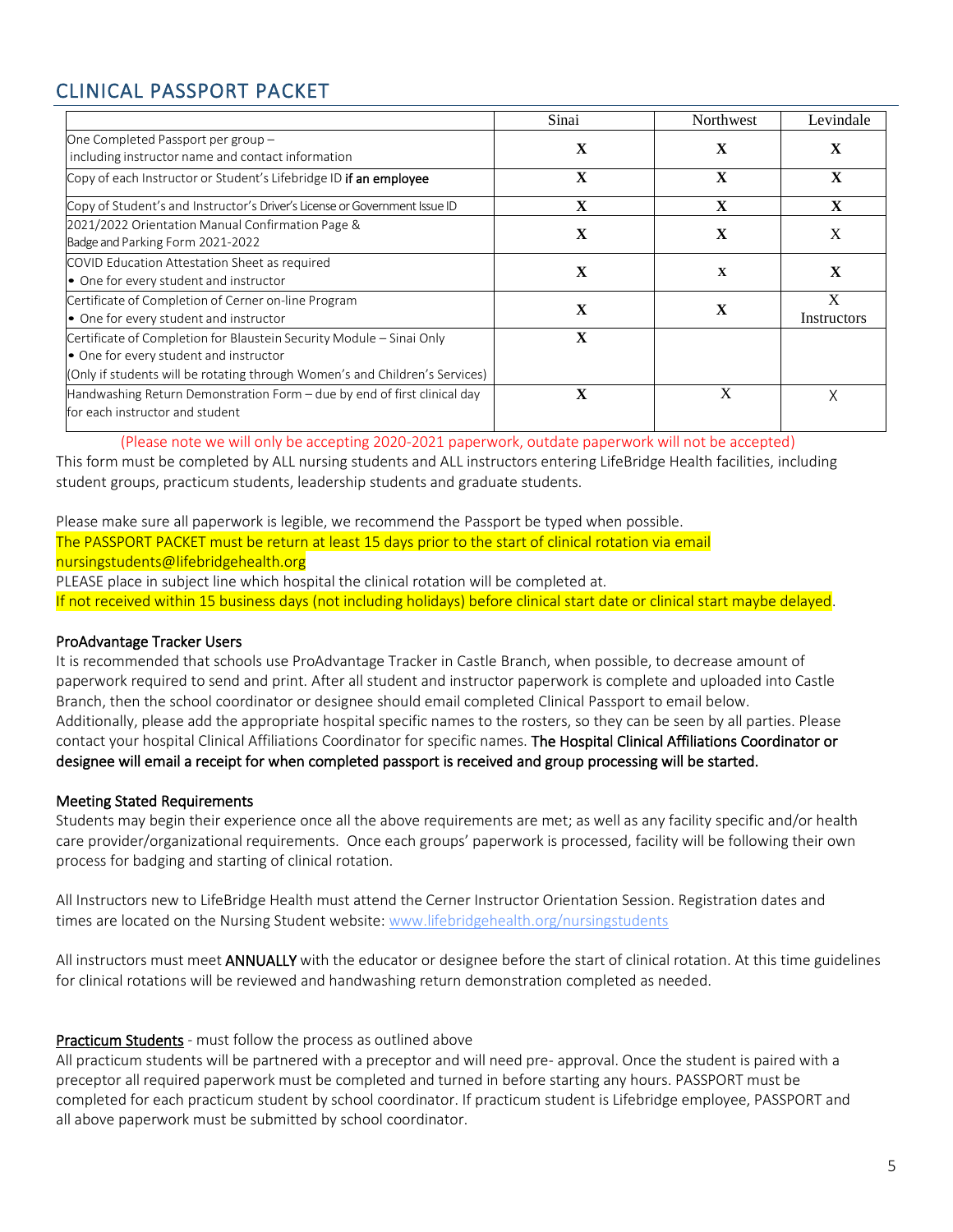### <span id="page-5-0"></span>CULTURAL DIVERSITY AND SENSITIVITY

#### What is Culture?

Culture is the values, beliefs and practices shared by a group of people. We have an obligation to be respectful and sensitive to other belief systems (co-workers, patients, families). It's important to be culturally competent and comfortable with those we serve and serve with, by examining our own personal biases and cultural values. By examining our own personal biases, we will better understand how they may inhibit effective communication.

#### How to be Culturally Competent

Ask yourself these questions:

- Who are my customers?
- How can I learn about them?
- What are my beliefs about this group?
- Acquire basic knowledge about the cultural values, beliefs, and practices of your customers:
	- Ask questions
		- Listen
	- Account for language issues

Be aware of communication styles

Have an open mind

#### Be sensitive to personal health beliefs and practices

As a student, ask your instructor/preceptor to help you find answers to the following questions:

#### How does my patient stay healthy?

- special foods, drinks, objects, or clothes
- Avoidance of certain foods, people, or places
- Customary rituals or people used to treat illnesses

#### What are the expectations for medicine usage?

- Past experiences with medicine usage
- Will the patient take medicine even when he/she doesn't feel sick?
- Is the patient taking other medicines or anything else to help them feel well?

#### Family and community relationships

- Are illnesses treated at home or by a community member?
- Who in the family makes health care decisions?

#### Language barriers

- Can the patient understand limited English?
- Consider literacy level
- Use visual aids and demonstrate procedures
- Check for understanding
- Is an interpreter necessary? If yes, follow hospital guidelines by using a trained medical interpreter. Avoid using family members

#### Body language

- Is there cultural significance for?
- Eye contact
- **Touching**
- Personal space
- Privacy / modesty

#### Other cultural factors to consider

- Gender
- Wealth or social status
- Presence of a disability
- Sexual orientation

#### Religious / Spiritual beliefs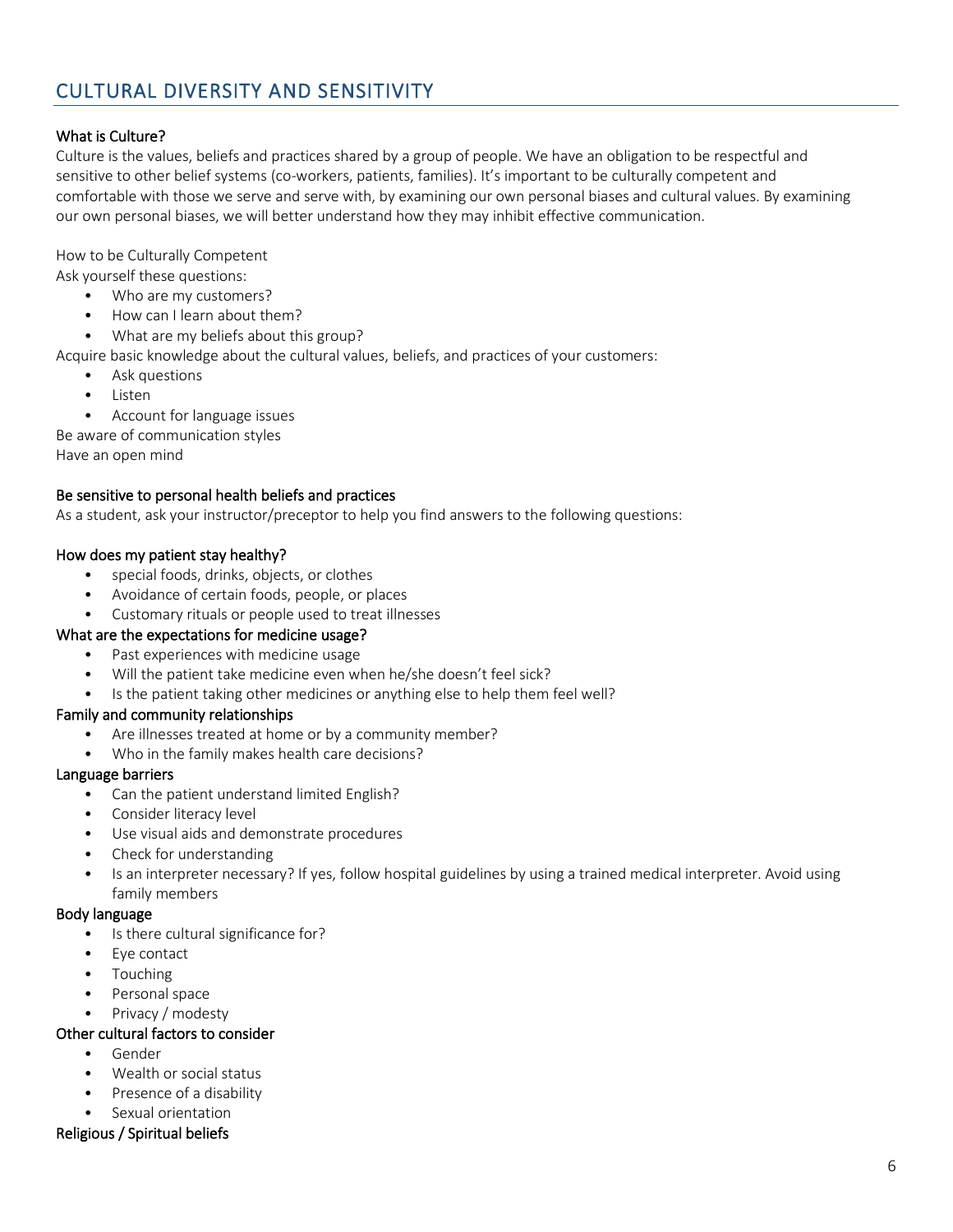- Are there beliefs associated with:
- Birth, death, age
- Certain treatments, blood products
- Prayer, medication, and worship
- Food preparation, clothing, special objects, and gender practices

### <span id="page-6-0"></span>ENVIRONMENTAL SAFETY

- Sinai Emergency Alert call 2-5911
- Northwest Emergency Alert call 5-5555
- Levindale Emergency Alert call 113#00 and state the type of code and the location three times

#### Safety is Everyone's Concern!

#### Students should call Security when they:

- See any criminal activity
- See any suspicious circumstances
- Need to access lost and found items
- Need to report visitor accidents
- Need escort or vehicle assistance

Each health care facility has a number to contact security directly. Students should be aware of the emergency contact phone number in the facility they are completing clinical rotation in.

#### **EMERGENCY CODES**



#### Code RED

Fire Prevention and Response: promote fire safety by recognizing and correcting fire hazards, and appropriately responding to any fire incident. This is a shared responsibility of everyone.

Employees and students can apply simple safety measures that will help prevent fires by:

- Properly storing and disposing of combustible materials.
- Complying with the electrical equipment policies.
- Reporting any defective wiring (frayed cords, brown fuses, etc.)
- Enforcing your facility's smoke free policy.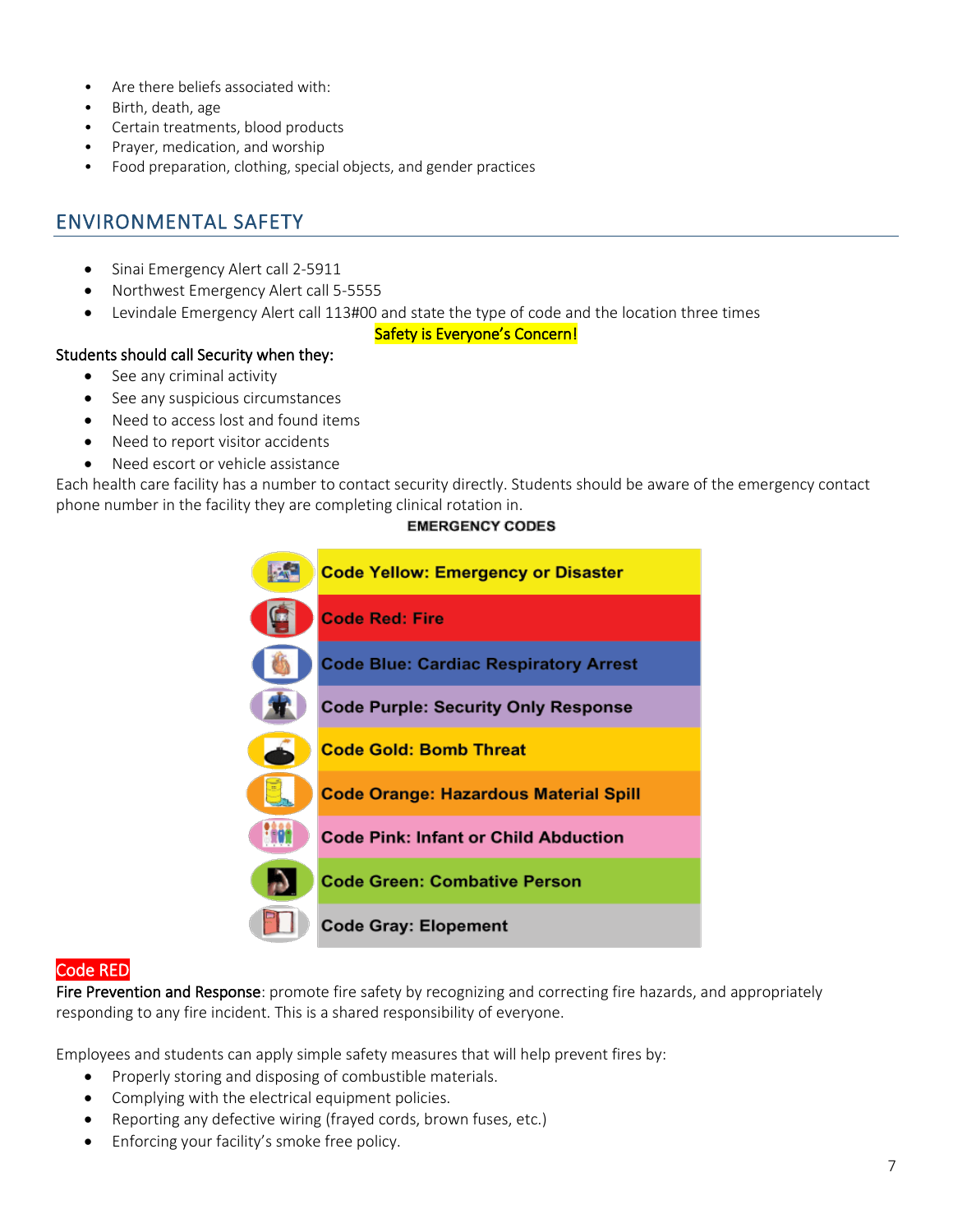- Finding out when and who should turn off medical gas valves.
- Learning your department evacuation plan.
- Maintaining clear and unobstructed hallways, doorways, and aisles.

Hospitals are designed to contain a fire behind closed doors for a period to allow fire-fighting efforts to occur. Closed fire doors contain fire and allow areas within the facility to remain functional. It is important not to block or prop doors open in any way.

#### Fire Alarms and Evacuation Plans

Each health care provider/organization has a process for alerting staff of a potential fire or a fire drill. Students are orientated to fire safety procedures; patient evacuation plans and escape routes by the facility and their assigned department(s).

RACE and PASS are universal acronyms used to educate health care workers and students to basic fire safety procedures and the management of fire extinguishers.

#### RACE

#### R – Rescue

Rescue anyone (including patients, visitors, employees, and yourself) in immediate danger from flames or smoke. NOTE: Many patients are connected to oxygen tanks and monitoring equipment. These items need to be moved with the patient whenever possible.

#### A – Alarm

Activate the nearest fire alarm pull box and call your facility emergency number or 911. Take the time before a fire emergency to locate the fire alarm pull boxes in your work area.

#### C – Contain

Keep the smoke and fire from spreading to other locations within the facility by closing any open doors or windows. If the fire is in a patient's room, turn off the oxygen flow meter and remove from the wall.

#### E – Extinguish/Evacuate

Take time before an emergency to locate the fire extinguishers in your area. If a fire is small and manageable, use the nearest fire extinguisher. Follow the steps in PASS. The PASS acronym will help you properly extinguish a fire

#### PASS

- P Pull the pin
- A Aim the nozzle
- S Squeeze the handle
- S Sweep at the base of the fire

#### Code Silver / Active Shooter

LifeBridge Health strongly holds its commitment to ensure the safety of its patients, staff, and guests. The Security department developed these training materials to ensure team members know what to do if an Active Shooter incident occurs at one of our facilities.

#### Frequently Asked Questions:

1. What do I do if I see someone that is acting odd or suspiciously?

Call Security. Let us respond and assess the person or situation. Be ready to give all the details you can to help us find the person(s) (what they are wearing, color of their hair or which way they were heading). You should also leave the area if you don't feel comfortable.

2. What do I do if I'm taking care of patients?

There are several ways you can stay safe; you can block off you unit by barricading the fire doors or closing the patient's door and turning off the lights. If you already work in an area that needs badge access, stay there. Always remember your first choice should be to escape/avoid/run.

3. What can I do to help keep myself safe?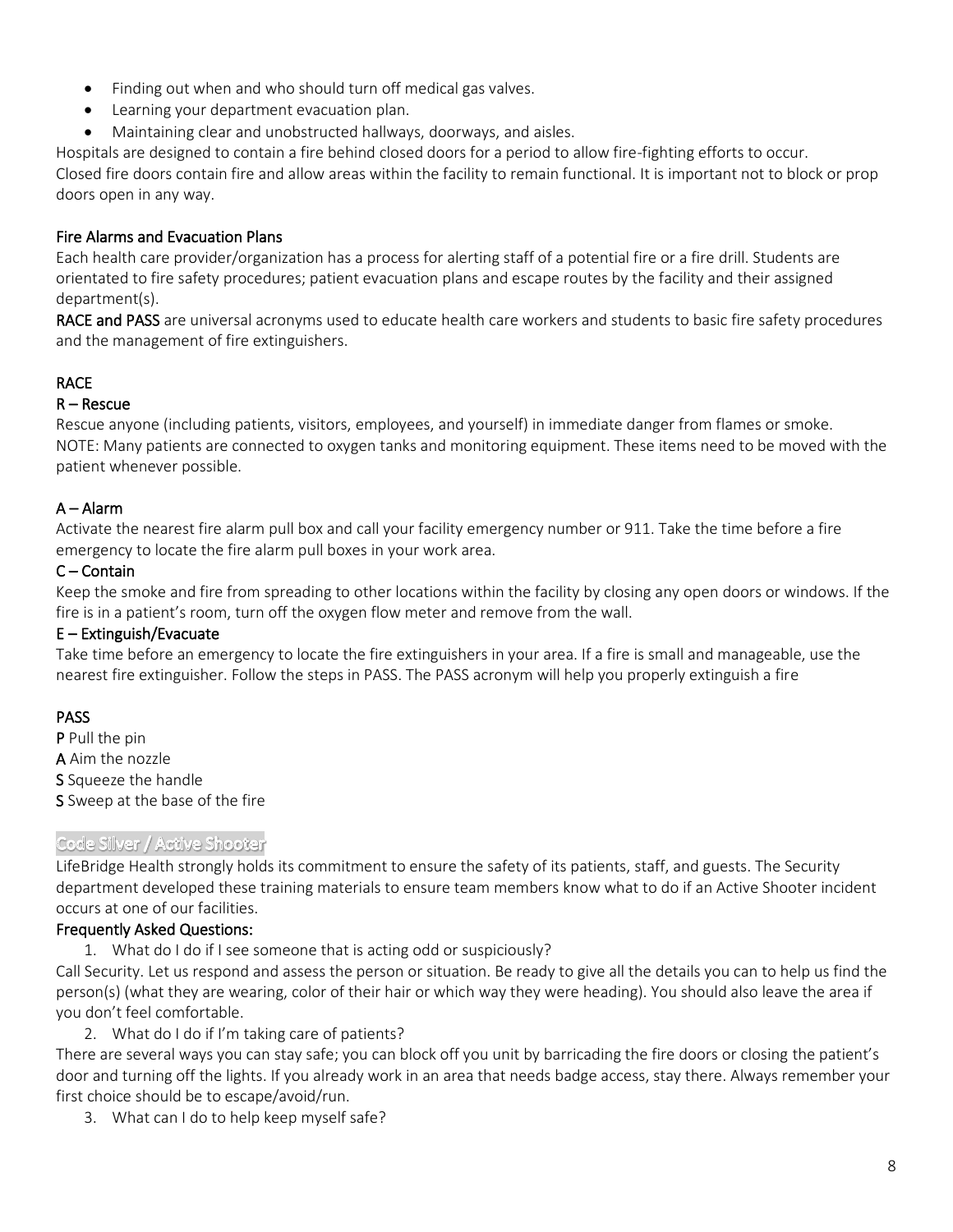When an Active Shooter is in your vicinity there are three options that have been proven to increase your chance of survival:

AVOID/RUN Get out of the area as fast as possible.

DENY/ HIDE Get out of view of the shooter and lock down/ barricade yourself somewhere safe.

DEFEND/FIGHT When left with no other option prepare to defend yourself using whatever you have at your disposal as a weapon.

#### How do I know which way to run or were to run to?

First and foremost, head away from the sound of the shooting, be aware of your surroundings and exits. As a member of a department or unit you should have a meeting spot (rally point) some were outside the building and near-by. Help others by encouraging them to leave the building but get out as fast as possible.

#### Code Gold / Bomb Threat

LifeBridge Health provides a safe and secure environment of care for patients, visitors, physicians, employees, and all others on hospital property. Bomb threats are generally received by telephone and/or written messages addressed to an individual. To appropriately respond to a bomb threat, the Security, Emergency Management, Administration, and local police teams need all available information as quickly as possible.

#### Frequently Asked Questions:

1. What is a Code Gold?

Code Gold is a bomb threat or a discovery of a bomb.

2. What to do if you receive a bomb threat?

If possible, have another person listen in on the telephone conversation while taking notes. Use the Bomb Threat Report form to gather information. Keep the caller talking as long as possible. Ask to have the message repeated, recording every word spoken by the individual. Ask open-ended questions, which require more than a yes or no response. Inquire about the location and time of detonation of the bomb. Take note of any unusual or peculiar background noises that may produce a clue to the location of the caller.

3. Who do I call after I received the call?

Immediately after you receive the call you should notify the Security department and your immediate supervisor of the bomb threat and provide a summary of the conversation. The Administrator On-Call (AOC) should also be notified. If the area involved is a patient care area the nursing manager and/or director should also be notified. During evenings, nights and weekends, the Hospital Operations Coordinator (HOC) shall be notified. Contact the Security Command Center Emergency line at 410-601-4444 (ext. 24444) or 410-521-5555 (ext. 55555).

4. Who calls the police department?

The Security department will contact local law enforcement to report the bomb threat.

#### Code Grey / Patient Elopement

LifeBridge Health takes pride in the safety of all patients that are admitted or escorted to our facilities for behavioral issues. This procedure is designed to set the criteria for the investigation of a report of an eloped/missing patient from any location in a hospital.

#### Frequently Asked Questions:

1. What is an elopement?

Elopement is defined as a patient who leaves the hospital without authorization, when doing so may present an imminent threat to the patient's health or safety because of legal status or because the patient has been deemed too ill or impaired to make a reasonable or informed decision to leave. One of the following three (3) things needs to be in place for an elopement:

- A current physician certification of incapacity
- An involuntary admission and certification form
- An emergency petitions

If determined that none of the above orders are in effect for the patient, the patient should be allowed to leave the hospital.

2. What to do if an elopement occurs?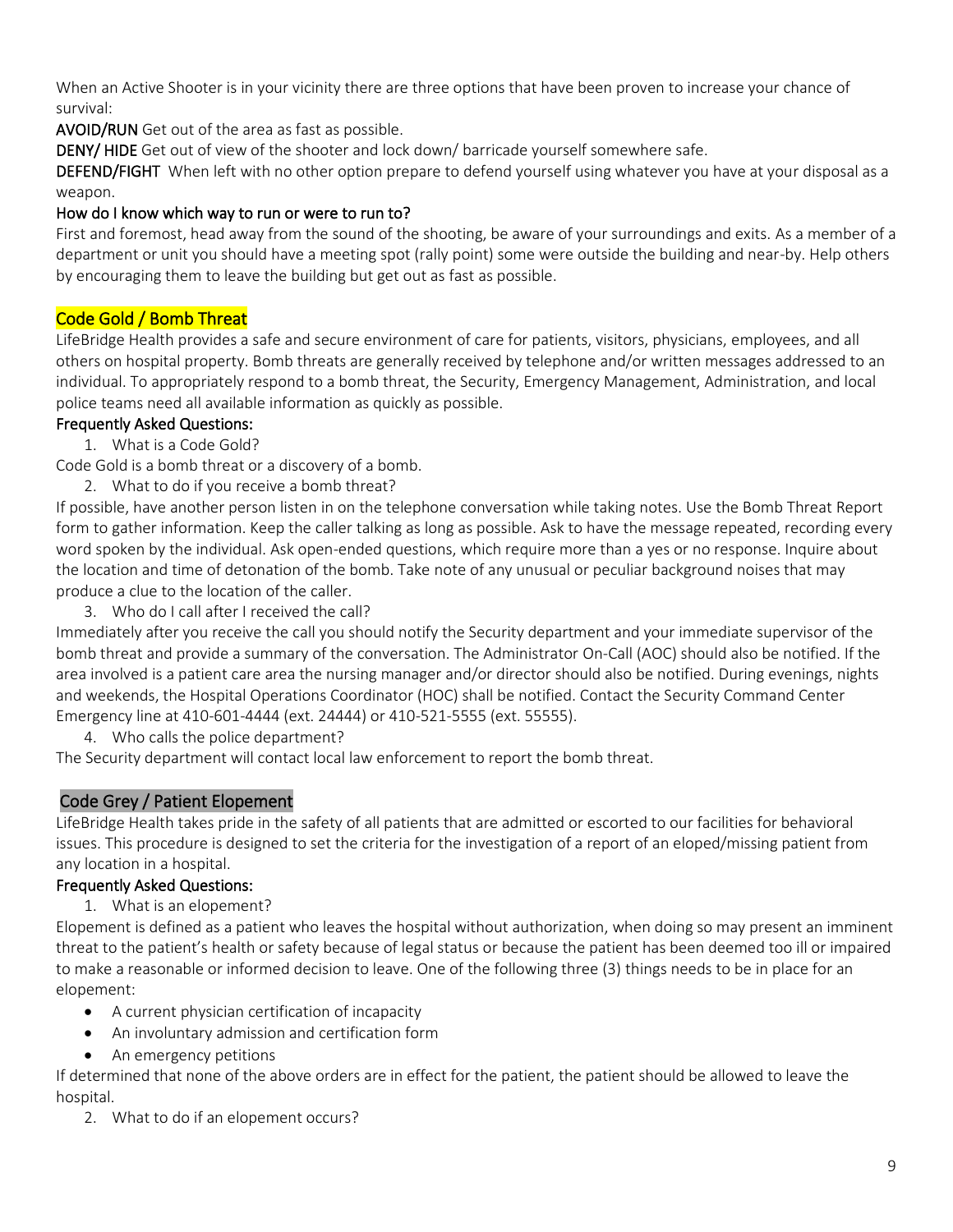Staff should respond immediately to the requested location and obtain a complete description of the eloped/missing patient and notify Security. Hospital staff along with security should conduct a systematic search of the immediate area from where the patient eloped. An exterior patrol of the campus should be conducted, and updates should be reported to security. A complete investigation/search is conducted including review of all surveillance videos.

3. Who should be contacted if an elopement occurs?

- o Security Manager
- o Hospital Operations Coordinator (HOC)
- o Administrator On-Call
- o Director of Public Relations
- o Director of Quality Management
- o Baltimore County Police Department

#### Dealing with Agitated Individuals

LifeBridge Health strives to provide a safe and secure environment of care for patients, visitors, physicians, team members and all others on hospital property. Sometimes during our duties, we must deal with agitated and/or aggressive patients or visitors.

#### Recognize the Signs of Agitation/Anger:

| <b>BODY SIGNALS</b>                   | <b>ACTION SIGNALS</b>        | <b>COMMUNICATION SIGNALS</b> |
|---------------------------------------|------------------------------|------------------------------|
| Clenched fists                        | Restlessness                 | Rapid speech                 |
| Reddened face                         | Finger pointing              | Irrational thinking          |
| Nervous twitching or shaking          | Shaking fists                | Jumping to conclusions       |
| Muscle tension, tightness in jaw/neck |                              |                              |
| or shoulders                          | Hitting or kicking something | Exaggeration of irritations  |
| Grinding teeth                        | Standing to speak            | Jumbled thoughts             |
| Increased sweating                    | Voice getting louder         | Forgetfulness                |
| Increased heart rate                  | Pacing                       | Overgeneralizing             |
| Sweating                              | Rapid speech                 | Cursing                      |

# Utilize De-Escalating Strategies:

| <b>PHYSICAL</b>                        | <b>THINKING</b>           |
|----------------------------------------|---------------------------|
| Maintain eye contact without staring   | Be flexible               |
| Avoid smiling that can portray         | Consider the source       |
| mocking or anxiety                     |                           |
| Medicate                               | Seek psych consultation   |
|                                        |                           |
| Control environment                    | Trust yourself            |
| Identify signs of agitation            | Avoid defensiveness       |
|                                        | judgement                 |
| Open posture without touch             | Avoid trapping            |
| Use the buddy system                   | Be aware of the space     |
| Be at their level – not higher         | De-escalate if            |
|                                        | Cooperative               |
| Therapeutic diversional activities     | Elicit thinking ("Help me |
|                                        | understand")              |
| Removal of objects that could be       | Redirection               |
| Weapons                                |                           |
| Side position at least arm-length away | Uniformed presence        |
| Restraint as last resort               | Slow down/calm down       |
|                                        |                           |

#### Always TRUST your Instincts:

• If de-escalation is not working STOP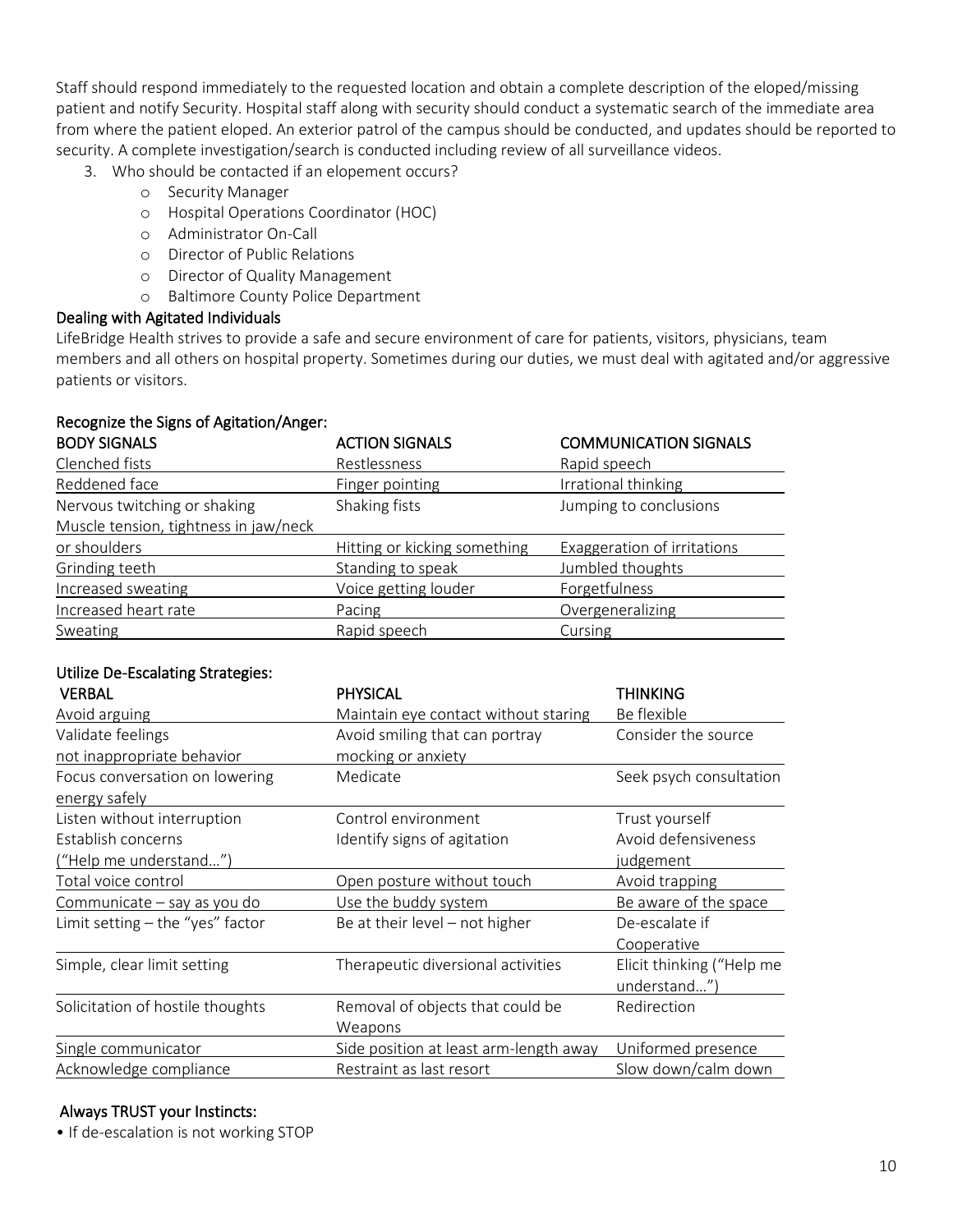• If situation feels unsafe: LEAVE and contact Security immediately

#### Code Green

Code Green, also known as a combative patient, is an internal emergency code used to summon immediate response for a situation involving a combative or violent patient or a potentially combative or violent patient. The intent of the immediate response is to control aggressive and often physically threatening patient behavior thereby preventing injury to staff and the patient.

#### Frequently Asked Questions:

- 1. What factors or warning signs to look for when determining if a patient has the potential to be combative?
	- Clenching their fists
	- Finger pointing
	- Increased tone
	- Reddened face
	- Pacing
	- **Excessive sarcasm**
	- **■** Teeth grinding/jaw clenching
	- Invasion of personal space
	- Challenging or provoking staff
- 2. How can LifeBridge Health team members contact Security in the event of a Code Green?
- In the event of a Code Green, the code should be activated by contacting the emergency operator by the most expedited means available or by dialing the emergency number "2-5911" or '5-5555' on a telephone. When talking to the operator, remember to remain calm and give specific locations in a clear voice. The operator will then overhead page 'Code Green' and the incident location and Security will be notified to respond.
- 3. Who is responsible for activating and responding to a Code Green? Any team member who is in a potential or actual emergency/conflict situation with a combative or violent patient is authorized to activate a Code Green. Upon hearing a "Code Green," the Security staff, the Hospital Coordinator (HOC), the Charge Nurse and all personnel in the immediate area of the incident shall respond to the code and report to the primary nurse responsible for the patient.
- 4. What steps should be taken by nursing staff before Security responds to a Code Green? Nursing staff should attempt to de-escalate the situation by listening, being flexible or re-directing if necessary. If patient fails to comply, have a plan before Security arrives. Attempt to get a hands-on order, medication orders or restraint orders (Soft or T.A.T.S.) from a doctor or physician assistant. A doctor order is required prior to or as soon as possible after application of restraints. If an attending physician is not present, a nurse may grant a temporary restraint order.

### <span id="page-10-0"></span>PATIENT SAFETY: WRISTBANDS

*(For Sinai and Northwest ONLY. Please see pg. 35 for Levindale)*. The newest wristband colors are YELLOW for fall, and PURPLE for Allow Natural Death (A.N.D), which replaces DNR. The PURPLE AND WHITE stripped wrist band is for limited interventions. The patient will be wearing a purple and white striped wristband to alert you that limited interventions were requested. Please note that selected choices for limited interventions are not denoted on the wristband. Treatment choices are denoted on the MOLST form, located in the patient's chart.

LifeBridge Health facilities are committed every day to providing safe patient care. This means that if patients suffer from an allergy, are at risk for falling, have chosen not to be resuscitated, have a latex allergy, or have restricted limb use, they will be asked to wear a wristband as an alert to those providing care.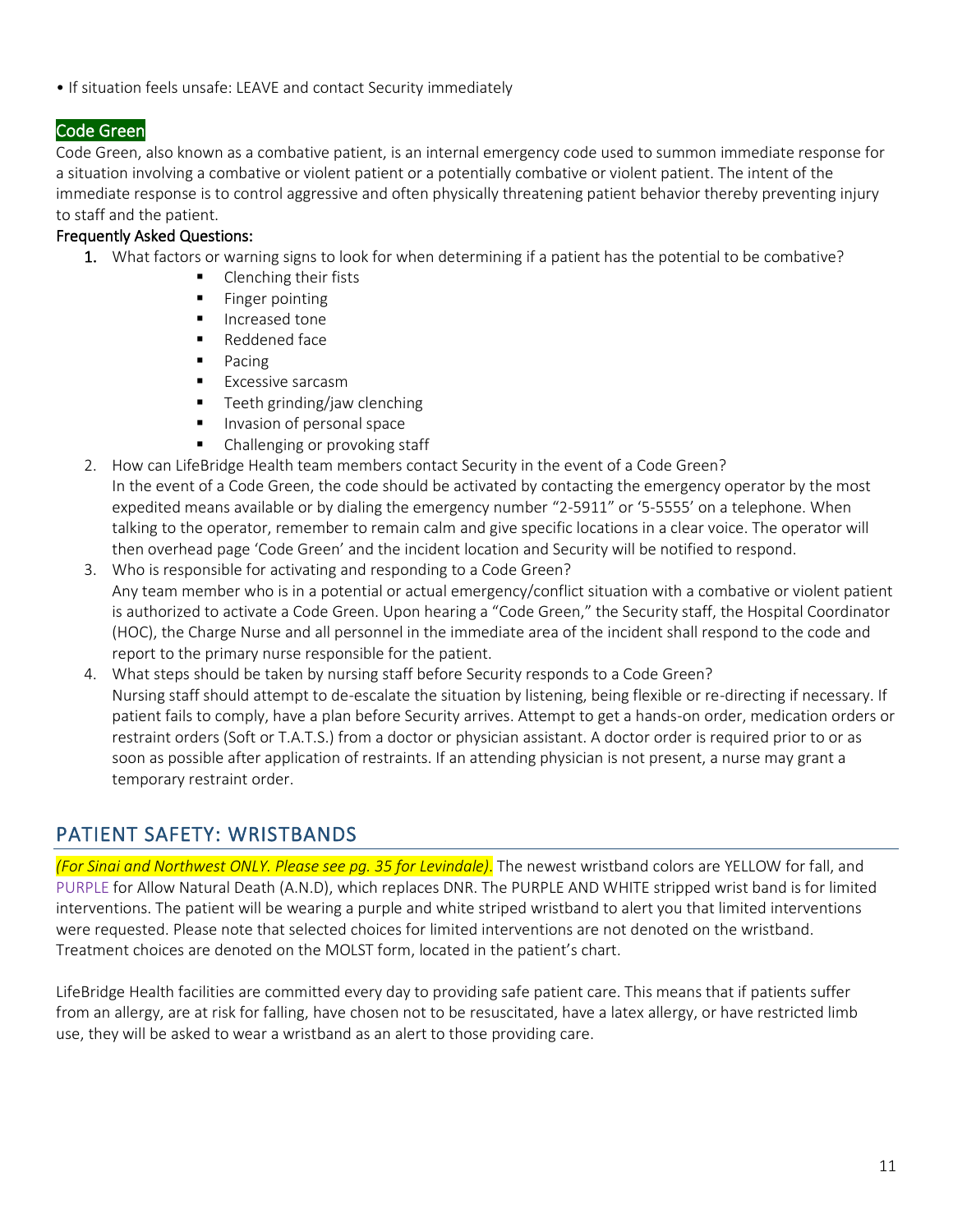### <span id="page-11-0"></span>STUDENT HEALTH

#### Infection Prevention and Control

The purpose of an infection prevention and control program is to prevent the transmission of infections within a health care facility. Students can protect themselves and patients by adhering to basic infection prevention and control principles. Standard precaution procedures should be used routinely when caring for patients, regardless of their diagnosis.

#### Standard Precautions / Body Substance Precautions

Standard Precautions or Body Substance Precautions are names associated with the isolation system used by health care providers/organizations. These precautions are used for every patient, regardless of diagnosis. The aim is to minimize risk of exposure to blood or body fluids. To accomplish this, personal protective equipment (PPE) (i.e., gloves, gowns, masks, and goggles) are used for potential contact with body fluids from any patient.

#### Standard Precautions / Body Substance Precautions include these principles:

- Hand Hygiene: Wash hands with soap and water or sanitize hands with an alcohol-based hand rub before and after each patient contact, and after removing gloves.
- Gloves: Use when touching any body fluids or non-intact skin.
- Gowns: Use if splashing or splattering of clothing is likely.
- Masks and goggles: Use if aerosolization or splattering is likely.
- Needles: Activate sharps safety devices, then discard uncapped needle/syringe and other sharps in containers provided for this purpose. Use safety products provided.
- Patient Specimens: Consider all specimens, including blood, as biohazardous.
- Blood Spills: Clean up with disposable materials (i.e., spill kit), clean and disinfect the area. Notify Housekeeping for thorough cleaning.

#### Droplet Precautions

Droplet Precautions are used when patients have a disease process that is spread by contact with respiratory secretions. These include: Respiratory infections (RSV, Human Metapneumovirus, Parainfluenza, Influenza), Neisseria meningitides (meningitis or sepsis), Invasive Haemophilus Influenzae Type B (meningitis, sepsis, epiglottises), Diphtheria, Pneumonic Plague, Mumps, Parvovirus B19, Rubella.

#### Droplet Precautions include:

- Private Room: Private room or rooms with a patient who has a similar diagnosis. Patient is confined to the room until directed by Infection Prevention and Control.
- Mask and Gloves: Worn by all hospital personnel upon entering the room.
- Gown: To be worn if there is a possibility of contact with bodily fluids.
- Hand Hygiene: Wash or sanitize hands upon entering a patient room, removing gloves, and when leaving the patient room.

Please refer to hospital specific COVID Attestation as needed for information related to COVID 19.

#### Contact Precautions

Contact isolation is used when patients have a disease process that is spread by contact with wounds or body fluids. These include: Diarrhea (Rotavirus, Clostridium difficile, E. Coli 0157:H7, Shigella, Salmonella, Hepatitis A, Campylobacter, Yersinia), open draining wounds, infection or colonization with multi-drug resistant organisms (MDROs).

#### Contact Precautions include:

- Private room: Private room or rooms with a patient who has a similar diagnosis. Patients who are un- diapered and incontinent of stool should be confined to the room.
- Gloves: All hospital personnel wear gloves when entering the room.
- Gown: To be worn if clothing will have contact with patient or objects in the room
- Hand Hygiene: Wash or sanitize your hands upon: entering patient room, removing gloves, and when leaving the patient room.

NOTE: For patients with Clostridium Difficile (C-Diff), do not use a hand sanitizer or other products which contain alcohol. Use soap and water only.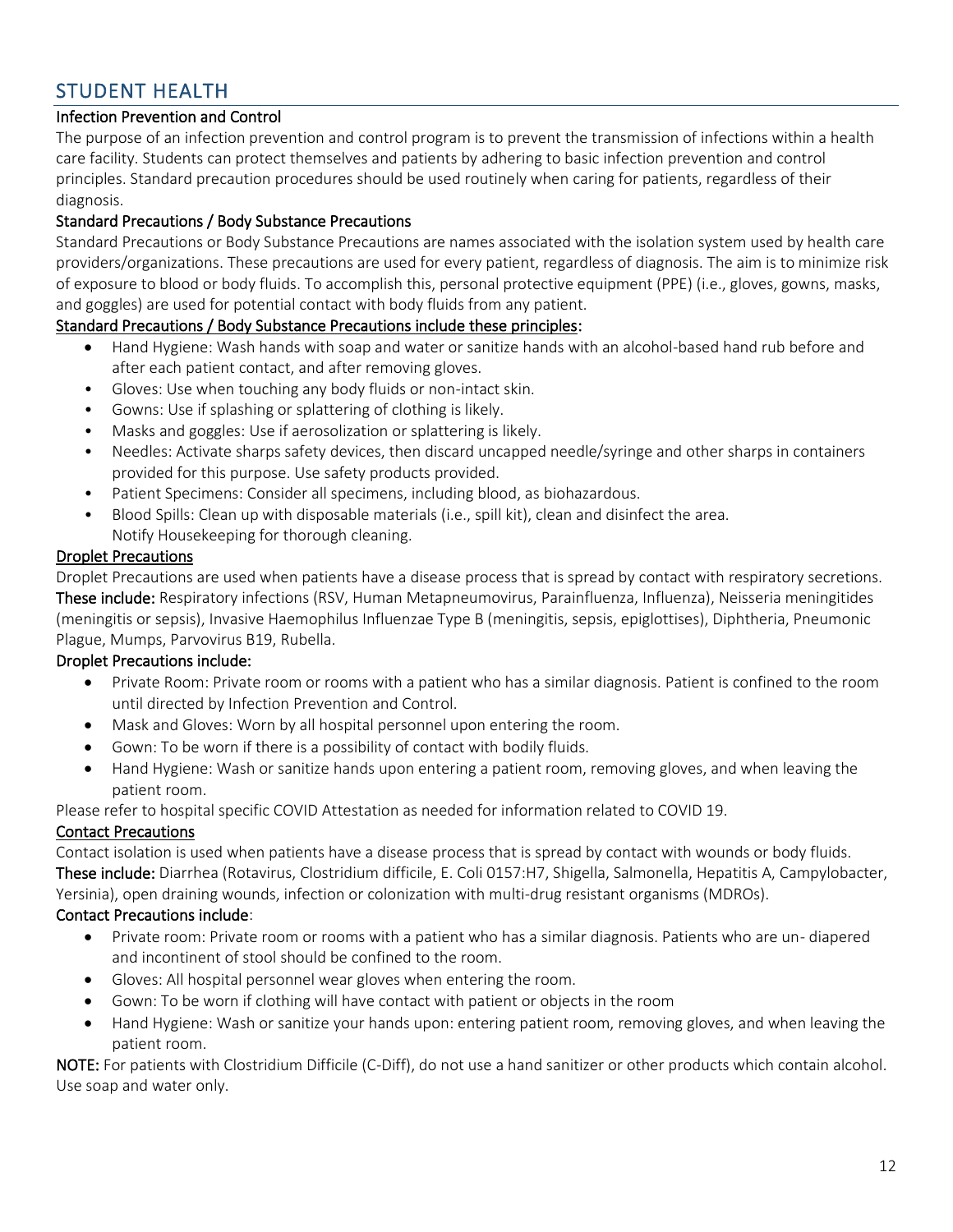#### Airborne Precautions

Airborne precautions are used when the infection is spread through the air. Students will not be assigned these patients due to OSHA's medical evaluation and fit testing requirements for the use of respirators. Examples of diseases requiring airborne precautions are: TB (tuberculosis), Measles, Chickenpox.

#### Airborne Precautions include:

- Place patient in a private negative pressure room. Keep door closed except to enter / exit.
- Wear an N-95 respirator mask, which requires a fit test, or a Powered Air Purifying Respirator (PAPR)when entering the room.
- Gloves: All hospital personnel wear gloves when entering the room.
- Gown: To be worn if clothing will have contact with patient or objects in the room
- Hand Hygiene: Wash or sanitize your hands upon: entering patient room, removing gloves, and when leaving the patient room.

#### Other Infection Prevention and Control Concerns include:

#### Sharps Containers

All sharps should be placed in a sharp's container after use. These containers are placed frequently throughout units. Containers should be changed before full (pay attention to the "fill line" on container).

#### Waste

If bio-hazardous waste, blood, or other body fluids, can be squeezed or crushed out of the container, they must be disposed of properly per health care provider/organization policy (i.e.: red bags, biohazard bags, etc).

#### Back Safety

Even the simplest activity if done incorrectly can strain the back and cause permanent injury. Every year many health care workers suffer back injuries, some of these injuries lead to permanent loss of work. Prevent injuries by following these simple safety guidelines.

#### Moving Patients

Be familiar with and follow the facility policy when moving any patients at Lifebridge Health. Do not attempt to use any lift equipment without proper education or supervision.

#### Student Injury/ Illness Reporting

Any on-the-job injury or illness involving a student must be reported immediately to the school instructor and the department manager or supervisor. If necessary, report to the facility Emergency Department ("ED") for initial treatment. ED will assess injuries and determine the risk level, treatment options, and medical services required.

The student and/or the school will be responsible to pay for services provided. Documentation of any job-related illness or injury is to be done within 24 hours of injury. Ask

manager/supervisor of the unit how and what to document on in accordance with facility and/or health care provider's policy/procedure.

### <span id="page-12-0"></span>OSHA: OCCUPATIONAL SAFETY & HEALTH ACT

<span id="page-12-1"></span>Students are required to fully comply with all OSHA standards

# CORPORATE COMPLIANCE AND ETHICS

The purpose of a compliance program is to reduce the risk of misconduct, error, or fraud. All who work or learn in Lifebridge facilities are encouraged to practice ethically. Each person is expected to protect patient privacy, following expectations of personal conduct, respect, and valuing others. All privacy rules, Medicare regulations, and laws must be followed to protect patients, employees, of all facilities. The program also calls for ongoing compliance monitoring, intervention and discipline as needed.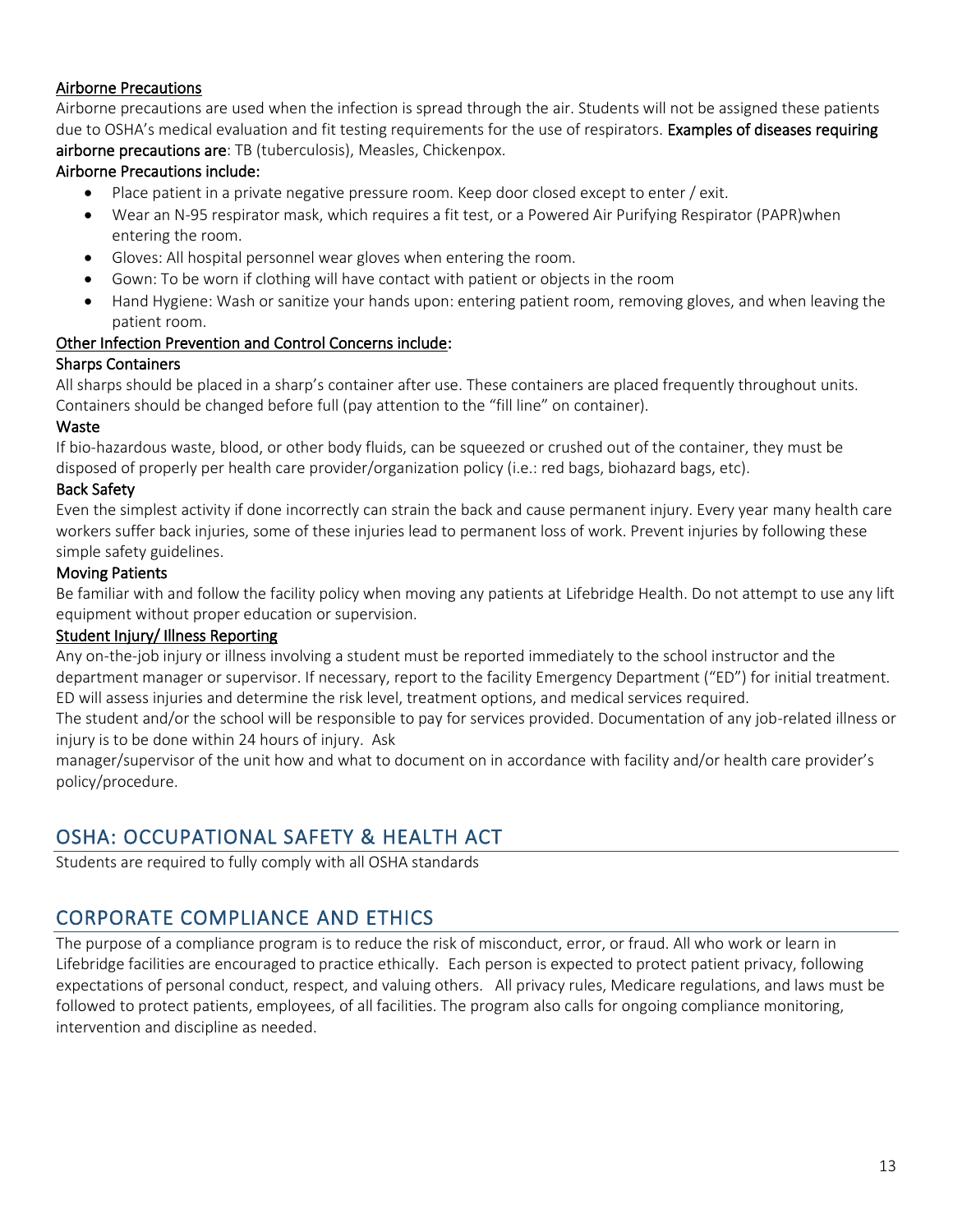### <span id="page-13-0"></span>EMTALA

The Emergency Medical Treatment and Labor Act is a federal law that requires hospitals to treat all people who request emergency care.

#### Employee / Student Responsibility

- Get help for people (adults or children) who request or need emergency care.
- If help is required to transport the person, call the hospital operator; state the problem and the location. Request Security to help transport the person.
- Initiate an overhead medical emergency code, if appropriate
- Never direct a person seeking emergency care to another hospital or facility if a patient requiring treatment for an emergency medical condition refuses to stay at the hospital. Hospitals cannot force individuals to receive treatment, however:
	- o If the individual insists on leaving or going elsewhere for treatment, it is important to give them information regarding the possible risk and benefits involved in staying or leaving
	- o It is vital to document the individual's refusal of treatment.
	- o Contact your instructor/preceptor and manager if you have questions

### <span id="page-13-1"></span>HIPPA PRIVACY AND SECURITY OF HEALTH INFORMATION

Certain laws and regulations require that practitioners and health plans maintain the privacy of health information. Health Insurance Portability and Accountability Act (HIPAA) is a privacy rule that limits the

risk that personally identifiable health information will be viewed. The rule covers all individually identifiable health information in the hands of practitioners, providers, health plans, and healthcare clearinghouses.

#### HIPAA impacts students in the following ways:

- Patient records may not be photocopied or printed from a computer terminal for personal use (i.e., writing care plans or other papers)
- Students must not release any patient information independently
- Any request for patient information should be directed to your instructor/preceptor
- Violations of HIPAA may result in termination of the student experience
- Computer access must be used only to access records of assigned patients for the purposes of providing and documenting appropriate care

Do not use any of the above elements when writing reports or making presentations.

#### Other Protected Information

While this section primarily addresses the requirements of the HIPAA Privacy Rule, additional protections and requirements may apply to certain types of sensitive information, such as substance abuse records, genetic test results, Social Security numbers and credit card numbers. If the student assignment includes accessing or disclosing these types of information, the student should consult with their instructor/preceptor for relevant policies and procedures.

#### Additional steps to protect a patient's privacy

- Close room doors when discussing treatments and administering procedures.
- Close curtains and speak softly in semi-private rooms when discussing treatment and performing procedures
- Avoid discussions about patients in public areas such as cafeteria lines, waiting rooms, and elevators.
- Safeguard medical records by not leaving the record unattended in an area where the public can view or access the record.
- Log off computer when finished viewing an electronic medical record.
- Do not share computer systems access code or password with anyone. Take precautions to prevent others from learning these access codes.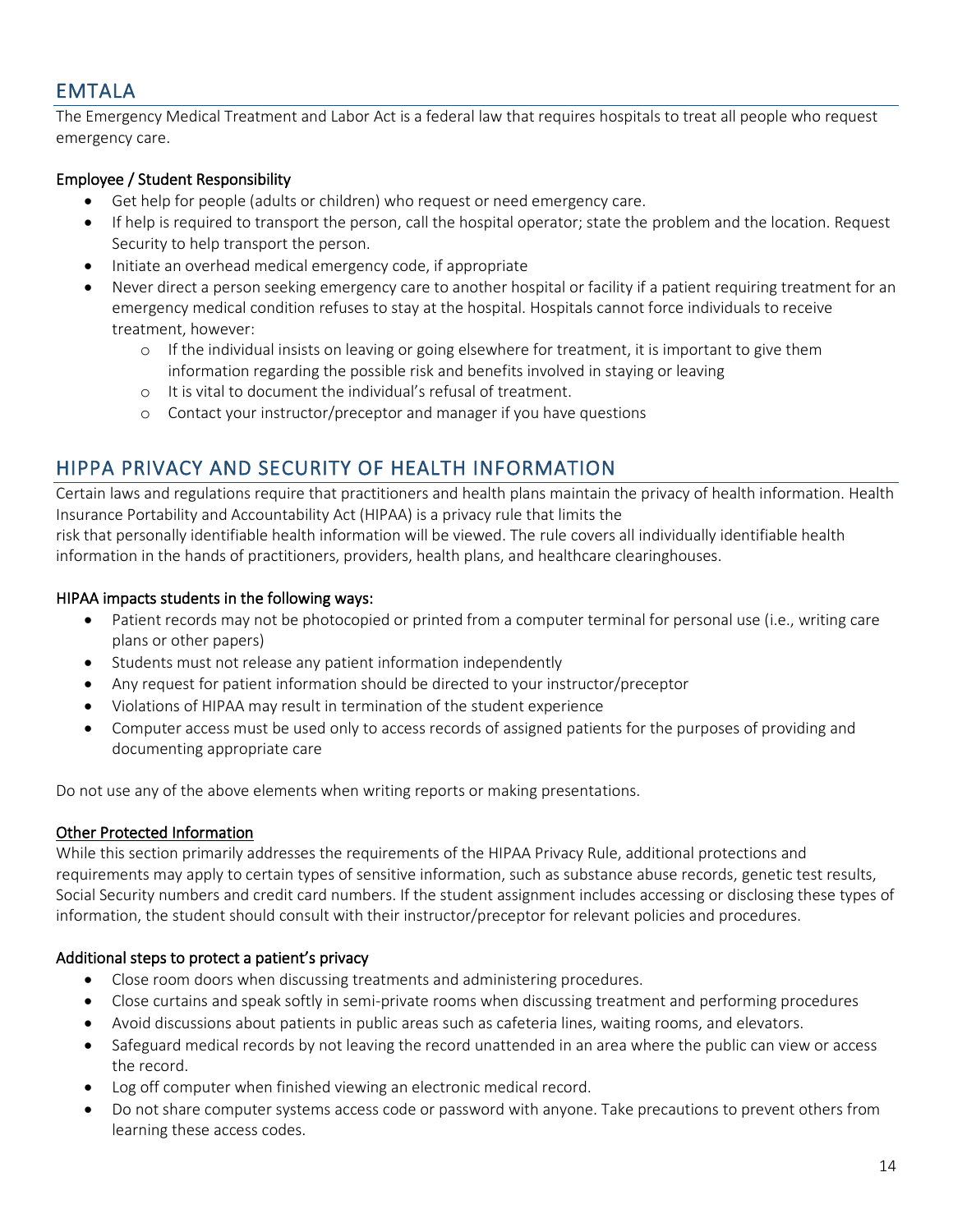- Before discarding any patient-identifiable information, make sure it is properly shredded or locked in a secured bin to be destroyed later. Do not leave information intact in trashcans.
- Do not use cell phones or other electronic devises to take or send photographic images and audio/video recordings of patients and/or medical information.
- Do not publish medical information, photo images, or audio/video recordings on networking web sites or blogs, such as My Space, Twitter, or Facebook. This includes de-identified and "virtually" identifiable information.
- Employees may convey medical information in a secured email if relevant to one's job and patient treatment. However, email communication is not permitted as a means for student learning.
- Students must not release any patient information independently.

#### Disclosures to Patients' Family & Friends

Only employees may disclose health information to a family member, other relative, close friend of the patient or any other person identified by the patient. This is never the responsibility of the student.

#### Information Privacy and Security Incidents

If you become aware of a situation where patient health information has been shared with the wrong person, or the privacy and/or security of patient health information has been compromised in anyway regardless of whether it was intentional or accidental, immediately report the situation to your instructor/preceptor and manager.

### <span id="page-14-0"></span>SMOKING FREE/TOBACCO FREE ENVIRONMENT

In efforts to create a healthy work environment for all LBH employees, medical staff, patients, families, visitors, volunteers, contractual workers, and others in the community, this policy prohibits smoking on all LBH premises including in vehicles parked on any LBH property, and in LBH managed vehicles. Smoking materials shall not be sold at any LBH facility. In accordance with Maryland law, smoking is also prohibited in the LBH Hospitals and their adjacent buildings.

### <span id="page-14-1"></span>UNAPPROVED ABBREVIATIONS

| DO NOT USE                                                                                                           | <b>INSTEAD, PLEASE USE</b>                                |  |  |
|----------------------------------------------------------------------------------------------------------------------|-----------------------------------------------------------|--|--|
|                                                                                                                      |                                                           |  |  |
| MS, MS04, MgSO4                                                                                                      | Morphine Sulfate or Magnesium Sulfate                     |  |  |
| U or IU                                                                                                              | Unit or International Unit                                |  |  |
| QD or QOD                                                                                                            | Daily or every other day                                  |  |  |
| Trailing Zero                                                                                                        | Omit trailing zeros (1 not 1.0)                           |  |  |
| Missing Leading Zeros                                                                                                | Always use a zero before a decimal point (EX: 0.5/not .5) |  |  |
| ** Please review complete list in each medication room or at www.ismp.org "ISMP's List of error-Prone Abbreviations, |                                                           |  |  |
| symbols, and Dose Designations.http://www.jointcommission.org/facts about do not use list                            |                                                           |  |  |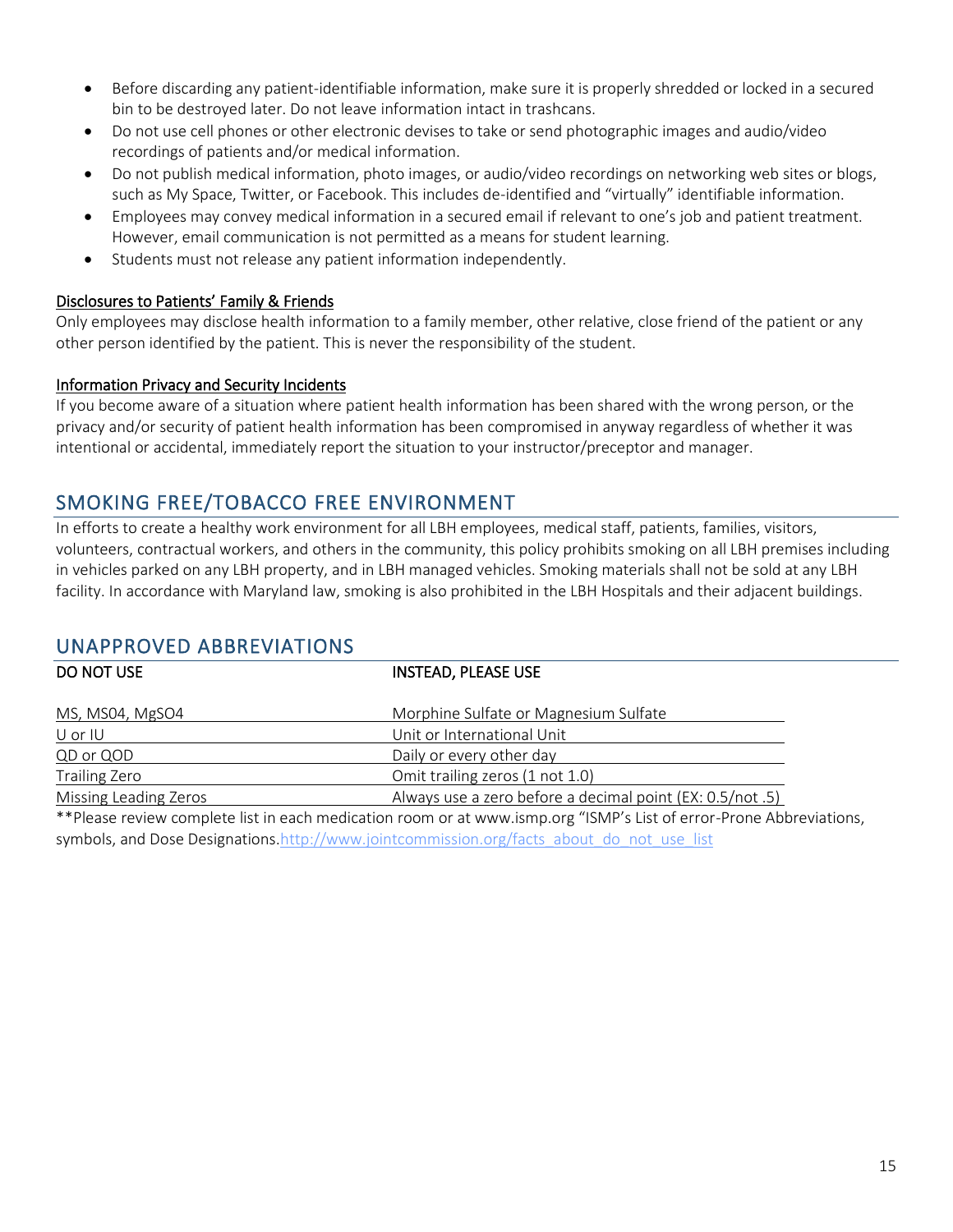### <span id="page-15-0"></span>POPULATION SPECIFIC CARE

Caring for patients at all phases of life is part of our job as caregivers. It is important to remember that patients at different life phases require different care.

Neonates: Birth to 28 Days: Neonates are in the process of establishing digestion process, temperature regulation and sleep patterns. They are in a state of total dependency. Always handle the neonate in a gentle, soothing manner. Speak softly to them.

Infants and Toddlers: 0-3 Years: Infants and toddlers are in a period of rapid growth. They are very dependent but are beginning to develop a separate self. Hand washing should be emphasized to prevent disease and illness. Be aware of stranger anxiety and keep a safe environment for them.

Young Children: 4-6 Years: Young children's growth will slow a little, but their motor skills increase. They identify with their parents at this age but grow more independent. Reassure the child and use talking, singing and objects to divert their attention. Encourage the child to ask questions.

Older Children: 7-12 Years: Growth continues slowly with a spurt at puberty. While developing a sense of self, they are eager to fit in with their peers. You should provide privacy to the child if necessary. An outside authority can help in getting conversations started if parents don't initiate them.

Adolescents: 13-20 Years: Growth spurts upward during this time and the body transforms into an adult, sexually mature, body. Appearance is very important. When working with adolescents, remember their self-consciousness of their bodies and provide them with privacy. At this age, they can entertain complex

moral thinking, make up their own minds, and choose their own values. Peer groups can come into conflict with family demands. This is a time of challenging authority. Treat them as adults and avoid authoritarian approaches.

Young Adults: 21-39 Years: Young adults quickly reach physical and sexual maturity. They are making life-long decisions with careers, communities, and families. You should be supportive, honest, and respectful of personal values at this stage.

Middle Adults: 40-64 Years: Adults of this age have had tremendous life experiences and continue to use them to learn, be creative and solve problems. They often reach a point where priorities are re-evaluated, and new decisions are made about their lives to stay productive. This is an age when many become part of the "sandwich generation", caring for both older and younger family members at the same time. Healthcare workers should encourage people of this age to express freely any worries about the future and encourage them to plan for a healthy and active retirement.

Older Adults: 65-79 Years: People at this age continue to be active learners and thinkers. There is some decline in physical abilities and senses. There is the tendency to review one's life and to find the balances between independence and dependence. Older adults should be encouraged to freely express their feelings about their accomplishments in life and their feelings of loss. As they age, they will lose friends and family. Grief counseling can be very important.

Geriatric Adults: 80 and Older: There's no reason to think that a person at this age is in mental decline. While you should be alert for signs of confusion, it may just signal an illness or depression that may be treatable. This age group generally begins to accept the end of life is approaching and will begin to prepare for it. Please avoid treating the geriatric adult like a child. Offer any assist devises as necessary. The more independence the person can maintain, the better the quality of life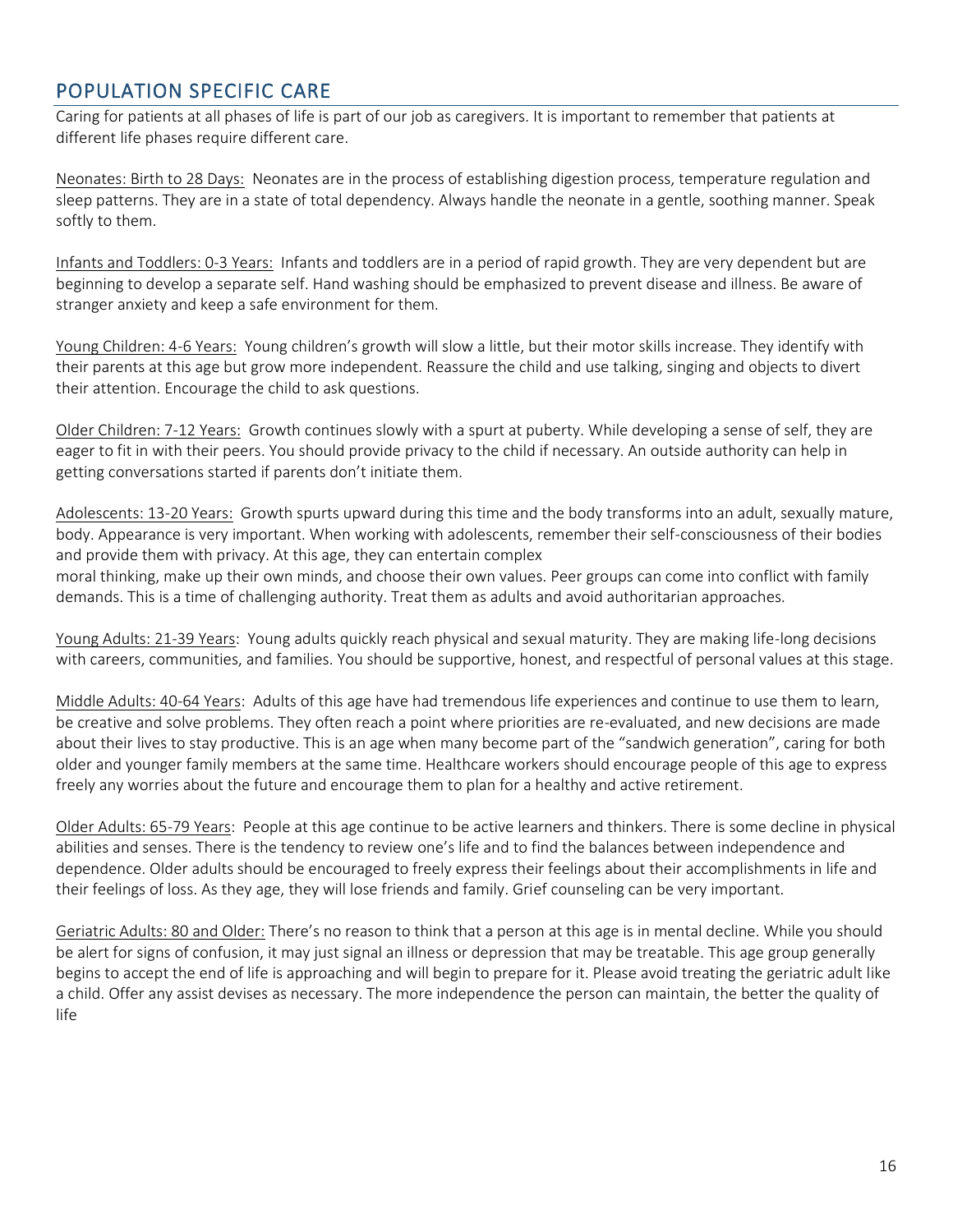# <span id="page-16-0"></span>2021 Hospital **National Patient Safety Goals**

The purpose of the National Patient Safety Goals is to improve patient safety. The goals focus on problems in health care safety and how to solve them.

| <b>Identify patients correctly</b> |                                                                                                                                                                                                                                                                                                                                                                                        |
|------------------------------------|----------------------------------------------------------------------------------------------------------------------------------------------------------------------------------------------------------------------------------------------------------------------------------------------------------------------------------------------------------------------------------------|
| NPSG.01.01.01                      | Use at least two ways to identify patients. For example, use the patient's name and date of<br>birth. This is done to make sure that each patient gets the correct medicine and treatment.                                                                                                                                                                                             |
| Improve staff communication        |                                                                                                                                                                                                                                                                                                                                                                                        |
| NPSG 02 03 01                      | Get important test results to the right staff person on time.                                                                                                                                                                                                                                                                                                                          |
| Use medicines safely               |                                                                                                                                                                                                                                                                                                                                                                                        |
| NPSG 03.04.01                      | Before a procedure, label medicines that are not labeled. For example, medicines in syringes,<br>cups and basins. Do this in the area where medicines and supplies are set up.                                                                                                                                                                                                         |
| NPSG 03 05 01                      | Take extra care with patients who take medicines to thin their blood.                                                                                                                                                                                                                                                                                                                  |
| NPSG.03.06.01                      | Record and pass along correct information about a patient's medicines. Find out what<br>medicines the patient is taking. Compare those medicines to new medicines given to the patient.<br>Give the patient written information about the medicines they need to take. Tell the patient it is<br>important to bring their up-to-date list of medicines every time they visit a doctor. |
| Use alarms safely                  |                                                                                                                                                                                                                                                                                                                                                                                        |
| NPSG 06 01 01                      | Make improvements to ensure that alarms on medical equipment are heard and responded to<br>on time.                                                                                                                                                                                                                                                                                    |
| <b>Prevent infection</b>           |                                                                                                                                                                                                                                                                                                                                                                                        |
| NPSG 07 01 01                      | Use the hand cleaning guidelines from the Centers for Disease Control and Prevention or the<br>World Health Organization. Set goals for improving hand cleaning. Use the goals to improve<br>hand cleaning.                                                                                                                                                                            |
| Identify patient safety risks      |                                                                                                                                                                                                                                                                                                                                                                                        |
| NPSG.15.01.01                      | Reduce the risk for suicide                                                                                                                                                                                                                                                                                                                                                            |
| Prevent mistakes in surgery        |                                                                                                                                                                                                                                                                                                                                                                                        |
| UP.01.01.01                        | Make sure that the correct surgery is done on the correct patient and at the correct place<br>on the patient's body.                                                                                                                                                                                                                                                                   |
| UP.01.02.01                        | Mark the correct place on the patient's body where the surgery is to be done.                                                                                                                                                                                                                                                                                                          |
| UP.01.03.01                        | Pause before the surgery to make sure that a mistake is not being made.                                                                                                                                                                                                                                                                                                                |
|                                    |                                                                                                                                                                                                                                                                                                                                                                                        |



This is an easy-to-read document. It has been created for the public. The exact language of the goals can be found at www.jointcommission.org.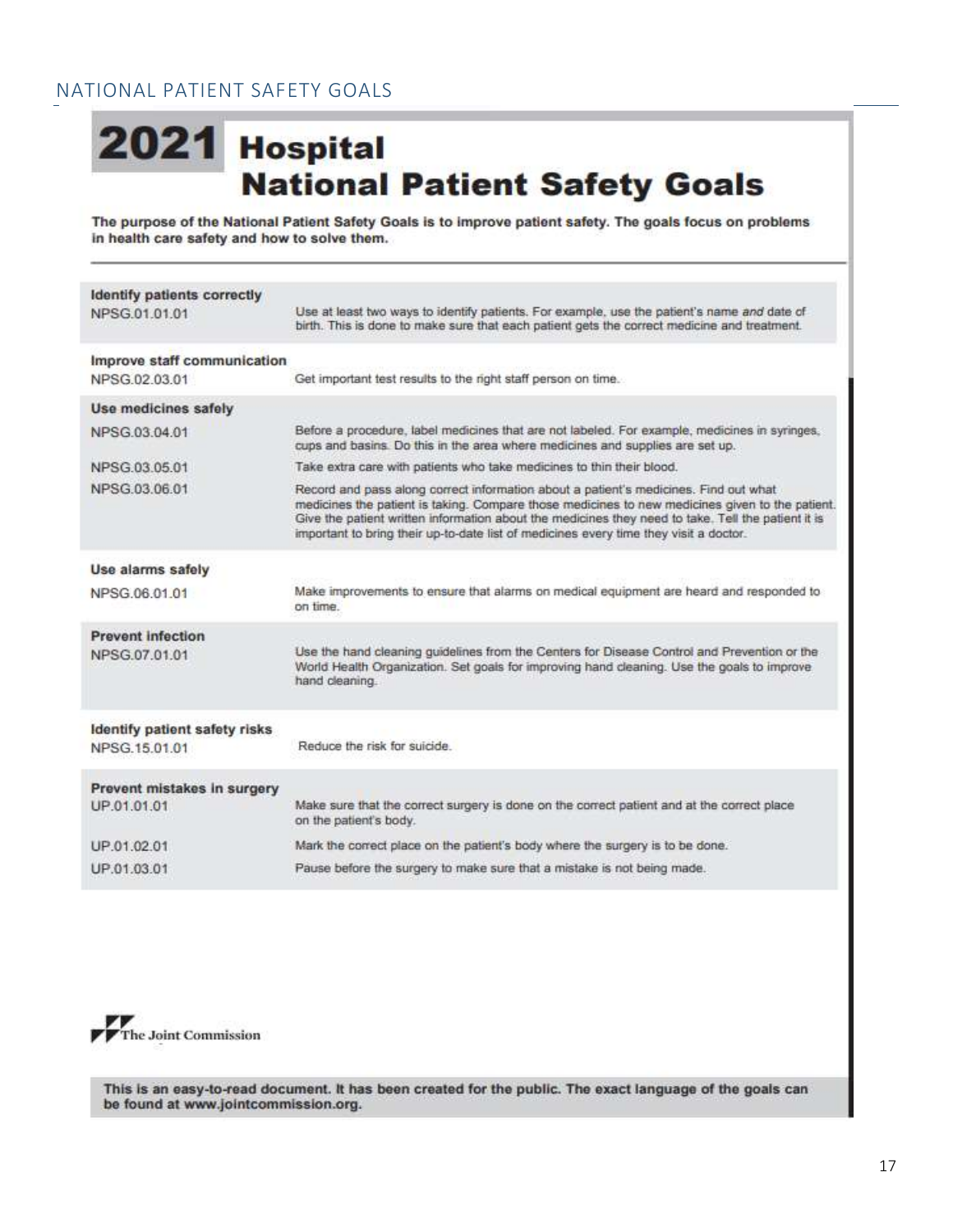# <span id="page-17-0"></span>HARASSMENT-FREE

Each health care provider/organization supports a workplace where everyone is treated professionally, respectfully, and not subject to harassment.

#### What is Harassment?

Harassment is unwelcome conduct that creates an intimidating, hostile or offensive work environment that unreasonably interferes with an individual's ability to perform their work / student assignment and/or is directed at an individual because of his/her age, disability, national origin, race, color, religion, gender, sexual orientation, or veteran status.

#### What is Sexual Harassment?

Sexual harassment is unwelcome conduct of a sexual nature when submission to or rejection of this conduct explicitly or implicitly affects an individual's employment, unreasonably interferes with an individual's work performance (including a student assignment), or creates an intimidating, hostile or offensive work environment including:

- Sexual advances
- Requests for sexual favors
- Other verbal or physical conduct of a sexual nature

#### How to Report Harassment

Each health care provider/organization has a thorough reporting process. Contact your instructor/preceptor or manager and they will assist you. If it is necessary to exclude either of these individuals, contact the facility Human Resource department. Investigations surrounding incidents of harassment will be conducted confidentially to the extent reasonably possible. Only those individuals with a need to know will have access to confidential communications resulting from the receipt and investigation of a complaint.

### <span id="page-17-1"></span>VIOLENCE IN THE WORKPLACE

Each health care provider/organization has many measures in place to keep employees, students, and patients safe from workplace violence (e.g., emergency phones in parking lots, reinforce visitation policy, etc.).

Students can assist and support staff by learning the following:

- To recognize the warning signs
- How to respond appropriately
- What to do to prevent workplace violence
- How to report offenders

#### Recognizing the Warning Signs

Workplace violence and its warning signs can take many forms.

- Emotional: Paranoia, manic behavior, disorientation, excitability
- Physical: Frequent change of posture, pacing, easily startled, clenching fist, aggressive behavior
- Verbal: Claims of past violent acts, loud forceful speech, arguing, making unwanted sexual comments, swearing, threatening to hurt others, refusing to cooperate or obey policies

#### **Other**

A person with any of the following could also be a potential threat:

- Psychiatric or neurological impairments
- History of threats or violence
- Loss of power or control
- Strong anxiety or grief
- Alcohol or substance abuse

#### Responding to Situations that Could Become Violent

- Don't reject all demands outright
- Don't make false statements of promise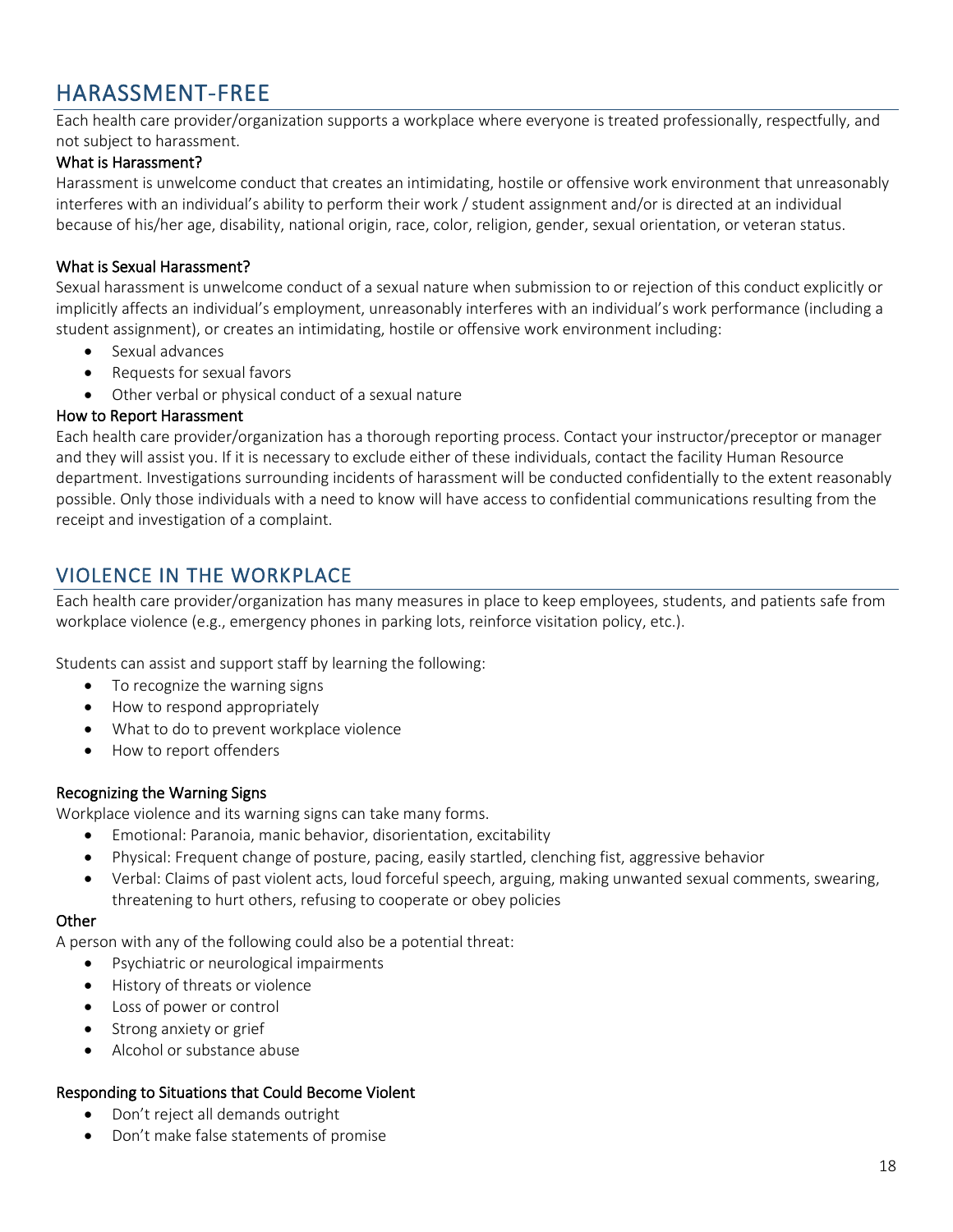- Do respect personal space
- Don't bargain, threaten, dare, or criticize
- Do keep a relaxed but attentive posture
- Do manage wait times
- Do listen with care and concern
- Do offer choices to provide a sense of control
- Do avoid being alone
- Don't make threatening movements
- Do ask security or police to stand-by (an officer nearby can provide a quick response if needed or may stop the misbehavior altogether.)
- Don't act impatient

#### PREVENTING WORKPLACE VIOLENCE

By simply avoiding situations that are potentially unsafe, you can decrease the occurrences of workplace violence.

#### ALWAYS:

- Walk to cars in groups or call security for an escort
- Have car keys ready before leaving the building
- Check around, under and inside the car
- Secure belongings
- Be aware of surroundings
- Don't talk on cell phones when walking to cars unescorted

#### NEVER:

- Go in deserted departments or dark hallways
- Share personal information with strangers

#### When prevention does not work, remember these important points

- Remain calm
- Secure personal safety
- Call security and/or immediate supervisor so they can follow up
- Cooperate fully with security and law enforcement

#### For Patient Care Areas

- Set limits and boundaries
- Understand and maintain the allowed number of visitors, and defined visiting hours, in your assigned work area
- Recognize and maintain staff space versus visitor space
- Contact security if behavior is out of control
- Students should never allow themselves to become involved in a confrontational situation. When confrontation is necessary, alert the appropriate staff member

#### Reporting Workplace Violence

Report all workplace violence incidents no matter how insignificant they may seem to your supervisor/preceptor.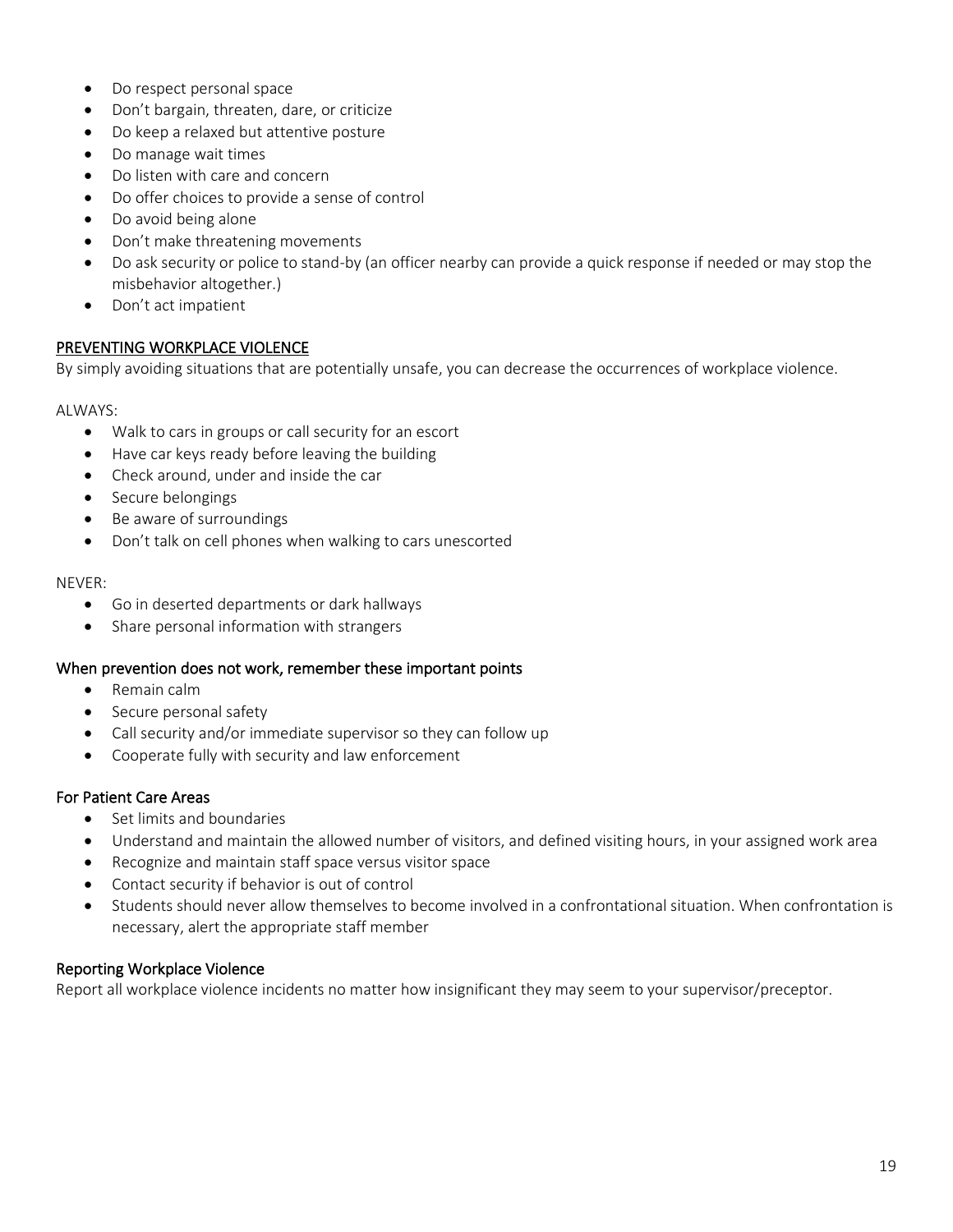### <span id="page-19-0"></span>ELDER ABUSE

All patients/residents have the right to be free from all forms of abuse; physically, mentally, verbally, and sexually. Elder abuse isn't strictly about bruises and broken bones. Physical abuse accounts for only about one of four cases of abuse. It is important to know that the victim may be subject to more than one type of abuse. The most common types of abuse are emotional, financial, and physical and neglect.

#### Definitions:

- Abuse = harm inflicted on a patient/resident that is intentional, deliberate, and willful.
- Neglect = deliberate negligence, carelessness, or indifference to a patient/resident's needs.
- Theft = the deliberate stealing of a patient/resident's belongings or money.

The typical victim is usually a female over the age of 80. This person would most commonly require assistance with acts of daily living (ADL's) such as bathing, dressing and meal preparation. Studies show that as many as 10% of older adults are victims of abuse. Most abuse is inflicted by relatives and occurs in the home. It is believed that most cases of elder abuse go unreported.

Dynamics of Abuse: While hoe is frequently where abuse occurs, healthcare facilities are another possible setting. The following factors often trigger the event:

- Stress in the work environment
- Staff burnout
- Patient aggression
- Negative attitudes toward the elderly

#### Assessment:

Don't make the mistake of assuming that all changes in the older adult are normal results of aging. For example, skin that tears and bruises easily is normal in the older adult. Red flags of abuse include bruises that are clustered together especially in unusual locations such as the neck or groin area. Failing to assist in providing food, clothing for elders, failure to provide medical care, failure to protect from health and safety hazards and failure to prevent elder from suffering malnutrition are all signs and symptoms of neglect.

#### Reporting Abuse:

If you suspect that your patient has been abused, you should follow hospital police. Every employee is obligated to report any incident or suspicion of abuse neglect or theft to a department head or administrator immediately. When reporting any incident or suspicion of abuse the information must be kept confidential to protect the patient/resident or employee. If abuse is suspected upon initial assessment by the admitting RN notify attending physician to make referral to appropriate unit/ department social worker. Outpatient services, contact supervisor and then directly call adult protective services.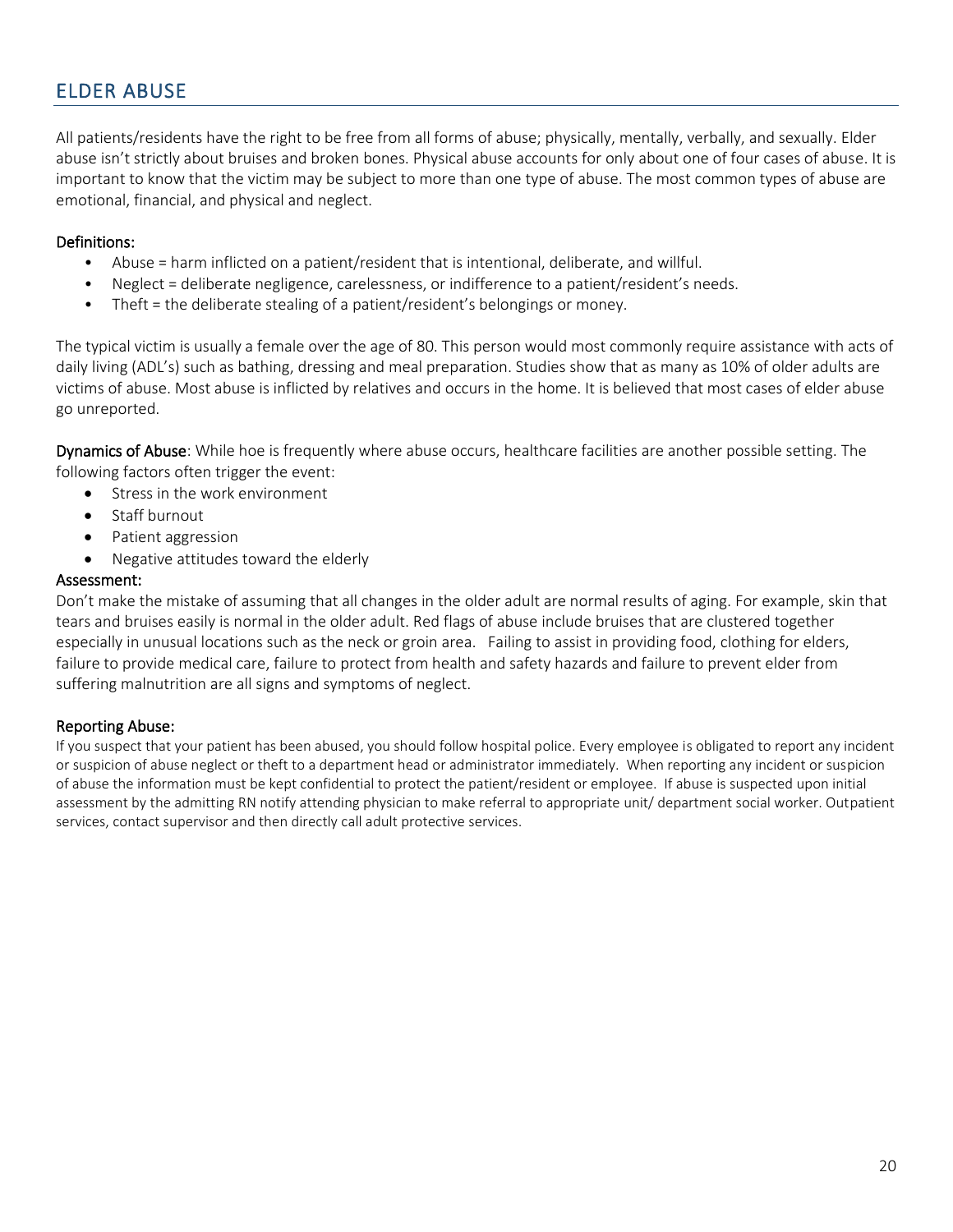#### <span id="page-20-0"></span>CHILD ABUSE

An estimated 906,000 children are victims of abuse and neglect every year. The rate of victimization is 12.3 children per 1000 children. Children ages 0-3 are the most likely to experience abuse. They are victimized at a rate of 16.4 per 1000. 1500 children die every year from child abuse and neglect. That is just over 4 fatalities every day. 79% of the children killed are younger than 4.

Parents are the most common abuser. Parents are responsible for taking care of the needs of their child. Failing to meet basic physical or emotional needs is considered neglect. Often lack of knowledge and resources are the cause of neglect. Sometimes the cause could be issues of immaturity emotional problems or substance abuse.

#### Common signs of neglect:

- Poor Hygiene
- Inappropriate Clothing
- Listlessness
- Frequent Complaints of Hunger
- Frequent Absences from School with no Explanation

#### Common Signs of Physical Abuse:

- Trauma Marks bruises, welts, lacerations
- Imprint Burns cigarette burns, iron burns
- Immersion Burns "sock-like" burns over legs and feet.
- Spiral Bone Fractures of the arms and legs
- Rib Fractures
- Human Bite Marks
- Head Injuries

#### Sexual Abuse:

An adult that uses a child for sexual gratification with or without touching the child is abusing the child. Approximately 80% of sexually abused children know their abuser. About half of the reported cases involve a parent or caregiver.

#### Emotional Abuse:

Consistently belittling, embarrassing, blaming, or rejecting or withholding love and affection from a child is emotional abuse. This type of abuse often accompanies other types of abuse.

#### Reporting Child Abuse:

There are mandatory abuse reporting laws in all 50 states. Nurses are obligated to report any suspected abuse. If you suspect abuse or neglect, please follow the following protocol:

- Provide a safe environment and emotional support for the child.
- Immediate referral to social work. Child Protective Services can be contacted by any employee.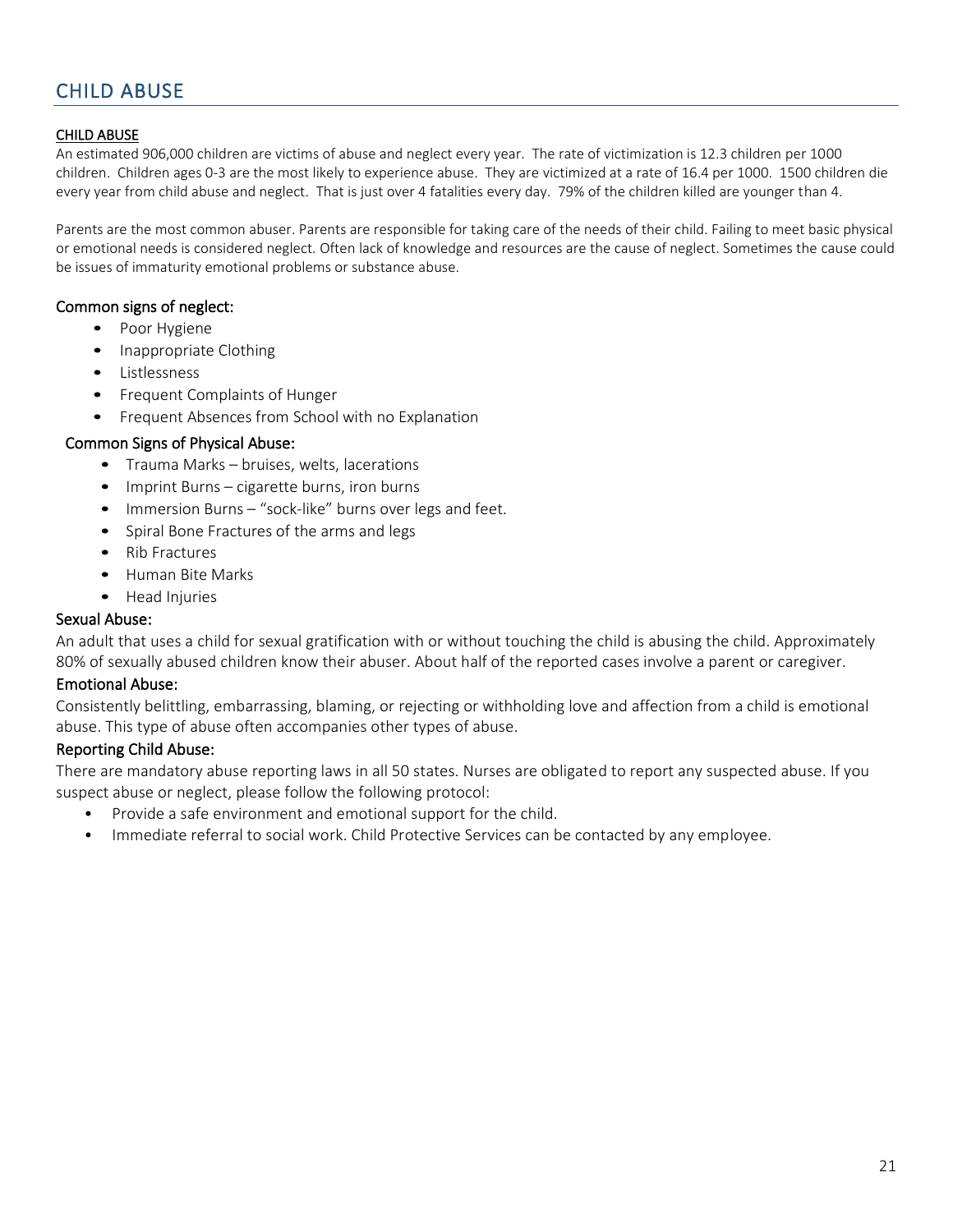### <span id="page-21-0"></span>LIFEBRIDGE HEALTH DRESS AND CONDUCT

DRESS CODE: All LifeBridge Health staff, including residents, staff physicians, volunteers, temporary/agency employees and contracted employees, instructors and students will adhere to these dress code requirements and appearance standards.

#### General Standards

- 1. Exhibit and maintain a well-groomed appearance. Attire and personal grooming must satisfy all safety and health regulations.
- 2. Your identification badge must be always visible, face front, at chest level and in good condition
- 3. Acceptable attire will be clean, pressed and in good repair.
- 4. Perfumes, after shave and lotions will be used in moderation
- 5. Fingernails (artificial nails are not allowed) and nail beds will be clean and neatly trimmed.
- 6. All tattoos must be covered.

All nursing instructors are responsible for enforcing the hospital dress code policies and have students change attire when in violation.

#### Personal Conduct

All students are expected to follow LifeBridge Health's personal conduct policy

- 1. Treat patients, visitors, and co-workers with the highest level of respect and courtesy.
- 2. Be forthright and honest in all activities and transactions
- 3. Respect and safeguard the well-being, safety and security of patients, visitors, and co-workers.
- 4. Work without the influence of drugs and alcohol.
- 5. Respect and safeguard the property and resources of patients, visitors, co- workers.
- 6. Respect and maintain the integrity of confidential information.
- 7. Have a professional appearance that enhances the confidence of patients and their families.
- 8. Observe policies, regulations and directives established by LifeBridge Health, its affiliates and management.
- 9. Perform assigned duties promptly, completely, efficiently and to the best of ability.

#### CELL PHONE/BLUETOOTH USE

The use of Cell Phones/Bluetooth is restricted to ensure that the use of such devices does not disrupt patient care or violate the comfort or privacy of our residents/patients. Their use is prohibited in all patient care areas. This also includes resident/patient rooms and dining rooms, open space on each unit, the main lobby, corridors, hallways, and treatment areas such as the gyms and meeting rooms. This includes the wearing of Bluetooth and other earphone devices in resident/patient areas. Use of cell phones and Bluetooth devices are allowed in the cafeteria and employee break room.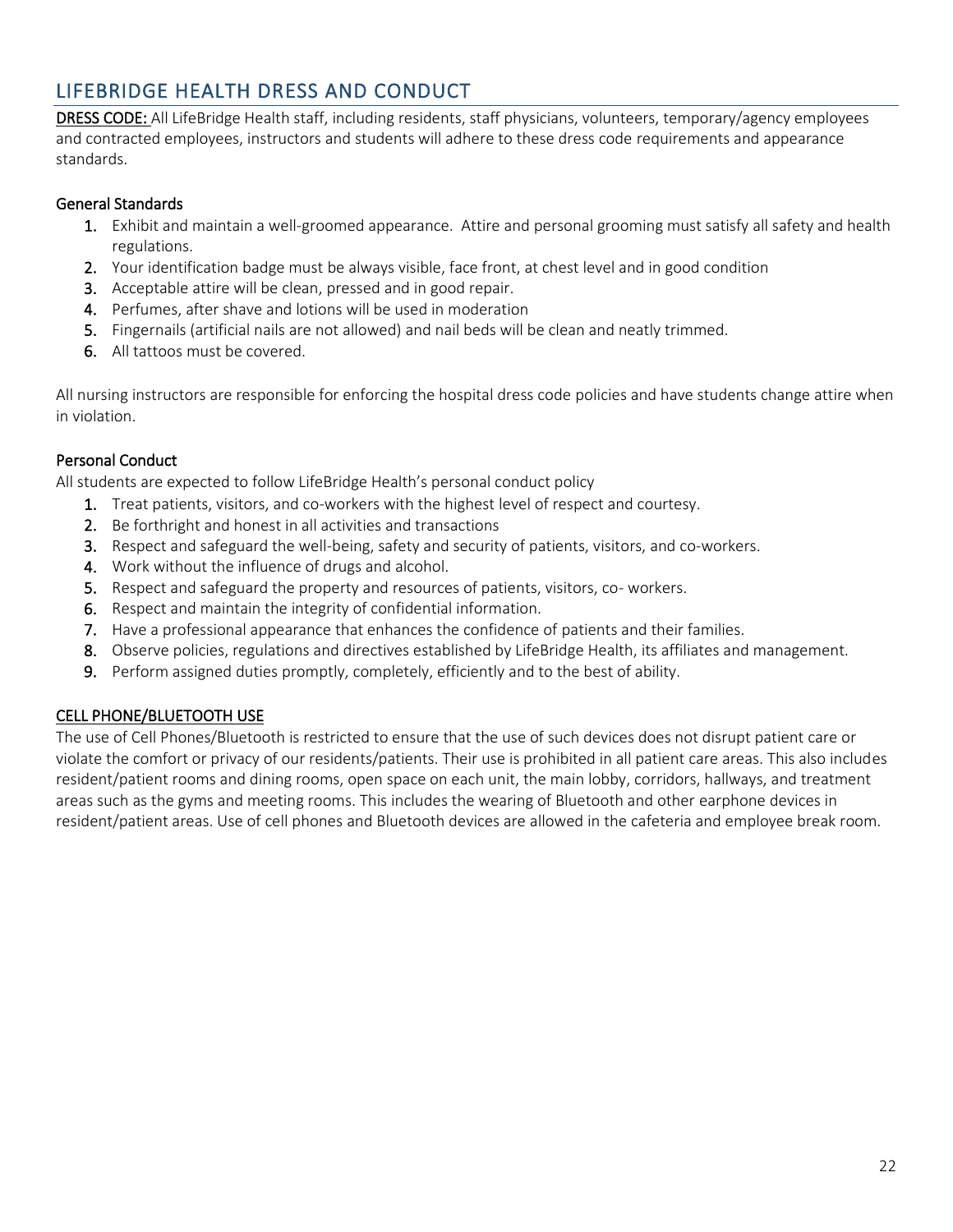

### <span id="page-22-0"></span>STUDENT NURSING ORIENTATION: SINAI HOSPITAL

#### Mission Statement

Sinai Hospital of Baltimore provides a broad array of high-quality, cost-effective health and health-related services to the people of Greater Baltimore. Central to its role is the provision of undergraduate and graduate medical education and educational programs to other health professionals, employees, and the community at large.

#### Vision Statement

Building upon its Jewish heritage, exceptional clinical strengths, and its history of service; Sinai will emerge as a unique institution in the Maryland health care marketplace and will be a model for the nation as a comprehensive health care provider.

Sinai Hospital was founded in 1866 as the Hebrew Hospital and Asylum and has evolved into a Jewish-sponsored health care organization providing care for all people. Sinai is a nonprofit institution with a mission of providing quality patient care, teaching and research. Sinai Hospital is an agency of The Associated: Jewish Community Federation of Baltimore. Sinai has 467 acute beds and 35 newborn bassinets.

#### Patient Identification

At Sinai Hospital two forms of identification must be checked prior to any patient care or documentation. The two unique identifiers are: patient name and date of birth.

#### PATIENT RIGHTS & RESPONSIBILITIES

Patients at Sinai Hospital have the right to:

- Receive considerate and respectful care.
- Know the names and roles of those who are caring for them.
- Be well informed about their illness, possible treatments, and likely outcome. and discuss the information with their doctor.
- Consent to, or refuse, any treatment, as permitted by law. If they refuse a recommended treatment, they will receive other needed and available care.
- Have an advance directive such as a living will or health care proxy.
- Privacy: The hospital, doctor and other caregivers will preserve one's privacy as much as possible.
- Expect that treatment records are confidential unless permission was given to release information or unless reporting is required or permitted by law. When the hospital releases records to others, it emphasizes that records are confidential.
- Review one's medical records and have the information explained, except when restricted by law.
- Expect that the hospital will give necessary services to the best of its ability. Treatment, referral, or transfer to another health care facility may be recommended. If transfer is recommended or requested, the patient will be informed of the risks, benefits, and alternatives.
- Hospital has relationships with outside parties that could influence your treatment and care. These relationships might be with educational institutions, other health care providers or insurers.
- Consent or decline to take part in research affecting care. If one chooses not to take part, one will receive the most effective care the hospital otherwise provides.
- Be advised of realistic alternatives when hospital care is no longer appropriate.
- Be advised of hospital rules that affect treatment and about changes and payment options.
- Be told about hospital resources that can help resolve problems and questions about the patient's stay and care.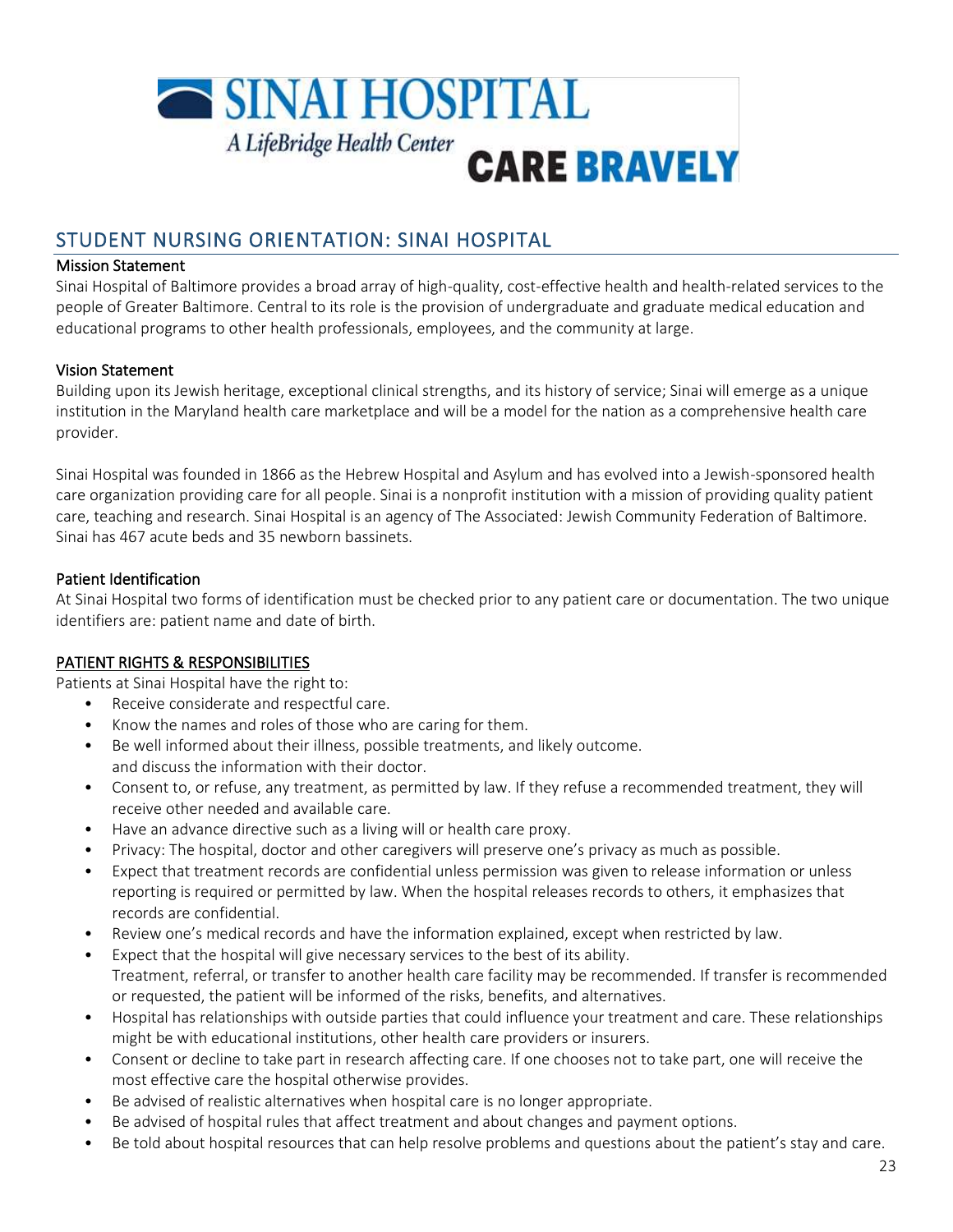### <span id="page-23-0"></span>BADGES: MANDATORY INFORMATION!!

### BADGES – THIS SECTION IS MANDATORY INFORMATION

While participating in a clinical rotation or practicum experience at Sinai Hospital each student is expected to and will be responsible for wearing his/her college/university student Picture ID badge and Life Bridge badge. ALL students and Instructors will need to obtain a Life Bridge Badge and wear it while in clinical. If going to Women and Children's Services, you will not be able to obtain a badge if you have not first completed the security module. Students or instructors not displaying a photo ID will be asked to leave the unit. Until this practice has been discontinued, you must wear a daily "Feeling Good" sticker as proof of being screened at entrance to hospital.

#### How to Obtain a New Life Bridge Badge:

A Clinical Passport packet will be completed by school and sent to ERC as above. Once ERC has processed passport packet, they will send an email to school's clinical coordinator everything is ready for clinical to begin. This will include the computer assess information as needed. Then instructor and students need to go to the Badging Office to receive picture ID. Badging Office typical hours of operation are Monday to Friday from 7:00am to 3:30pm (closed during lunch 1 to 2pm). Please call Badging Office ahead for holiday schedule or with questions, 410-601-6213. Also, please bring government issued photo ID with you to badging office.

#### How to Obtain Previous Life Bridge Student Badge:

If a student has already been at Sinai for clinical, their badge can be picked up in ERC during regular business hours Monday to Friday from 8:00am until 4 pm after they receive an email from ERC, they are ready. Either students or instructor can pick up the badge for the ERC, please notify ERC who will be picking up badges via email nursingstudents@lifebridgehealth.org Please place Sinai in subject line.

#### All Badges must be Returned to ERC:

All badges must return to the ERC at the end of the clinical rotation, or there will be a charge of \$15 per non-returned badge. There is a lock box for you to place badges in outside of the ERC office. The ERC is located on the second floor of Hecht building on Sinai campus. Please do not send badges to security or badging office, they may be destroyed, and you will be charged a fee if you need a new badge

#### For Instructors Only: Medication Cabinet Access and Omnicell

Omnicell access will be granted to instructors by the ERC from the passport. Once on the unit, the charge nurse will be able to set-up the instructor's fingerprint in the system.

Instructors who need medication cabinet access for units, once you have received your Sinai Badge, you need to emai[l Tshelley@lifebridgehealth.org E](mailto:Tshelley@lifebridgehealth.org)mail needs to include following information – Your first and last name, Clock number (starts with 8000…), Unit you are doing clinical on, dates of clinical rotation, the last 6 numbers below the barcode on the back of badge (see picture to right).

It will take one week to process your request.

#### To Obtain Access to the Electronic Health Record (EHR)

All clinical groups, instructors, and practicum students are required to complete the Documentation Orientation before their clinical rotation starts if they are going to be documenting in the patient record or administering medications during the rotation.

Documentation Orientation will be completely online. Completion certificates need to be sent with Passport Packet before access will be granted.

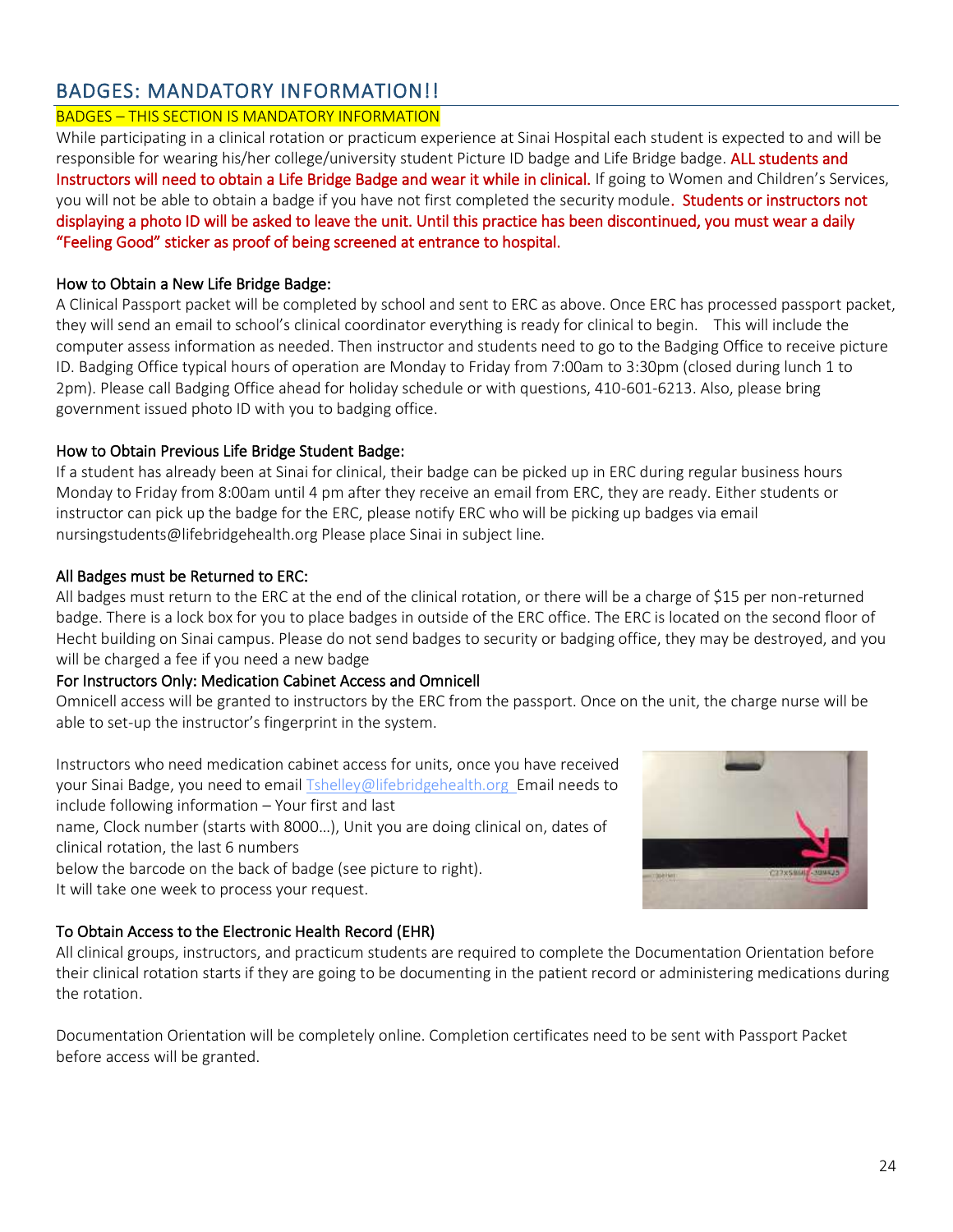### <span id="page-24-0"></span>POLICIES AND PROCEDURES

### Policies and Procedures can be accessed through the LifeBridge Health Intranet

| <b>E MEERRIDGE</b><br><b>HEALTH.</b><br><b>CARE BRAVELY</b><br><b>Elrickberlüst</b>                                                                                                                                                                                                                     | <b>LES JOIN</b>                                                                                                                                                                                                                                                                                                                                 | l'idrott<br><b>HELIOM TO</b><br><b>HE TRACKER</b><br><b>Search</b>                                                                                                                                                                                                                                                          | ⊑<br>$\cdot$ .<br><b>PHONE BILOK</b><br><b>BILLBAAILFLAN</b><br><b>LESS BERNITE</b><br><b>GEARCH</b>                                                                                                                                                                                                                |
|---------------------------------------------------------------------------------------------------------------------------------------------------------------------------------------------------------------------------------------------------------------------------------------------------------|-------------------------------------------------------------------------------------------------------------------------------------------------------------------------------------------------------------------------------------------------------------------------------------------------------------------------------------------------|-----------------------------------------------------------------------------------------------------------------------------------------------------------------------------------------------------------------------------------------------------------------------------------------------------------------------------|---------------------------------------------------------------------------------------------------------------------------------------------------------------------------------------------------------------------------------------------------------------------------------------------------------------------|
| <b>DISTURNS IN HISTORICA</b> W<br><b>CHIMATIMENTS *</b>                                                                                                                                                                                                                                                 | ALLIGER MOSSAGES *                                                                                                                                                                                                                                                                                                                              | <b>INTRANET STICKS =</b><br><b>ROMAN &amp; POLICIES *</b>                                                                                                                                                                                                                                                                   | PORTALS *<br><b>EACETTES V</b>                                                                                                                                                                                                                                                                                      |
|                                                                                                                                                                                                                                                                                                         |                                                                                                                                                                                                                                                                                                                                                 |                                                                                                                                                                                                                                                                                                                             |                                                                                                                                                                                                                                                                                                                     |
| Policy Tech - Coming<br>2021!                                                                                                                                                                                                                                                                           | <b>Likelinings Hoath Pullcies</b><br>Palcies & Pazzadams                                                                                                                                                                                                                                                                                        | Lareitedatio Policitos<br>Palicies, Procedures and Goldeline.<br>Palko/Reitske/Didentesker/Fores                                                                                                                                                                                                                            | Sixual Heupdart Frances<br>Admine Drive Houston Reporting<br>Fam                                                                                                                                                                                                                                                    |
| Likelizidge Health Forres<br>Abbreviator Hexagone<br>Aug/a/HEV Information B. Resources<br>EMTALA Presentation (PPT).<br>EMTALA - Pasi Tast (DOC)<br>HFAA Censiliance<br>15 Access Hegentic Diange<br>Junt Ceneriosian Fierra and<br>Decumentation<br>LEH DIARI Maas<br>LBH Fis Voccine Declisates Fam- | <b>Lavindale Forms</b><br>Adedesian Canzan Form<br>Castomer Constaint Form<br>Ensigned Environment Fund<br>Exployer Work Related Iskes Report<br>(PDF)<br>Guide for Locating Electronic Patient<br>Madical Information (FDF)<br>Link to Vilude<br>PatentResidentVisite: locker)<br><b>Reports Give:</b><br><b>Stuff Member Institute Report</b> | <b>Northwest Respited Forms</b><br>Employee Incident Report (PDF)<br><b>Dolore Event Resent</b><br>Guide for Locating Electronic Patient<br>Madical Information (PDF)<br>Pollopsianal Isaan/Stea Form<br>Research & Search Connect Forms<br>liageritte: Namisation (FOF)<br>Table Request Paint<br><b>Burltweat Hugeist</b> | Guite for Locating Electronic Patient<br>Meshcat totomarker (PDF)<br>Inguile: Purity Purject Agreement<br>drbiry.<br>Online Event Hepott<br>Rossian & Spenish Corport Ferry-<br>Shees: your bright ideas!<br>Sinai, Fretorrance, Improvement, Plan<br>(PDF)<br><b>Star Nomination</b><br>SuperStar Nomination (PDF) |
| Literbridge Health Patient Portal<br><b>Bausday Fass</b><br>Reporting Duplicate Madical Record<br><b>Bandon</b> Form<br><b>J.D.H. Hill Publisher Telephone Telephone</b>                                                                                                                                | <b>Distances</b> (FOF)<br><b>Speechlar Newsvaless (FCF)</b><br>Unglanned Emergetus: Transfer                                                                                                                                                                                                                                                    | <b>Policies &amp; Procedures</b><br>Department Policies & Precedures<br>Parksies and Environment of Care<br>Flora.<br>Pallos Renate Frest (PDF)                                                                                                                                                                             | <b>Bissai Houghtet Pollution</b><br><b>Strait Proficies &amp; Procedures</b><br><b>COVID-Clinical Resources</b><br>COVO Guidelines & Procedures                                                                                                                                                                     |

1. Click on to the LBH Intranet from any hospital computer

2. Go to "Forms & Policies" from banner bar.

3. On right side click – "Sinai Policies & Procedures"

4. In the search bar, type the policy for which you are searching and underneath the bar, click on "or anywhere in the document" rather than "Title"

5. Select the appropriate

Department/Entity

**6.** Click Search

### <span id="page-24-1"></span>DIRECTIONS TO SINAI HOSPITAL



Sinai Hospital is in northwest Baltimore, just three miles south of the Baltimore County line.

### When approaching Baltimore... From the Northwest

From Carroll County, Owings Mills or Reisterstown, take I-795 to I-695 East

(Baltimore Beltway, Towson direction). Take exit 23 onto I-83 South (Jones Falls

- 28 -Head west on Northern Parkway. At the second traffic signal, take a left onto W. Belvedere Avenue. Sinai Hospital will be on your left.

### From the North

From Pennsylvania and northern Baltimore suburbs, take I-83 South. At junction with I-695 (Baltimore Beltway), enter I-695 heading West (Pikesville direction). Re-enter I-83 South at Exit 23. Proceed for about three miles, and take Exit 10, Northern Parkway. Head west on Northern Parkway. At second traffic signal, take a left onto W. Belvedere Avenue. Sinai Hospital will be on your left.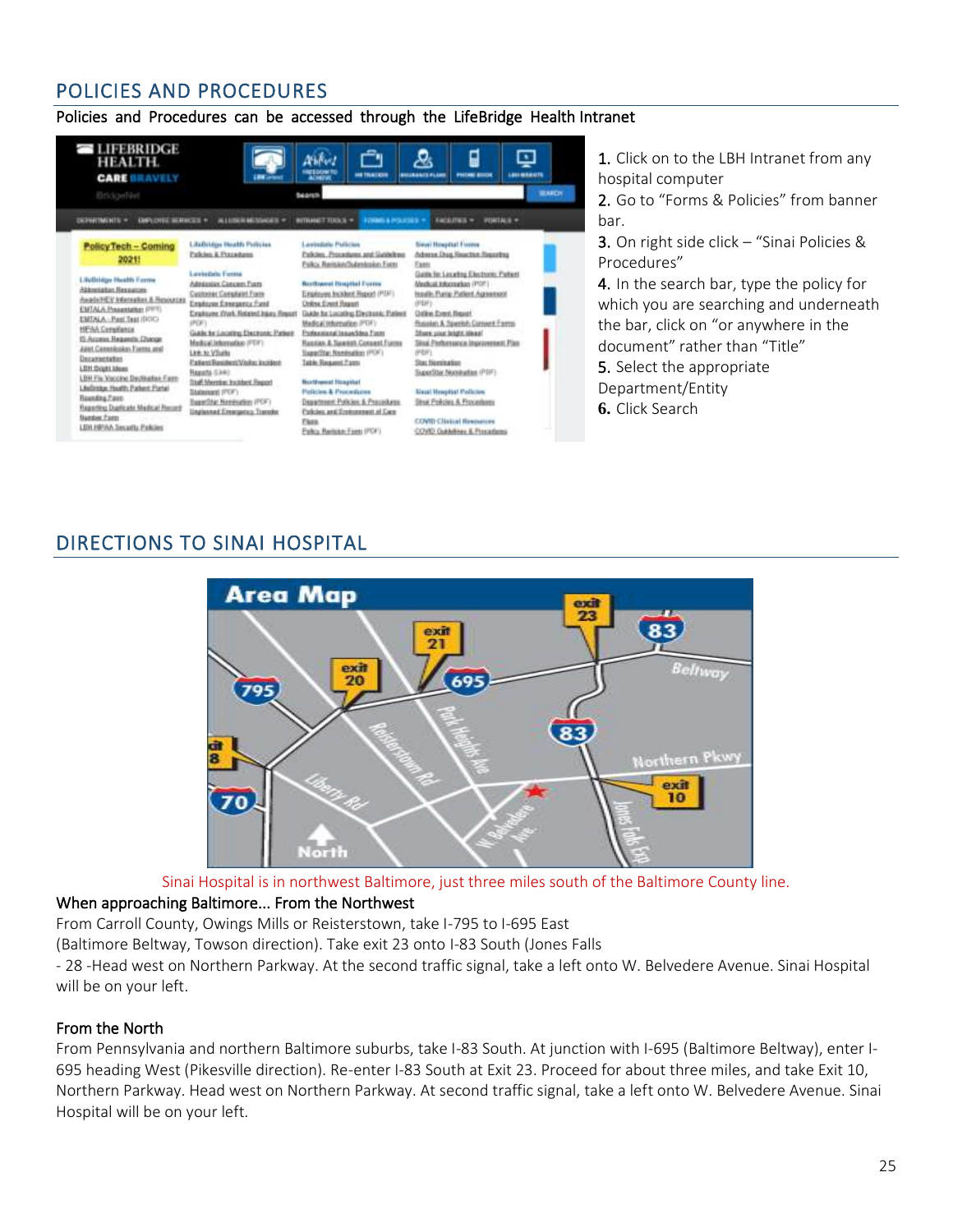#### From the West

From Howard County and points west, head east on I-70 or I-95 to I-695 East (Baltimore Beltway, Towson direction). Take exit 23 onto I-83 South (Jones Falls Expressway). Proceed three miles, and take Exit 10, Northern Parkway. Head west on Northern Parkway. At second traffic signal, take a left onto W. Belvedere Avenue. Sinai Hospital will be on your left

#### From the East and Northeast

From Towson, Harford County, and points farther north, take I-95 South to Exit 64, I-695 West (Baltimore Beltway, Towson direction). Take exit 23 onto I-83 South (Jones Falls Expressway). Proceed for about three miles, and take Exit 10, Northern Parkway. Head west on Northern Parkway. At second traffic signal, take a left onto W. Belvedere Avenue. Sinai Hospital will be on your left

#### From the South

From downtown Baltimore, take I-83 North (Jones Falls Expressway) to Exit 10, Northern Parkway West. At third traffic signal, take a left onto W. Belvedere Avenue, Sinai Hospital will be on your left.

### <span id="page-25-0"></span>PARKING AT SINAI

Parking Hangtag are no longer required. But each person must accurately complete Parking form and send to ERC with other required paperwork. You will need your Sinai ID to get into lot, or student ID first day of clinical.

#### Pimlico Lot (Preakness Way) DURING THE WEEK between the hours of 5:30am-9:30pm

Directions: from Jones Falls Expressway go west on Northern Parkway. Go to the 4th traffic light. This is Preakness Way. Turn left onto Preakness Way. Make the first right turn into the Pimlico parking lot. (Right side is for Sinai, left side is for Levindale)

Besides many employees, this lot is for PRN employees, temporary and agency personnel scheduled for daylight shifts this off-site location will ordinarily be serviced from 5:30am-9:30pm.

#### Cylburn Garage for Evening and Weekend Shifts

Access during the week starts at 2:00pm every day/night and on the weekends. This is a badge access garage; you will need to scan your badge on the card reader to enter. Please do not enter on the Emergency Room entrance side, this is strictly for patients/visitors. To get to this parking lot you will again go west from Jones Falls Expressway on Northern Parkway. Go to the second light which is Greenspring Avenue and turn left. Follow Greenspring past the Sinai ER to Cylburn Ave and turn right. You will see the garage a short way down on the right.

<span id="page-25-1"></span>More information and map of parking available online at <http://lbhweb/Main/ParkingMapPricing.aspx>

### DINING SERVICES

All Dining will practice social distancing as recommend by hospital policy and maybe limited at times. All times may vary see posted times at location.

#### Greenspring Cafe

This mall-like food court located on the first floor offers a wide array of dining choices. Open daily from 6:30 a.m. to 8:00 p.m.

#### Cafe Shalom

This kosher restaurant located on the first floor offers an assorted menu of Glatt kosher and chalov Israel dairy choices. Open Sunday through Thursday, 11:00 a.m. to 8:00 p.m., and Friday from 11:00 a.m. to 2:00 p.m.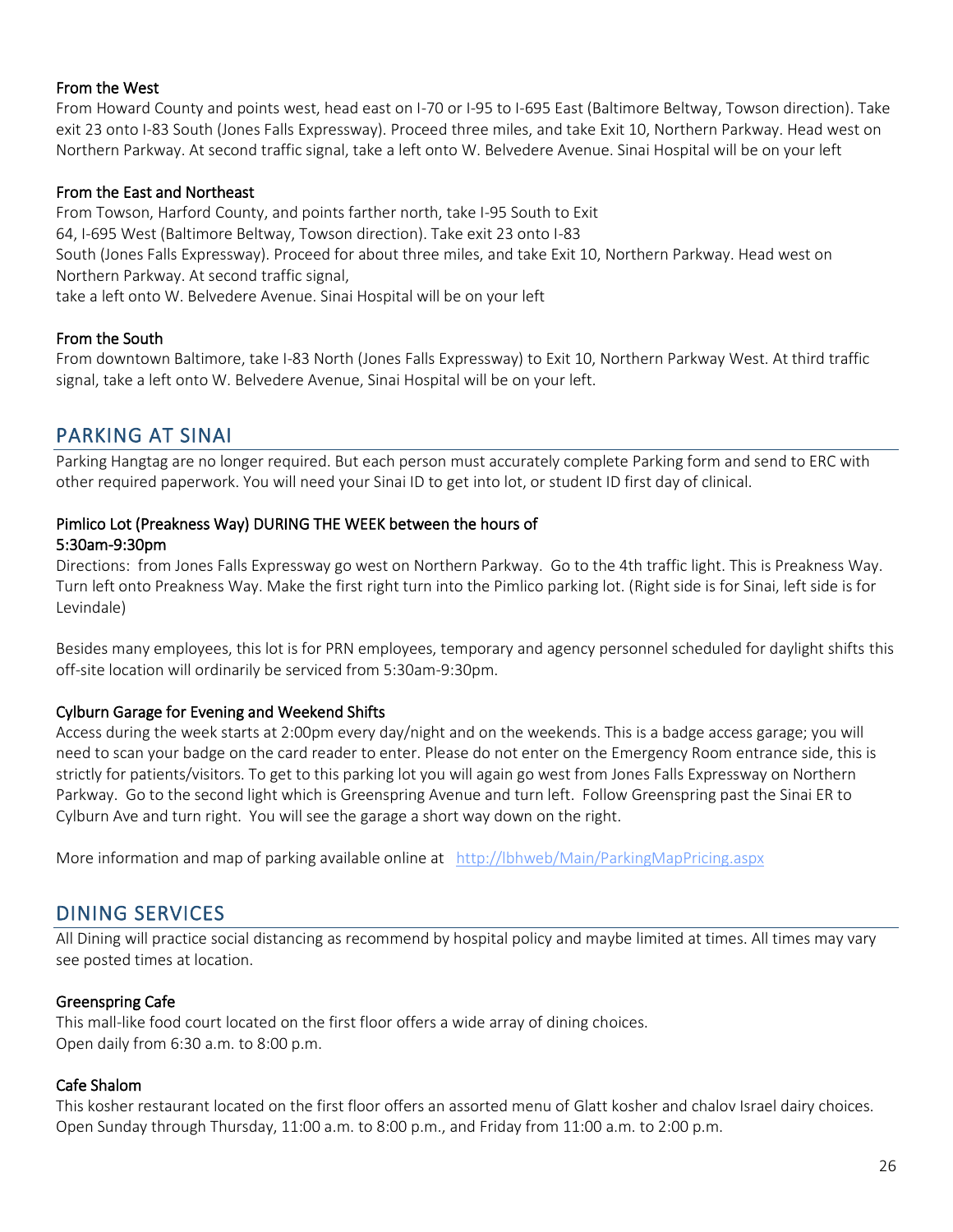#### Market Place

Located off the Brown-Crane Lobby, the Market Place is a convenient stop for coffee and dessert, take-home dishes, and basics such as milk and eggs.

<span id="page-26-0"></span>Open daily from 8:00 a.m. to 2:00 a.m.

### OTHER INFORMATION: JEWISH FAITH AT SINAI

#### Pastoral Care and Chaplaincy Services

Meeting your spiritual needs is an important part of the healing process. To this end, Sinai Hospital accommodates the spiritual needs of individuals of all faiths. Requests for visits from clergy may be made with the Office of Pastoral Care and Chaplaincy Services at extension 29680. During evenings and weekends, please contact the hospital operations coordinator by calling extension 21652.

The non-denominational Jill Fox Meditation Room is located on the first floor. It is always open with Bibles and devotional materials available. There is also a Chapel / Meditation Room located in the Emergency department.

A Jewish chapel, located on the first-floor corridor between the main hospital and the Blaustein Building, is used for weekday (Monday through Thursday) Mincha services. It is always open for prayer and meditation.

#### For Observant Jewish Patients:

#### Sinai Hospital has been in the mainstream of Jewish thought and tradition for more than 130 years. By strict adherence to Jewish law, we assure observant patients that spiritual and medical needs are treated with equal concern.

- Fresh Glatt kosher food is prepared daily
- Sabbath candles, Challah, grape juice, Bibles, and prayer books are available
- Manual bells for Shabbat are available to summon nurses.
- Signatures are not required when Jewish law prohibits writing; your word is enough.
- A Shabbat entrance and elevator are available from Friday sunset to Saturday sundown.
- Accommodations can be arranged for family members to stay with you during Shabbat if medical attention and/or space permit.
- Jewish holiday rituals are observed.
- Sinai Hospital is within the *eruv*.
- Bikur Cholim visitations serve Jewish patients.
- Sinai Hospital's senior chaplain is a rabbi.

#### <span id="page-26-1"></span>LIFEBRIDGE HEALTH SINAI CONTACTS FOR CLINICAL ROTATIONS

| Team Leader Nurse Educator & Coordinator of Orientation and Clinical Affiliation |                               |                  |  |  |
|----------------------------------------------------------------------------------|-------------------------------|------------------|--|--|
| Cathy Case, MSN, RN, NPD-BC, CPAN, CDCES                                         | ccase@lifebrigehealth.org     | (410) 601-6740   |  |  |
| <b>Education Resource Center</b>                                                 |                               |                  |  |  |
| Dorothy Jackson                                                                  | dorjacks@lifebridgehealth.org | $(410)$ 601-0515 |  |  |
| Manager Clinical IT-Learning & Adoption                                          |                               |                  |  |  |
| Carol Zittle, RN, MS                                                             | czittle@lifebridgehealth.org  | (410) 601-0992   |  |  |
| <b>Security Badging</b>                                                          |                               |                  |  |  |
| Christina Pibulsiri                                                              | cpibulsi@lifebridgehealth.org | $(410)$ 601-6213 |  |  |
|                                                                                  |                               |                  |  |  |

**For Instructors Only:** Access to Medication Cabinets

| <b>Business Intelligence Analyst</b> | Tshelley@lifebridgehealth.org (410) 601-4916 |
|--------------------------------------|----------------------------------------------|
|--------------------------------------|----------------------------------------------|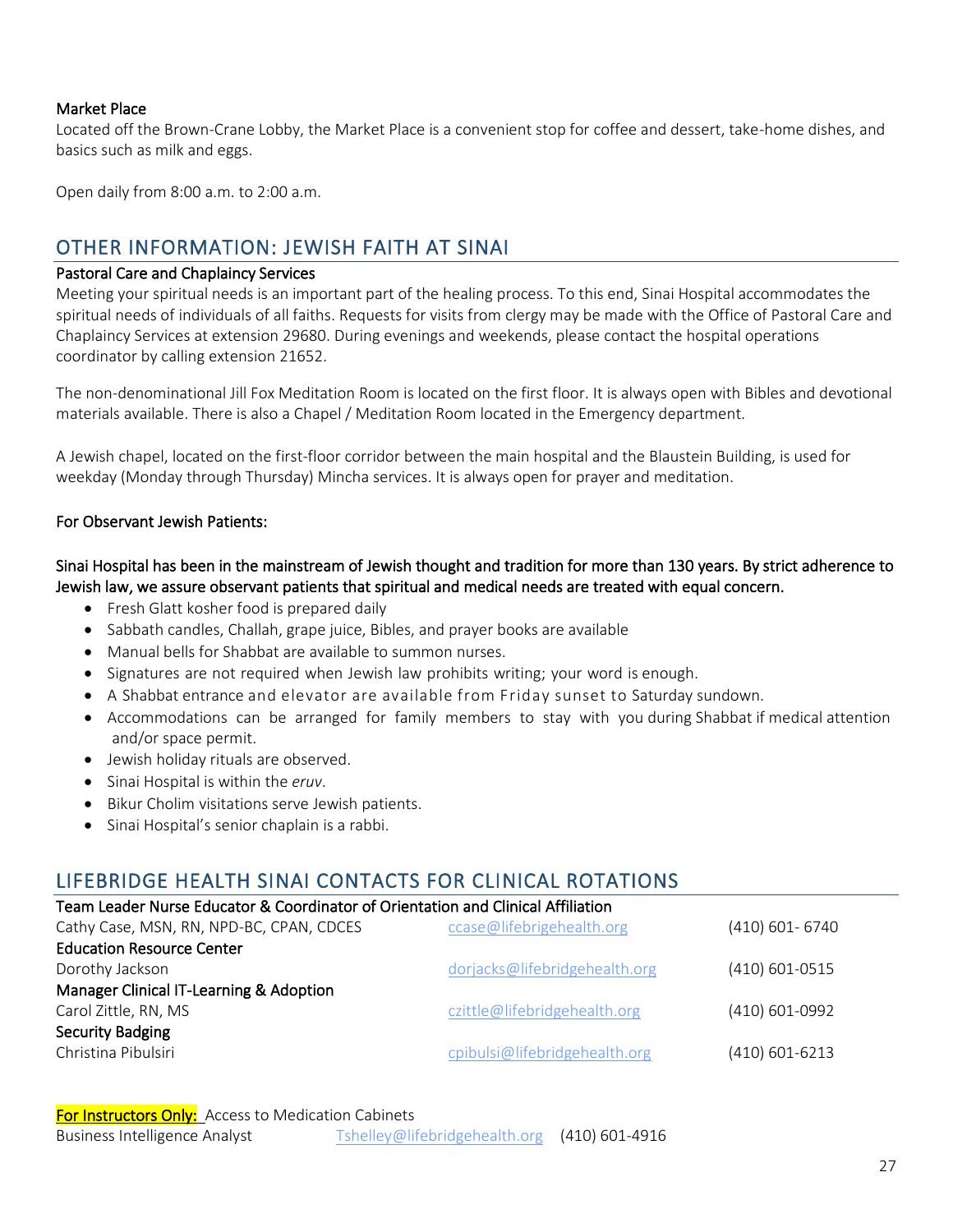### <span id="page-27-0"></span>ORIENTATION MANUAL CONFIRMATION FORM



#### Facility: Levindale - Northwest - Sinai (circle Facility)

Statement of Attestation: I have read the LifeBridge Health Student Orientation Manual and will abide by information or policies contained in the manual.

| (Print): First, Middle, and Last Name<br>and the control of the control of the control of the control of the control of the control of the control of the                |                                                                                           | Birth Month/Day/Year of Birth     |
|--------------------------------------------------------------------------------------------------------------------------------------------------------------------------|-------------------------------------------------------------------------------------------|-----------------------------------|
|                                                                                                                                                                          |                                                                                           | Date: $\frac{1}{1}$ $\frac{1}{1}$ |
| Please Print Legibly and Completely Fill-in ALL Spaces Accurately                                                                                                        | You MUST bring a government issued photo id<br>with you when going to parking and badging |                                   |
| Contact Number of Student: ___________________________                                                                                                                   |                                                                                           |                                   |
|                                                                                                                                                                          |                                                                                           |                                   |
|                                                                                                                                                                          |                                                                                           |                                   |
|                                                                                                                                                                          |                                                                                           |                                   |
| Clinical Rotation: Start Date: End Date:                                                                                                                                 |                                                                                           |                                   |
| Failure to follow parking procedures may result in towing at your expense                                                                                                | Please Park in assigned areas only.                                                       |                                   |
| Vehicle #1 Info:                                                                                                                                                         | Vehicle #2 Info:                                                                          |                                   |
|                                                                                                                                                                          |                                                                                           |                                   |
|                                                                                                                                                                          |                                                                                           |                                   |
| Please check this box if you do not have vehicle and send this form with<br>other required paperwork.                                                                    |                                                                                           |                                   |
| There will be a \$20.00 charge for badges that are not returned.<br>$\Box$ Instructors and students are responsible for returning all hadges at the end of each mightype |                                                                                           |                                   |

 $\Box$  Instructors and students are responsible for returning all badges at the end of each rotation according to the Student Orientation Manual. If you return to hospital, you will pick up your badge according to policy in the Student Orientation Manual.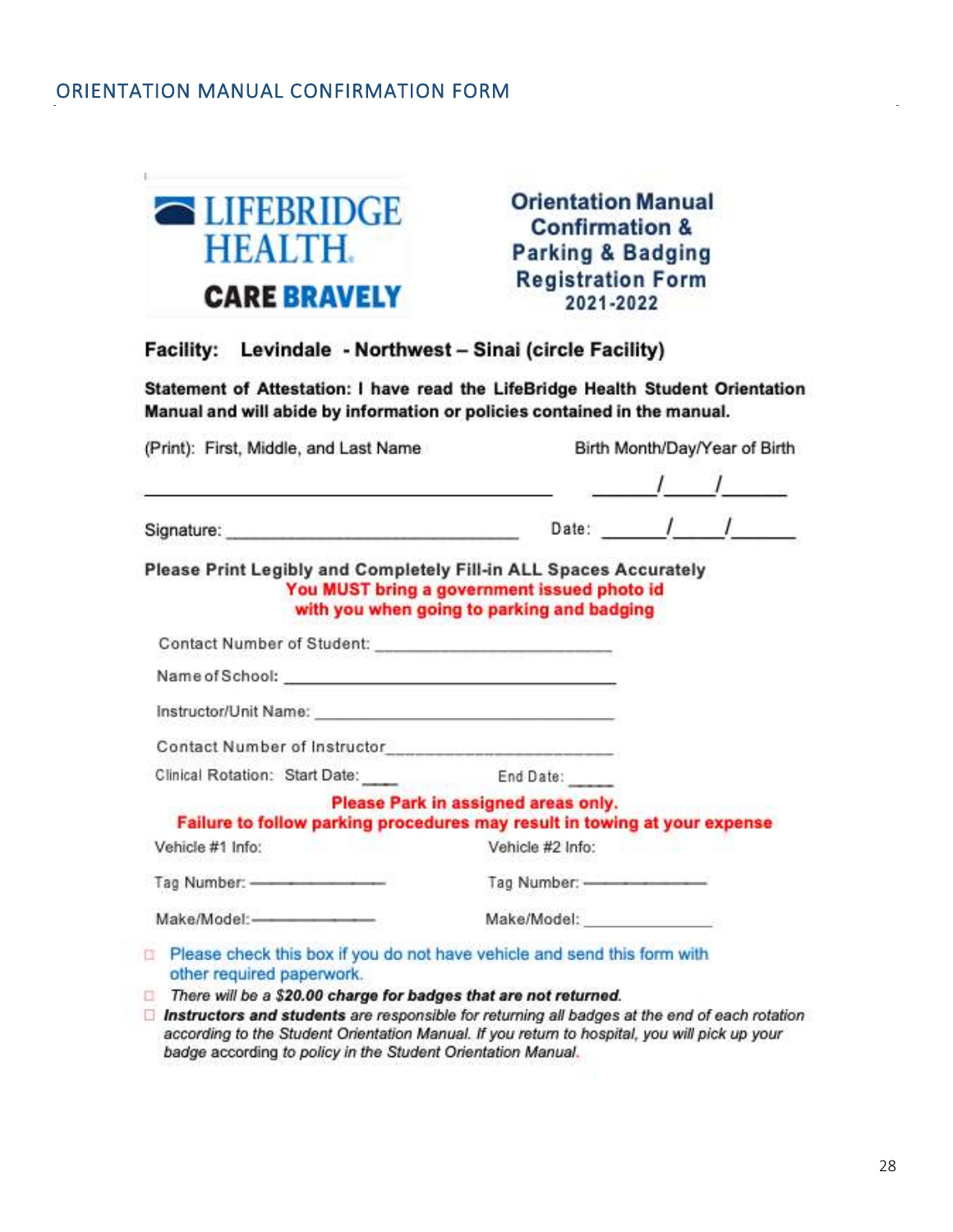

# **CARE BRAVELY**

# <span id="page-28-1"></span><span id="page-28-0"></span>CLINICAL STUDENT ORIENTATION: NORTHWEST HOSPITAL

#### About Northwest Hospital

Northwest Hospital, located in Randallstown, serves the health care needs of the northwest Baltimore metro area, including Baltimore County, western Baltimore City, Carroll, and Howard Counties. It was established in 1962 as Liberty Court Rehabilitation Center, and in 1963 became Baltimore County General Hospital. In June of 1993, the hospital changed its name to Northwest Hospital.

#### Mission

Northwest Hospital exists to improve the well-being of the community by nurturing relationships between the hospital, medical staff, and our patients.

#### Philosophy

Northwest Hospital, a not-for-profit organization, is committed to creating and maintaining an environment where exceptional quality care and service is achieved and recognized by our patients and their families, members of the medical and allied health staff, employees, volunteers, and the communities we serve. Care and service are provided without regard to age, sex, race, religion, disability, or financial status.

#### Vision

Northwest Hospital will be a recognized leader in customer care and clinical quality in the services we choose to offer by exceeding expectations of patients, physicians, employees, and the community.

#### The Friesen Concept

In keeping with Northwest Hospital's philosophy of patient-centered care, its facilities have been designed around the Friesen concept, with nursing alcoves outside each patient room so nurses can spend more time with their patients. The Friesen design hospital functions differently from the traditional hospital in that it creates an environment conducive to direct patient care through smaller

20-bed units; private patient rooms; elimination of nursing stations; and the placement of supplies, medications, and charts near patients. Northwest is an all-private room hospital that has 254 beds.

#### Patient Identification

At Northwest Hospital two forms of identification must be checked prior to any patient care or documentation. The two unique identifiers are: patient name and date of birth.

#### PATIENT RIGHTS

- Patients at Northwest Hospital have the right to:
- Receive considerate and respectful care
- Know the names and roles of those who are caring for them.
- Be well informed about their illness, possible treatments, and likely outcome.
- discuss information with their physician.
- Consent to, or refuse, any treatment, as permitted by law. If they refuse a recommended treatment, they will receive other needed and available care.
- Have an advance directive such as a living will or health care proxy.
- Privacy: The hospital, physicians and other caregivers will preserve the privacy of all patients.
- Expect that treatment records are confidential unless permission was given to release information or unless
- reporting is required or permitted by law. When the hospital releases records to others, it emphasizes that records are confidential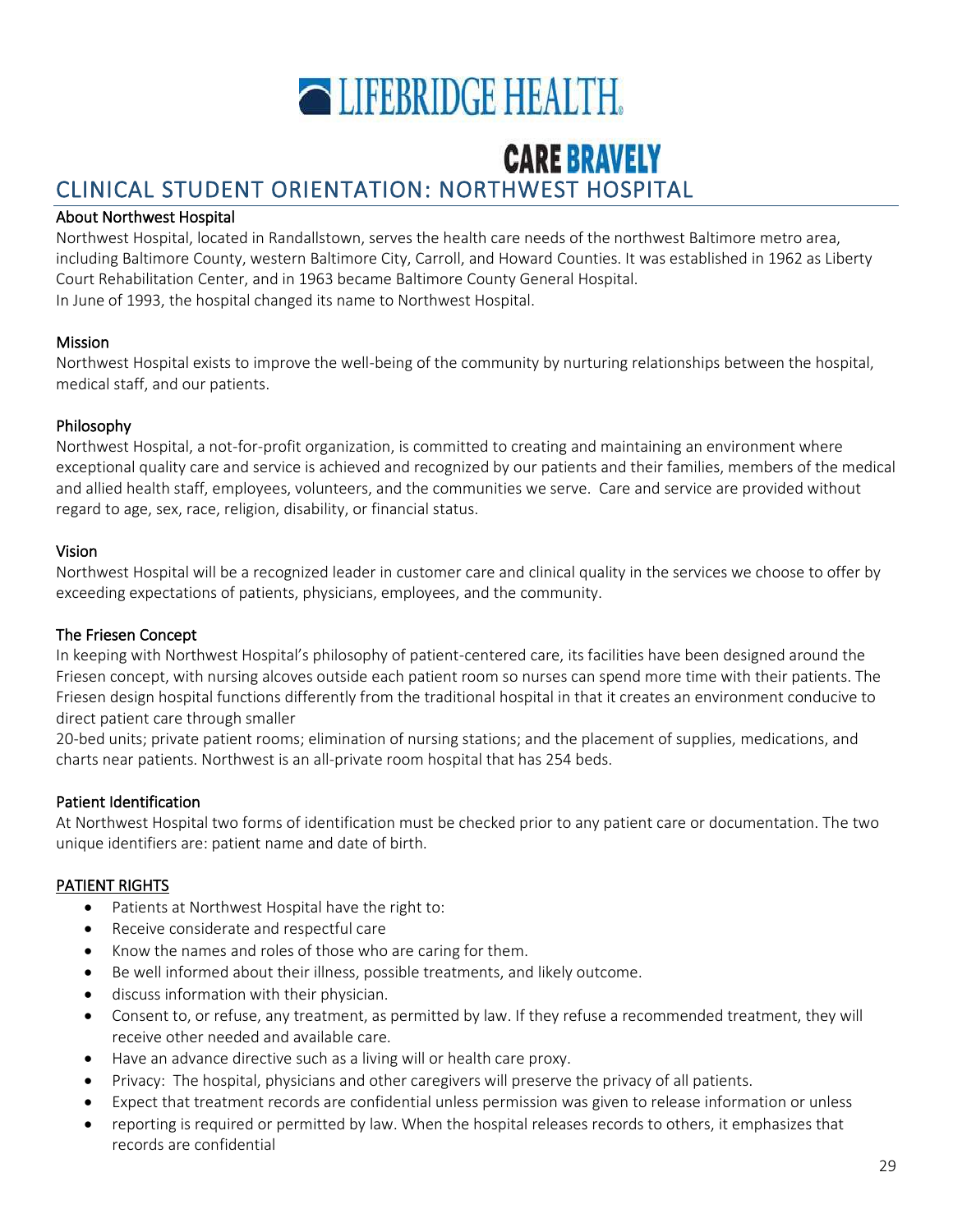- Review medical records and have information explained, except when restricted by law.
- Expect that the hospital will give necessary services to the best of its ability.
- Treatment, referral, or transfer to another health care facility may be recommended. If transfer is recommended or requested, the patient will be informed of the risks, benefits, and alternatives.
- Know if Northwest Hospital has relationships with outside parties that could influence treatment and care. These relationships might be with educational institutions, other health care providers or insurers.
- Consent or decline to take part in research affecting care. If one chooses not to take part, she/he will receive the most effective care the hospital otherwise provides.
- Be advised of realistic alternatives when hospital care is no longer appropriate.
- Be advised of hospital rules that affect treatment and payment options.
- Be told about hospital resources that can help resolve problems and answer questions about patient's care

### <span id="page-29-0"></span>BADGES: THIS SECTION IS MANDATORY INFORMATION

While participating in a clinical rotation or practicum experience at Northwest Hospital each student is expected to and will be responsible for wearing his/her college/university student Picture ID badge and Life Bridge badge. ALL students will need to obtain a Life Bridge Badge and wear it while in clinical. Students or instructors not displaying a photo ID will be asked to leave the unit.

#### How to Obtain a New Life Bridge Badge:

Instructors and Students will complete all required paperwork, send to the nursing student website, and wait to receive ok to go to badging from the clinical coordinator via email. The instructor and students will then go to the Badging Office to receive a picture ID. The badging office is in the Administration Services Building Room 34 located on the lower level of the hospital. Their hours of operation are Monday to Friday from 7:00am to 3:20pm (closed during lunch 12pm to 1pm). Please call Badging Office ahead for holiday schedule or with questions at 410-521-2100 ext. 55217 or Vocera 410-496-7500 and ask for Linda Edwards.

#### All Badges must be Returned to Lisa Batchelor-Edwards:

All badges need to be returned to Lisa Batchelor-Edwards at the end of the clinical rotation, or there will be a charge of \$15 per non-returned badge.

#### How to Obtain Previous Life Bridge Student Badge:

If a student has already been at Northwest for clinical, their badge can be picked up from Linda Edwards during regular business hours Monday to Friday from 7:00am until 2pm.

### <span id="page-29-1"></span>PARKING AT NORTHWEST

#### PARKING AREAS TO BE USED

All students and faculty may park in the K or L Employee lots on Carlson Lane. Carlson Lane is off Old Court Road.

Instructors or students are NOT allowed to park in the parking lot directly in front of the hospital that is for visitors only.

### <span id="page-29-2"></span>OMNICELL ACCESS

Omnicell access: Omnicell will be obtained via email. Instructors must send a completed Omnicell form to Lisa Batchelor-Edwards at LBatchel@Lifebridgehealth.org. Please make sure that instructor emails are either Lifebridgehealth or school emails. (No personal emails will be accepted)

The NW Pharmacy Director and the access will be returned via email to the instructor's LifeBridge or school email address.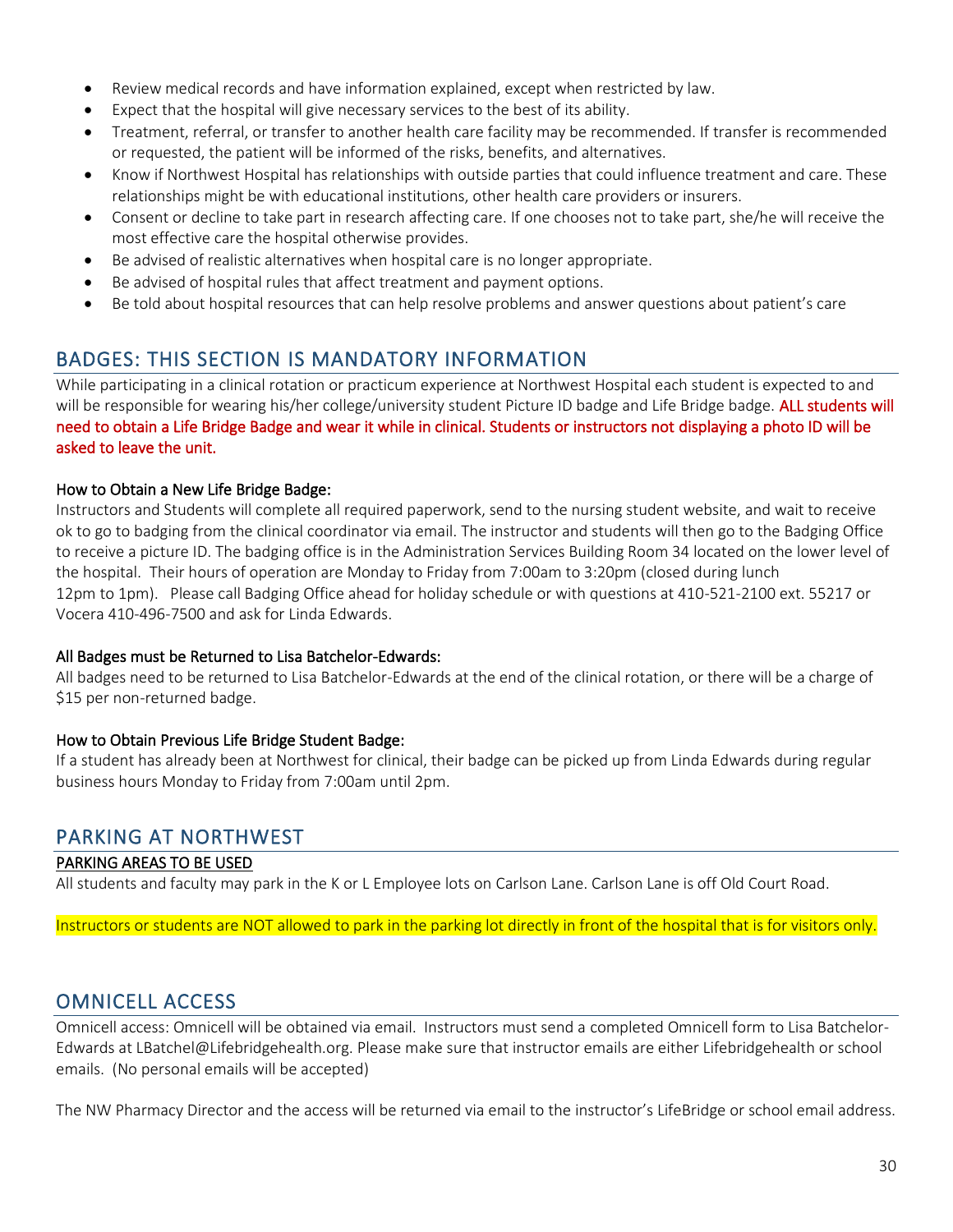#### To Obtain Access to the Electronic Health Record (EHR)

#### All clinical groups, instructors, and practicum students are required to complete the Documentation Orientation before their clinical rotation starts if they are going to be documenting in the patient record or administering medications during the rotation.

Documentation Orientation will be completely online. The course consists of a series of online computer modules followed by a competency. Instructors and students must complete this course at least 15 business days not including holidays prior to the start of the clinical rotation. Instructors and students must then print the certificate of completion and get them to their instructor/school.

Instructors will submit the completion certificates along with the other required forms, to Lisa Batchelor-Edwards via email at Lbatchel@lifebridgehealth.org nursingstudents@lifebridgehealth.org at least 15 business days prior to the beginning of the clinical rotation, not including holidays.

### <span id="page-30-0"></span>POLICIES AND PROCEDURES

Policies and Procedures can be accessed through the LifeBridge Health Intranet

- 1. Click on the LBH Intranet from any hospital computer
- 2. Go to "Choose a Facility" and click on Northwest
- 3. Towards the bottom of the page, under "Documentation", click on
- 4. LifeBridge policies and procedures
- 5. In the search bar, type the policy for which you are searching and underneath the bar, click on "or anywhere in the document" rather than "Title"
- 6. Select the appropriate Department/Entity
- 7. Click Search

### <span id="page-30-1"></span>DINING SERVICES AT NORTHWEST

#### Cafeteria

The cafeteria serves hot meals at the following times:

- 1. Breakfast 6:45 AM to 10:30 AM
- 2. Lunch 11:30 PM to 2:00 PM
- 3. Dinner 4:00 PM to 6:00 PM

The cafeteria is open from 6:45 AM to 12:00 Midnight daily. Beverage and snacks are available between mealtimes. There are also vending machines in the cafeteria and other areas, where beverages and snacks can be purchased.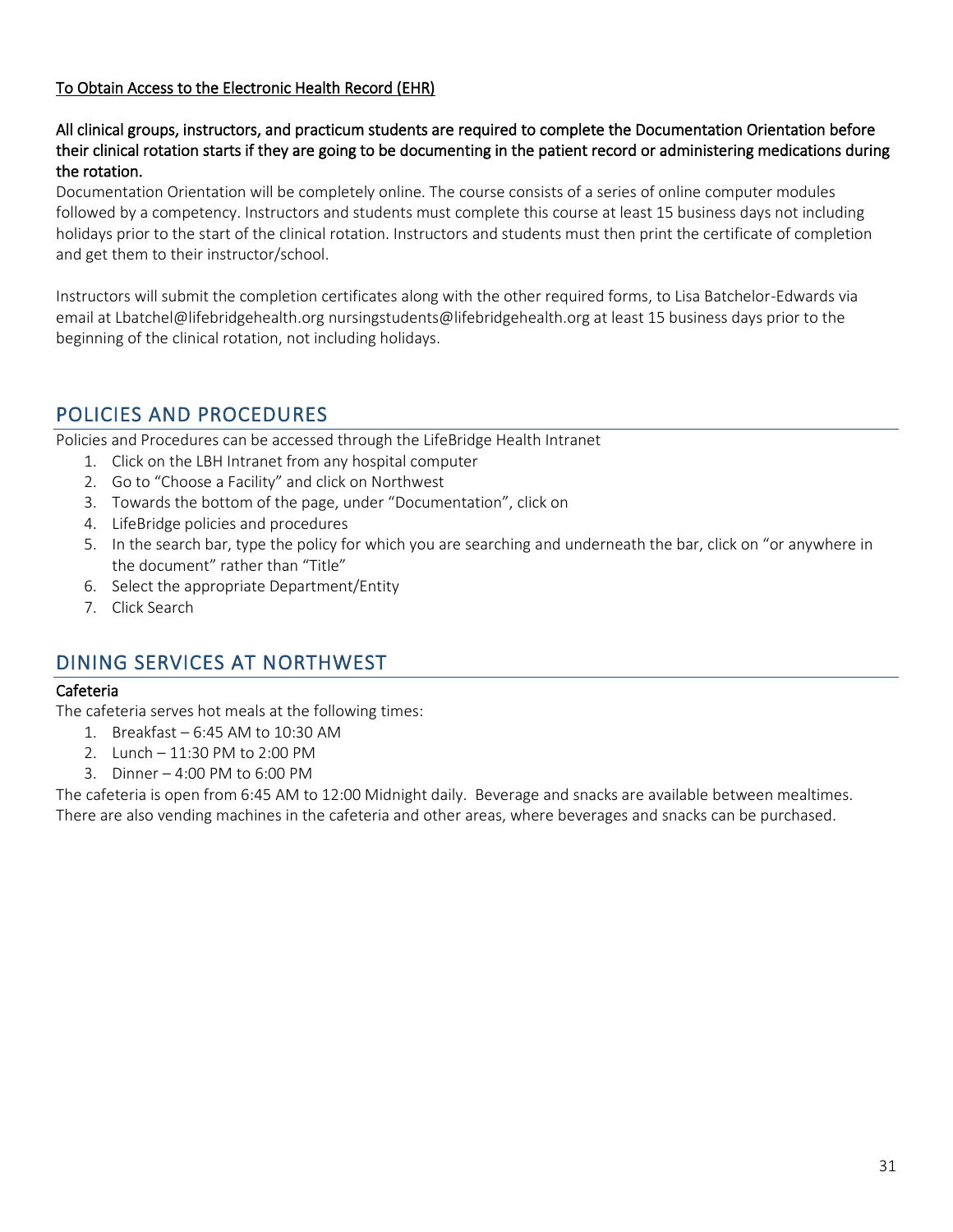# <span id="page-31-0"></span>DIRECTIONS TO NORTHWEST HOSPITAL

Address: 5401 Old Court Road, Randallstown, MD 21133 Phone Number: 410-521-2200



From I-695: Take Beltway Exit 18B (Randallstown) to Liberty Road and proceed two miles to Old Court Road. Turn left onto Old Court and go one block to Carlson Lane. The hospital is located on the left.

From I-795: Follow the signs to Baltimore. Take Exit 1B to I-695 West (Glen Burnie). Take Exit 18B (Randallstown) to Liberty Road and proceed two miles to Old Court Road. Turn left onto Old Court and go one block to Carlson Lane. The hospital is located on the left.

From Southern Carroll County: Take Liberty Road (Route 26) toward Baltimore. Turn right onto Old Court Road and go one block to Carlson Lane. The hospital is located on the left.

### <span id="page-31-1"></span>IMPORTANT CONTACTS FOR NORTHWEST HOSPITAL

| Education Team Lead, Orientation Coordinator & Academic Affiliation Coordinator<br>Lisa Batchelor-Edwards | LBatchel@lifebridgehealth.org 410-521-2200 ext. 50406 |              |
|-----------------------------------------------------------------------------------------------------------|-------------------------------------------------------|--------------|
| Manager Clinical IT- Learning and Adoption<br>Carol Zittle, RN MS                                         | LBatchel@lifebridgehealth.org 410-601-0992            |              |
| Clinical IT-Learning & Adoption Education Specialist<br>Leslie Welfeld, RN, BSN                           | Iwelfeld@lifebridgehealth.org                         | 410-496-7117 |
| <b>Security Badging</b><br>Linda Edwards                                                                  | ledwards@lifebridgehealth.org 410-521-5217            |              |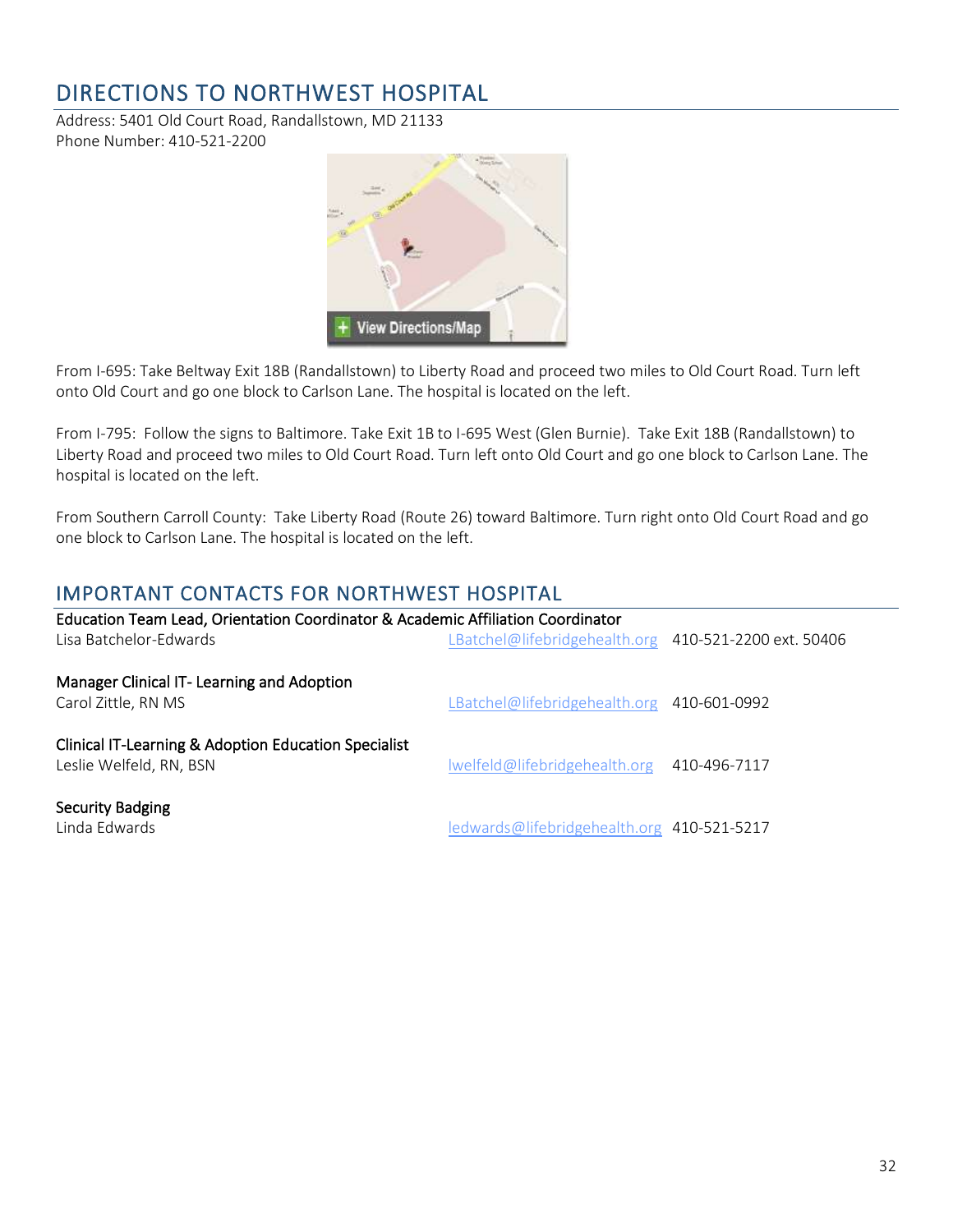<span id="page-32-0"></span> $\mathbb{R}^n$ 

| <b>ELIFEBRIDGE</b><br><b>HEALTH.</b> | <b>Orientation Manual</b><br><b>Confirmation &amp;</b><br><b>Parking &amp; Badging</b> |
|--------------------------------------|----------------------------------------------------------------------------------------|
| <b>CARE BRAVELY</b>                  | <b>Registration Form</b><br>2021-2022                                                  |

#### Facility: Levindale - Northwest - Sinai (circle Facility)

Statement of Attestation: I have read the LifeBridge Health Student Orientation Manual and will abide by information or policies contained in the manual.

| (Print): First, Middle, and Last Name                                                                                                                                                                                                                                                       |                                                                                           |                                                                                                                | Birth Month/Day/Year of Birth |
|---------------------------------------------------------------------------------------------------------------------------------------------------------------------------------------------------------------------------------------------------------------------------------------------|-------------------------------------------------------------------------------------------|----------------------------------------------------------------------------------------------------------------|-------------------------------|
|                                                                                                                                                                                                                                                                                             |                                                                                           |                                                                                                                | Date: $1/$                    |
| Please Print Legibly and Completely Fill-in ALL Spaces Accurately                                                                                                                                                                                                                           | You MUST bring a government issued photo id<br>with you when going to parking and badging |                                                                                                                |                               |
| Contact Number of Student: ___________________________                                                                                                                                                                                                                                      |                                                                                           |                                                                                                                |                               |
|                                                                                                                                                                                                                                                                                             |                                                                                           |                                                                                                                |                               |
|                                                                                                                                                                                                                                                                                             |                                                                                           |                                                                                                                |                               |
| Contact Number of Instructor___________________________                                                                                                                                                                                                                                     |                                                                                           |                                                                                                                |                               |
| Clinical Rotation: Start Date: End Date:                                                                                                                                                                                                                                                    |                                                                                           |                                                                                                                |                               |
| Failure to follow parking procedures may result in towing at your expense                                                                                                                                                                                                                   | Please Park in assigned areas only.                                                       | THE THE REPORT OF A STRUCK CONTRACTOR COMPANY                                                                  |                               |
| Vehicle #1 Info:<br>and the second control of the second second second second second second second second second second second second second second second second second second second second second second second second second second second sec                                          | Vehicle #2 Info:                                                                          |                                                                                                                |                               |
|                                                                                                                                                                                                                                                                                             |                                                                                           |                                                                                                                |                               |
|                                                                                                                                                                                                                                                                                             |                                                                                           |                                                                                                                |                               |
| Please check this box if you do not have vehicle and send this form with<br>other required paperwork.<br>There will be a \$20.00 charge for badges that are not returned.<br>in the state of the state of the state of the state of the state of the state of the state of the state of the |                                                                                           | The contract of the company of the contract of the contract of the contract of the contract of the contract of |                               |

 $\Box$  Instructors and students are responsible for returning all badges at the end of each rotation according to the Student Orientation Manual. If you return to hospital, you will pick up your badge according to policy in the Student Orientation Manual.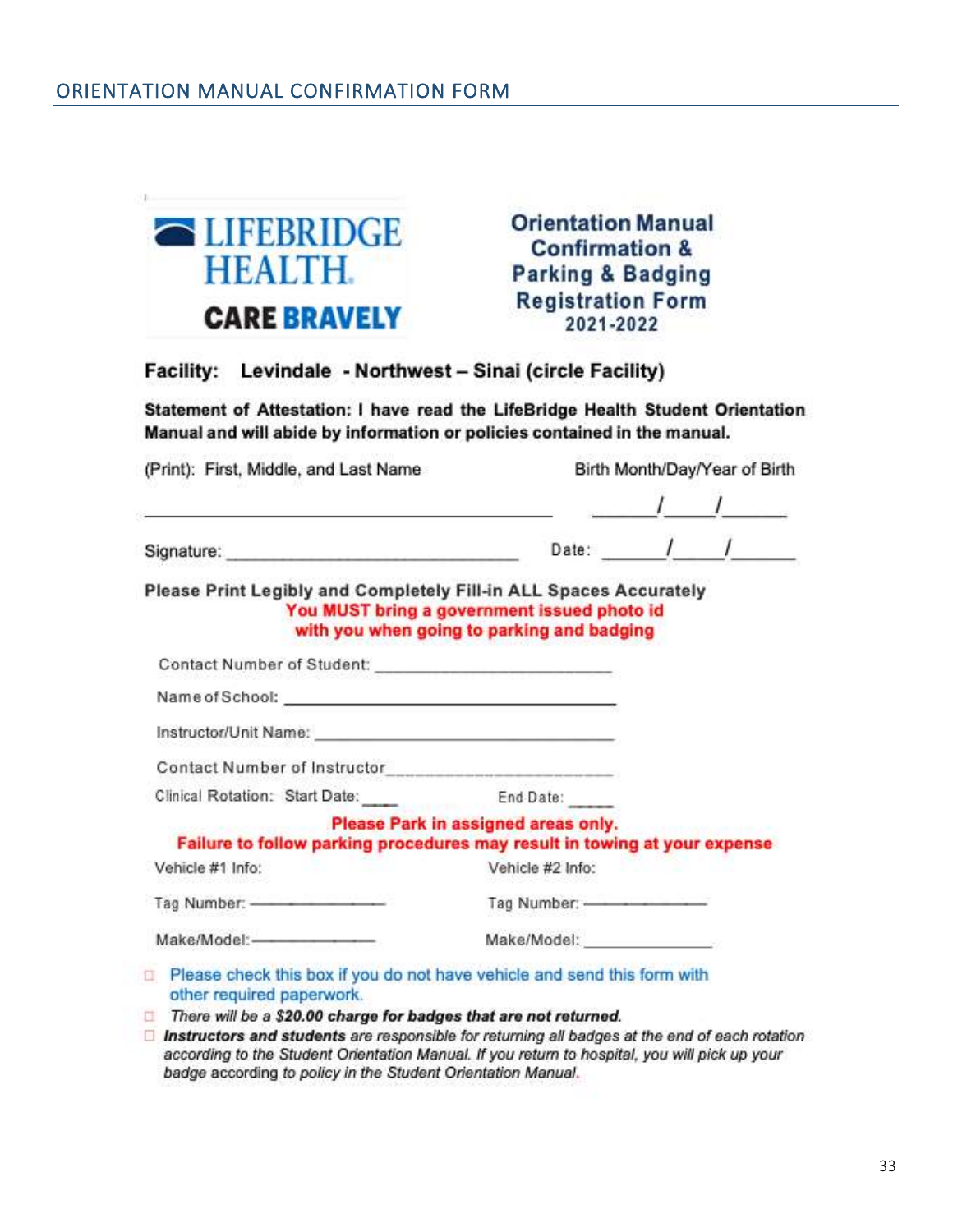

# <span id="page-33-0"></span>NURSING STUDENT ORIENTATION: LEVINDALE HEBREW HOSPITAL

#### About Levindale Hebrew Hospital & Geriatric Center

Levindale Hebrew Hospital consists of 120 acute beds and has a 210-bed comprehensive nursing center. The acute hospital focuses primarily on ventilator dependent patients, acute rehab, behavioral health, and other complex multiple co-morbidity diagnoses. The comprehensive nursing center has both traditional and non-traditional (kibbutz modeled) nursing home units, as well as a large sub-acute rehab unit for extended skilled nursing stays. In addition to the inpatient services previously listed, Levindale has extensive outpatient service lines such as adult day services, outpatient rehab and outpatient psychiatric services.

#### Our Mission

Levindale Hebrew Hospital & Geriatric Center provides the very best holistic care for our patients and residents while creating a warm and caring atmosphere that celebrates individuality and life.

As an advocate for the members of our community, Levindale accepts a leadership role in defining and developing a comprehensive continuum of nursing, medical and social services. Programs are operated within Jewish values. Our Eden Alternative and Neighborhood Model programs infuse Levindale with companionship, empowerment, spontaneity, and variety so our residents remain engaged, social, and vital in their daily lives.

#### Our Vision

Levindale continues to strive to expand our role as the leader in the Baltimore area community in post-acute and elder care services. We will continue to create and enact innovative services for residents and their families in many different settings.

As part of our vision, we are on a continuously changing journey of culture change that focuses on a resident and patient centered philosophy. At the same time, we take pride in building an environment that highlights the contributions and talents of our employees and clinical staff, letting them know just how important they are for the success of Levindale.

#### Our Values

- Our existence is built on Judaic values and beliefs.
- We are committed to the highest standards of quality care and excellence in service.
- We have respect for people.
- We deliver care in a cost-effective manner.
- We serve the needs of the community.
- We are dedicated to advancement through education and research.

### <span id="page-33-1"></span>CULTURE & EDEN ALTERNATIVE

Levindale was the first long-term care center in Maryland to become a registered Eden Alternative facility in year 2000. The Eden Alternative philosophy continuously focuses on the joys of life for the residents who live here and the employees who work here. As you walk through the halls of Levindale, you will notice the plants, animals, children, and music. The residents and patients are involved and engaged in activities designed to maximize their abilities and quality of life. The journey of Levindale to the integration of culture change into the lives of our patients and residents has been underway for some time and will continue to change and evolve. The goal of our staff is to fight the apathy, loneliness, and boredom that so many people who must abide within our institution could face daily. We invite you to join us on our journey.

#### Neighborhoods & Households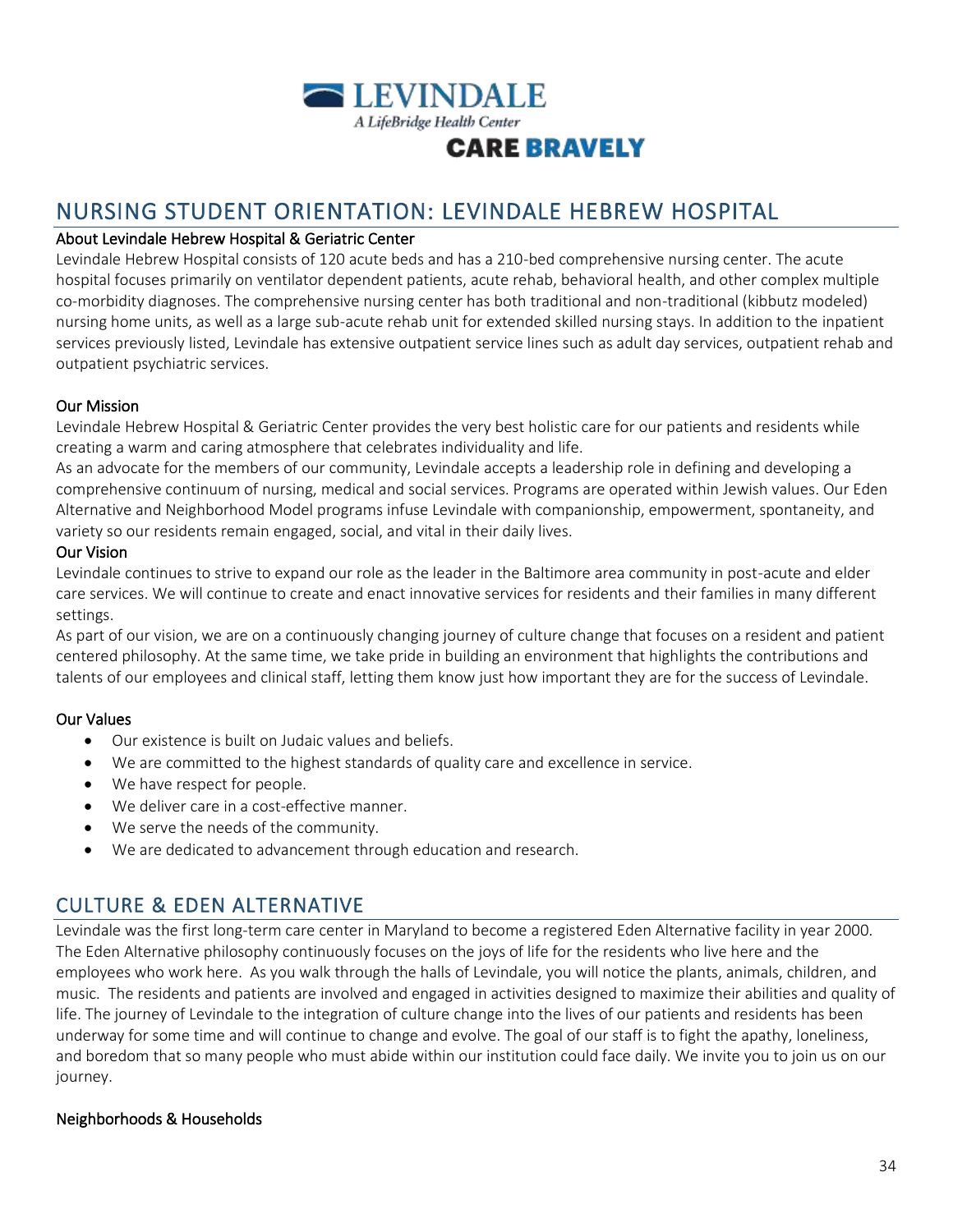In 2006, Levindale continued our path of culture change by adopting the Neighborhood Model. Units have become "neighborhoods" to target resident-directed care. The goal is to train all Levindale employees in the Person First techniques, which emphasize the individual needs of residents and patients.

In 2012, Levindale opened the 84-bed neighborhood community with six households. Each household had decisionmaking autonomy and residents get up when they want, bathe how and when they want, go to bed when they want, eat when and what they want, and decide how thy will spend their day. In the household model, Levindale has adopted a person-centered approach that shapes the physical environment, organizational structure, and interpersonal relationships in ways that create an atmosphere of genuine home.

### <span id="page-34-0"></span>BADGES

While participating in a clinical rotation or practicum experience at Levindale each Instructor and Student is expected to and will be responsible for wearing his/her college/university student Picture ID badge and a Life Bridge badge. ALL students will need to obtain a Life Bridge Badge and always wear it while on LBH property.

#### Evening & Weekend Groups MUST come to the facility on a weekday between the hours of 10am and 3pm to obtain their Levindale ID. (The badge office is closed on weekends and evenings)

#### Students or instructors not displaying a photo ID at chest level will be asked to leave the facility. No exceptions.

#### How to Obtain a New LifeBridge ID Badge:

Instructors and Students will complete all required paperwork, send to the nursing student email at NursingStudents@lifebridgehealth.org and the Academic Affiliations Coordinator – Damion Jenkins at Dajenkin@lifebridgehealth.org, and then wait to receive further instructions via email. Once you receive confirmation of clearance to start clinical rotations, instructions will be provided regarding obtaining ID badges. The badging office is in the Human Resources Department at Levindale on the ground level of the hospital. Hours of operation for ID Badges are Monday to Friday from 10:00am to 3:00pm (closed during lunch 12pm to 1pm). All weekend groups must arrive on the Friday before clinical to obtain facility badges. Please contact Akeem Newman 410-601-0642 or Damion Jenkins 410-601- 7183 for assistance regarding obtaining ID Badges.

#### All Badges must be Returned at End of Clinical Rotation:

All badges need to be returned at the end of the clinical rotation, or there will be a charge of \$20 per non-returned badge. Please contact Damion Jenkins or Sherise Brogden to find out where the badges should be returned.

#### How to Obtain Previous Life Bridge Student Badge:

If a student or instructor has already been at Levindale for clinical, their badge can be picked up by appointment only. Either students or instructor can pick up their badge. Please notify Damion Jenkins as to who will be picking up an old badge by emailing Dajenkin@lifebridgehealth.org Please place Levindale ID Badge and (School Name) in the email subject line.

### <span id="page-34-1"></span>PARKING AT LEVINDALE

#### PARKING AREAS TO BE USED:

Due to COVID-19, all parking will be on-site in the Levindale Parking Lot. Please Park near the back of the building so that vendors, and other visitors can have spots available near the main entrance. You will have to walk around to the front to enter the building.

### <span id="page-34-2"></span>GENERAL INFORMATION

Personal Property: Levindale does not accept responsibility for your personal property. We urge you to leave valuables at home.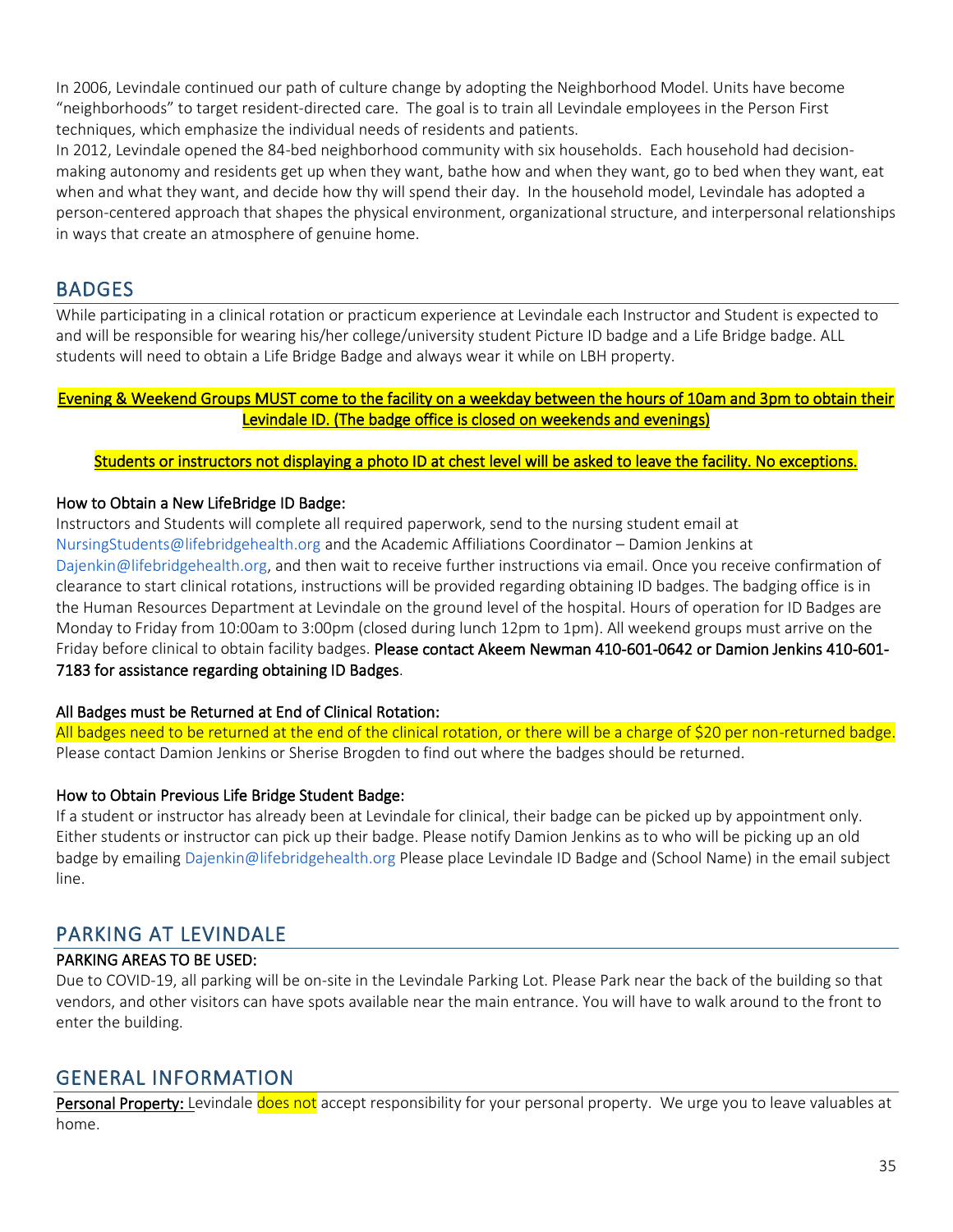Hours of Clinical: You are expected to inform Damion Jenkins – Academic Affiliations Coordinator of the clinical days and times. All Dates and Times MUST be preapproved via Castle Branch or via email.

## <span id="page-35-0"></span>FOOD SERVICES

The Dietary Department is operated under strict Orthodox Dietary Laws; therefore, food brought from home should only be eaten in the employee lounge. You are not permitted to eat in the residents' dining rooms or in the cafeteria.

#### Cafeteria

Hot meals are available only at these times. No food brought in from the outside can be eaten in the cafeteria. Do not store food in the any resident's/patient's room.

- Monday Friday (Hours May Differ due to COVID-19)
- Breakfast: 7 a.m. -9:30 a.m.
- Lunch : 11:00 a.m. 2:00 p.m.
- Dinner: 4:00 p.m.-6:00 p.m.
- Sunday Lunch  $11:00$  a.m. 2:00 p.m.
- Saturday CLOSED

### <span id="page-35-1"></span>RESIDENT/PATIENT INCIDENT

You are expected to report any event or complication that is not consistent with the routine operation of the facility or routine patient care to the Clinical Leader/Charge Nurse or Nursing Supervisor. If you witness an unexpected event with a resident/patient, you are expected to stay with him/her and assist with giving medical attention based on your qualifications to do so. You are also expected to cooperate with the investigation process. This includes completing a witness statement if necessary.

### <span id="page-35-2"></span>RESIDENT/PATIENT RIGHTS

You are expected to abide by the rights afforded every resident/patient. These rights state that every resident/patient shall have the right to:

| Consideration, Respect & Dignity | Confidentiality               | Privacy                           |
|----------------------------------|-------------------------------|-----------------------------------|
| Freedom from Restraints          | Freedom from Discrimination   | Civil Liberties                   |
| Freedom from Abuse               | Protection of Funds           | Appropriate Care                  |
| Religious Freedom                | A safe and clean environment  | Reasonable Accommodations of      |
|                                  |                               | <b>Needs</b>                      |
| Choice                           | Refuse Treatments &           | Participation in Care Planning    |
|                                  | Medication                    |                                   |
| Keeping Personal Possessions     | Adequate pain relief          | Participation in Activities       |
| Access to one's Medical Record   | Notify family and/or personal | Refuse to Participate in Research |
|                                  | physician of admission        |                                   |
| Comfortable Lighting, Sound, and | Communication in an           |                                   |
| Temperature Levels               | understandable language       |                                   |

Additionally, all residents/patients have the right to receive information about:

• -His/Her Rights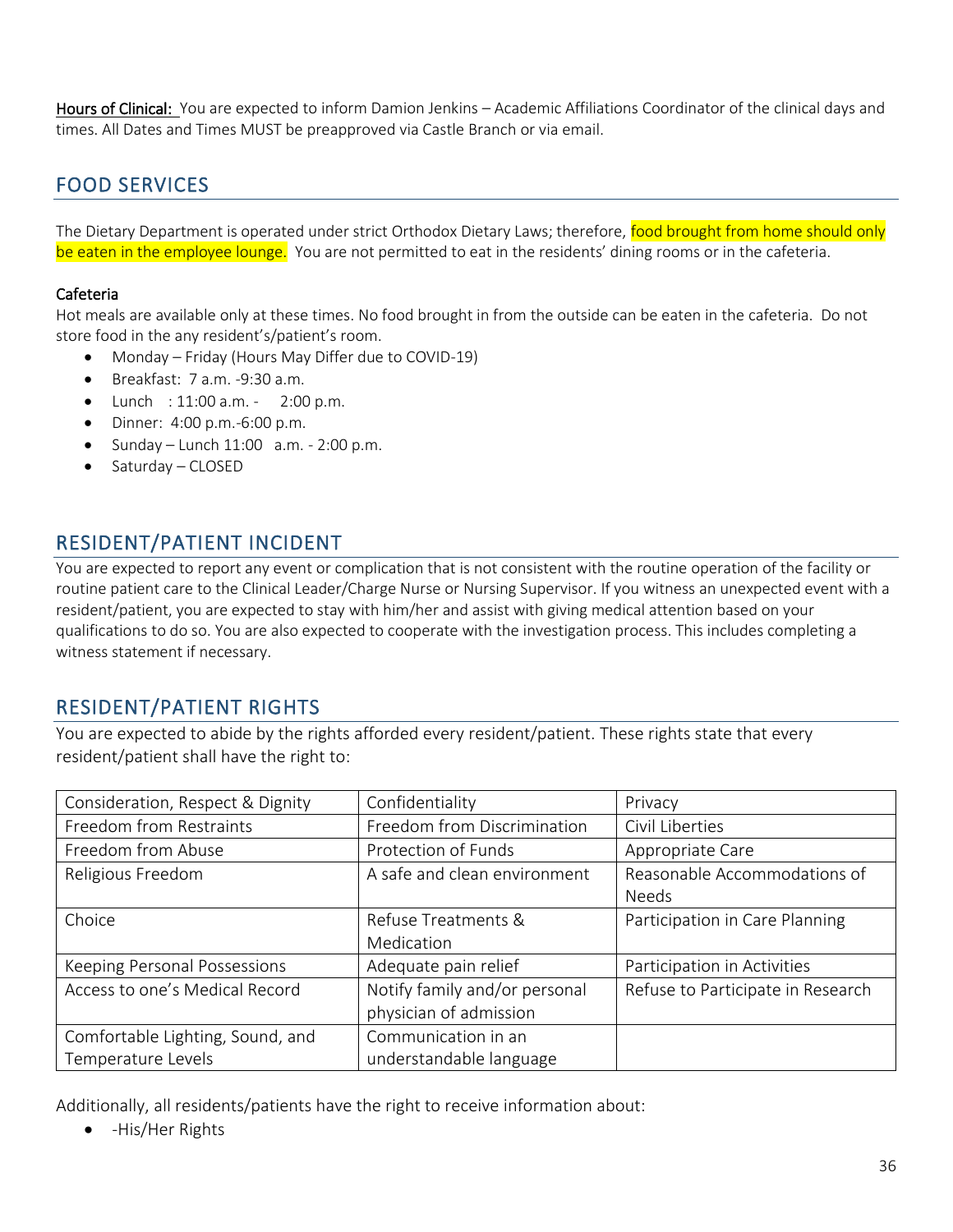- His/Her Their Health Status
- -Charges
- -Ombudsmen
- -Services Available
- -How to contact one's Physician
- -Grievance Procedure

### <span id="page-36-0"></span>RESIDENT/ PATIENT IDENTIFICATION

At Levindale the two forms of identification must be checked prior to any patient care or documentation. The two unique identifiers are: name and date of birth. Staff asks the person this information. If the resident is cognitively impaired, we also use pictures.

### <span id="page-36-1"></span>RESIDENT/PATIENT SAFETY

Levindale takes pride in being dedicated to resident/patient safety throughout the organization. You are expected to help provide a safe environment for all patients/residents, visitors, and employees through participation in the SCORE program. This is an acronym for Safe Care of Our Residents/patients and Environment. We expect you to feel comfortable reporting potential and/or actual actions that may cause harm to our residents/patients. Examples of interventions implemented for safety include:

- Injury Prevention Items– Various items are available to help prevent injuries from falls. These include such things as low beds, hip protectors, bedside fall pads, bed/chair alarms and various other types of adaptive equipment. Make sure you know what equipment/devices are used for your resident/patient.
- Resident/Patient identification All residents/patients are issued an identification band on admission and should wear it throughout their stay. It contains his/her name and date of birth that are the two-identifiers used at the facility. A photograph is also taken upon admission and placed in the medical record and medication administration record. You can assist with making sure your resident/patient always has an ID band on. Check with the assigned nurse for any exceptions.

At Levindale, a white arm band with a purple sticker DNR which indicates the person is (Do Not Resuscitate).



Material Safety Data Sheet - The Material Safety Data Sheet (MSDS) contains information on the common name of the item and chemical ingredients contained within the item, special handling instructions, self-protection and needed equipment, first aid, and spill and disposal instructions. The hard copy of the MSDS books is in the mailroom on the ground floor of Levindale. Information can also be obtained by calling MSDS on demand at 1-800-451-8345. If a chemical splash you, wash the area with water and inform your supervisor. The MSDS phone number can be found on every phone.

Temperatures – If you are authorized to take temperatures, all residents'/patients' temperatures must be taken using the digital thermometer. Oral temperature is preferred over axillary and is recorded indicating the method, e.g., T-99.5(O). Report findings and method to the assigned nurse.

Physical Restraints - Restraints may only be used when less restrictive interventions have been determined as ineffective to protect the resident/patient, a staff member, or others from harm. There are specific, legal requirements that must be adhered to prior to applying restraints, while caring for a resident/patient in a restraint and upon removal. If you are caring for a resident/patient in a restraint, you are expected to discuss your responsibilities with the assigned nurse prior to providing service. Examples of items used for physical restraints are lap belts, Geri chairs, side rails, wrist restraints, elbow freedom splints, enclosed bed.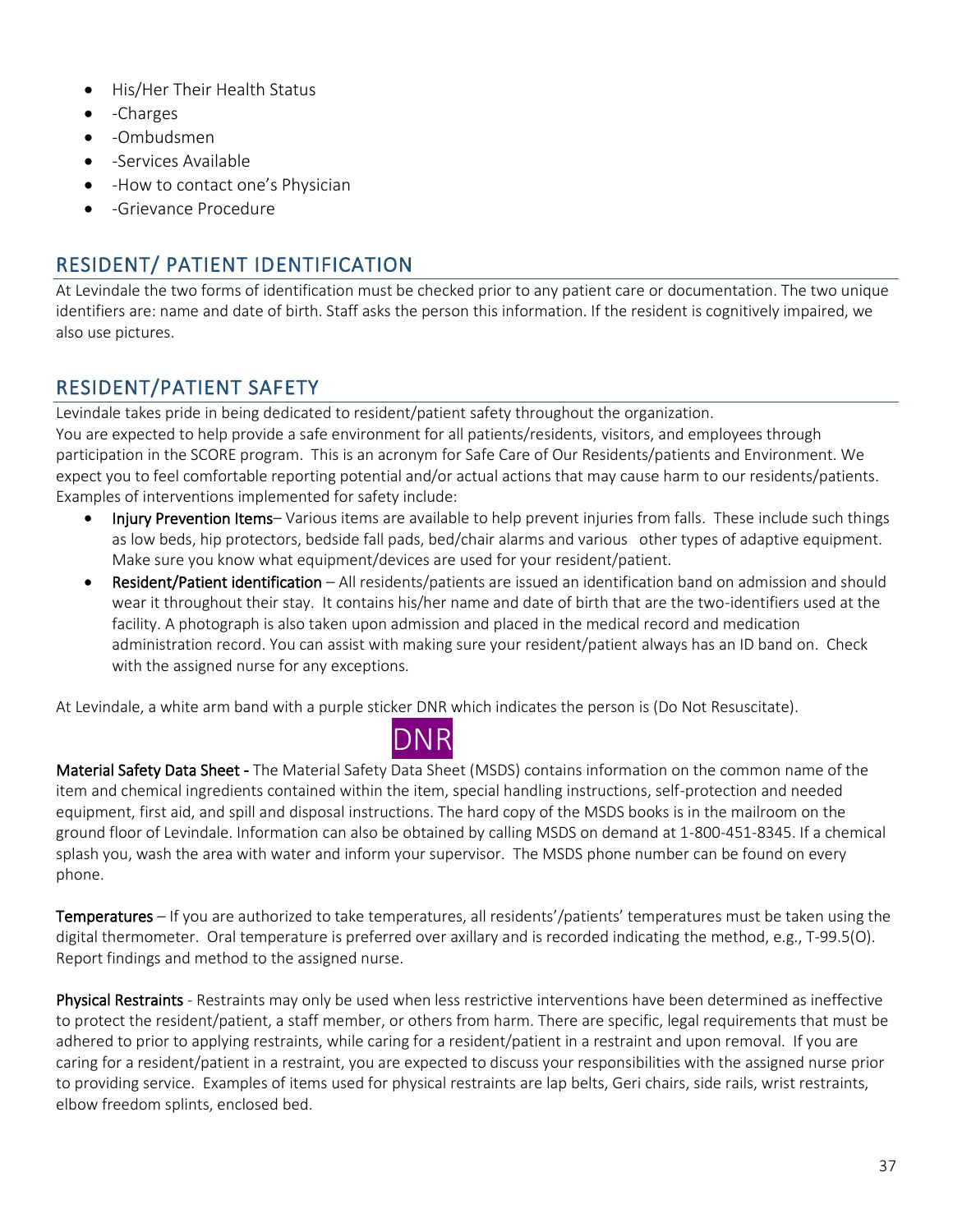Assault, Abuse, Neglect or Exploitation – All resident/patients have a right to be free from physical, sexual, and verbal abuse, involuntary seclusion, neglect, and exploitation. You are expected to report to the Clinical Leader or Nursing Supervisor any suspected or actual incidents of abuse, neglect, or exploitation. Any person who in good faith makes or participates in making a report is immune from any civil liability. If you are involved in an alleged incident, you may not be permitted to continue services to your resident/patient pending investigation.

### <span id="page-37-0"></span>PAIN MANAGEMENT

All individuals have a right to adequate pain relief to the end of life. To maximize the quality of life, Levindale plans, supports, and coordinates the resources through a comprehensive interdisciplinary approach to ensure pain is recognized and continuously addressed.

You are expected to report signs or symptoms of resident/patient discomfort to the assigned nurse so interventions to minimize pain can be implemented. Pain is always subjective and is always what the person is experiencing; it is not subject to judgment by others. Nurses are expected to document a patient or resident's complaint of pain, and document methods attempted to relieve the pain as well as the success of these interventions.

Levindale has many residents and patients who are either receiving Hospice Care, through Seasons Hospice, or are enrolled in the Palliative Care Program.

### <span id="page-37-1"></span>AGE SPECIFIC CHARACTERISTICS

Every resident/patient is an individual and each has his or her own likes and dislikes, feelings, thoughts and beliefs, limitations, abilities, and life experiences.

Everyone grows and develops in a similar way, and most people believe we grow and develop in stages that are related to our age.

To ensure quality care with age specific characteristics, each resident/patient receives the individual care he or she needs and expects and becomes a partner in his or her own health care. Putting age specific characteristics into practice can be challenging but they improve patient care, relationship, and teamwork. Levindale primarily services the older adult. Here are a few characteristics of older adults you should know:

- The younger adult (18–29) needs encouragement to continued health care interventions and to keep in touch with friends and family; engage patient to talk about feelings and concerns and how illness or injury may affect family, friends, and finances; involve patient and close family members in patient education; and continue education with healthy living styles.
- The Middle adult (40-64) needs encouragement to continue self-care as much as possible; allow time to talk about frustrations, accomplishments, dreams, and any concerns about illness; how stress affects them and their illness; provide help with finding resources for health care costs; provide education about healthy lifestyle practicing concerning with stress, weight management and medications; involve patient and close family in decisions about their care.
- The older adult (65-79 years) needs to be encouraged to talk about feelings of loss, grief, and achievements, be provided with information about medication use and safety, provided with support for coping with any impairment, and encouraged to participate in social activities.
- Adults ages 80 and older need encouragement to promote independence need support with end-of-life decisions and need assistance with self-care activities and promotion of safety.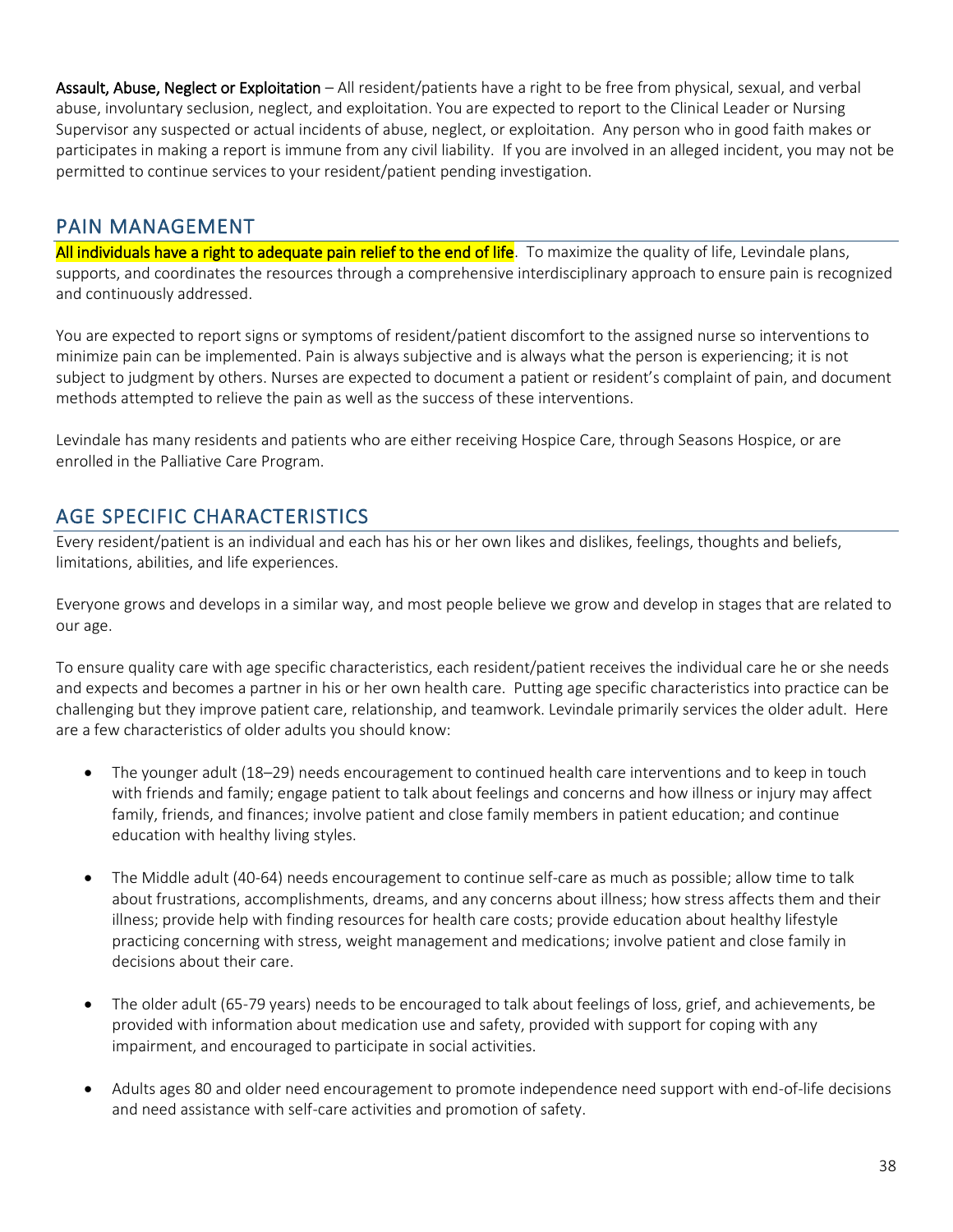Recognize roadblocks to communication. Every person you may interact with might have barriers such as possible physical impairments, learning abilities, cultural differences, emotional stresses, and language barriers always give the person your full attention. Ask questions for clarification.

### <span id="page-38-0"></span>TURNING AND REPOSITIONING

- Always have TWO staff to lift residents/patients up in bed. One on each side.
- A slide device, such as a slider sheet or the lift team, should be utilized according to facility policy.
- When using a mechanical lift (either full body or sit-to-stand), 2-persons are required to perform this transfer.
- Remember to use pillows as positioning devices. Heels should be floated.
- For any resident or patient who has fallen on the floor, a mechanical lift must be utilized to lift them from the floor. This is done only after the nurse has examined the person for injuries.

### <span id="page-38-1"></span>RESPIRATORY THERAPY

Respiratory Therapy is responsible for respiratory care on all the Meisel units and Burk 2 and for consultation with the Long-Term Care Residents.

### <span id="page-38-2"></span>POLICIES AND PROCEDURES

Levindale has specific policies and procedures with which you should be familiar. Adherence to these policies and procedures can impact delivery of patient care, ethics, legalities, and regulatory standards. These policies and procedures may include some or all the following and are not meant to be exclusionary:

- Pain Management
- Restraints
- Falls
- Adverse drug reaction
- Assessment of Abuse and Neglect
- Handling Hazardous Medications
- Department Policy & Procedures
- Risk and incident reporting
- Workplace Violence

Students are responsible to know how to access the information on agency specific policies and procedures. Ask Clinical Leader or Charge Nurse for clarification of a policy or procedure.

### <span id="page-38-3"></span>MEDICINE CARTS (LONG TERM CARE UNITS)

- Must be locked except when in use.
- When in use, place outside patient's door IN YOUR VIEW.
- Keys must be kept with the medicine nurse.
- If you leave the facility or the unit, the keys must be turned over to the supervisor or another nurse on the unit.
- Chart Medication Administration only after medications are administered.

• Students must adhere to all acceptable medication administration practices and administer medications only under the supervision of their instructor.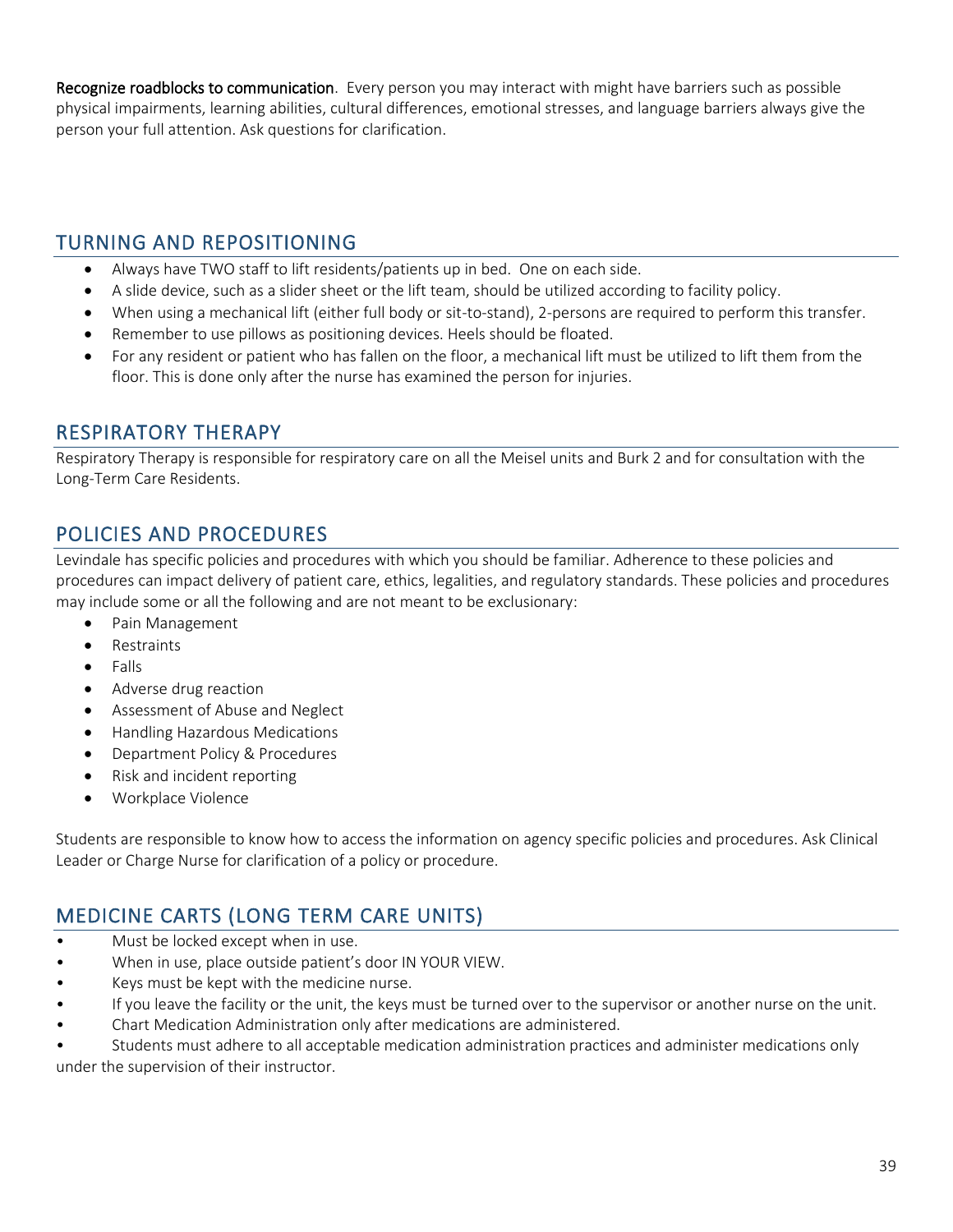### <span id="page-39-0"></span>OTHER INFORMATION (MANDATORY INFORMATION)

#### \*All NEW Instructors are required to schedule an on-site orientation by contacting Damion Jenkins prior to the beginning of the clinical rotation.

Please set up an appointment with Damion via email at Dajenkin@lifebridgehealth.org. Damion or his designee will provide you with instructions on where to meet, and whom to contact once you have arrived at the facility.

#### Instructors going to the Hospital Units (HICU and BHU) MUST Complete the Cerner Orientation with Leslie Welfeld BEFORE starting clinical.

All Instructors going to the Long-Term Care Units (Households, Burke, Hall 1/Hall 2) Must attend Point Click Care Orientation at Levindale with Jonathan Karanja or Designee.

#### These dates must be set up in advance as the dates/times are set and on-demand trainings may not be available.

#### ALL Instructors will be validated for PPE and Handwashing and the instructors must validate their students and turn in the validation tools to Sherise Brogden by end of the first day on site.

If you cannot get in touch with Damion Jenkins and need immediate assistance, please contact Sherise Brogden via email at sbrogden@lifebridgehealth.org or via telephone at (410) 601-2951. If you are on-site, you can pick up any in-house telephone, dial 21000 and say "Sherise Brogden" when prompted to do so.

Thank you for reading the orientation manual and welcome to LifeBridge Health! We trust you will have a great learning experience while working with our patients, residents, and staff. The LifeBridge Health Nursing Student Orientation Manual will be updated annually or as needed.

If you have any questions or concerns – please reach out ASAP!

Best,

Damion K. Jenkins, RN, MSN Clinical Practice Education Specialist (CPES) Nursing Academic Affiliations Coordinator Levindale Hebrew Hospital & Nursing Center 2434 West Belvedere Avenue Baltimore, Maryland Dajenkin@lifebridgehealth.org (410) 601-7183

Note: Parts of this manual have been adopted from Utah Organization of Nurse Leaders' "Orientation State-wide Student Nurse Passport" (August 2009) Revised: 9/11; 3/14; 5/14; 12/17, 6/19, 6/20, 5/21,06/21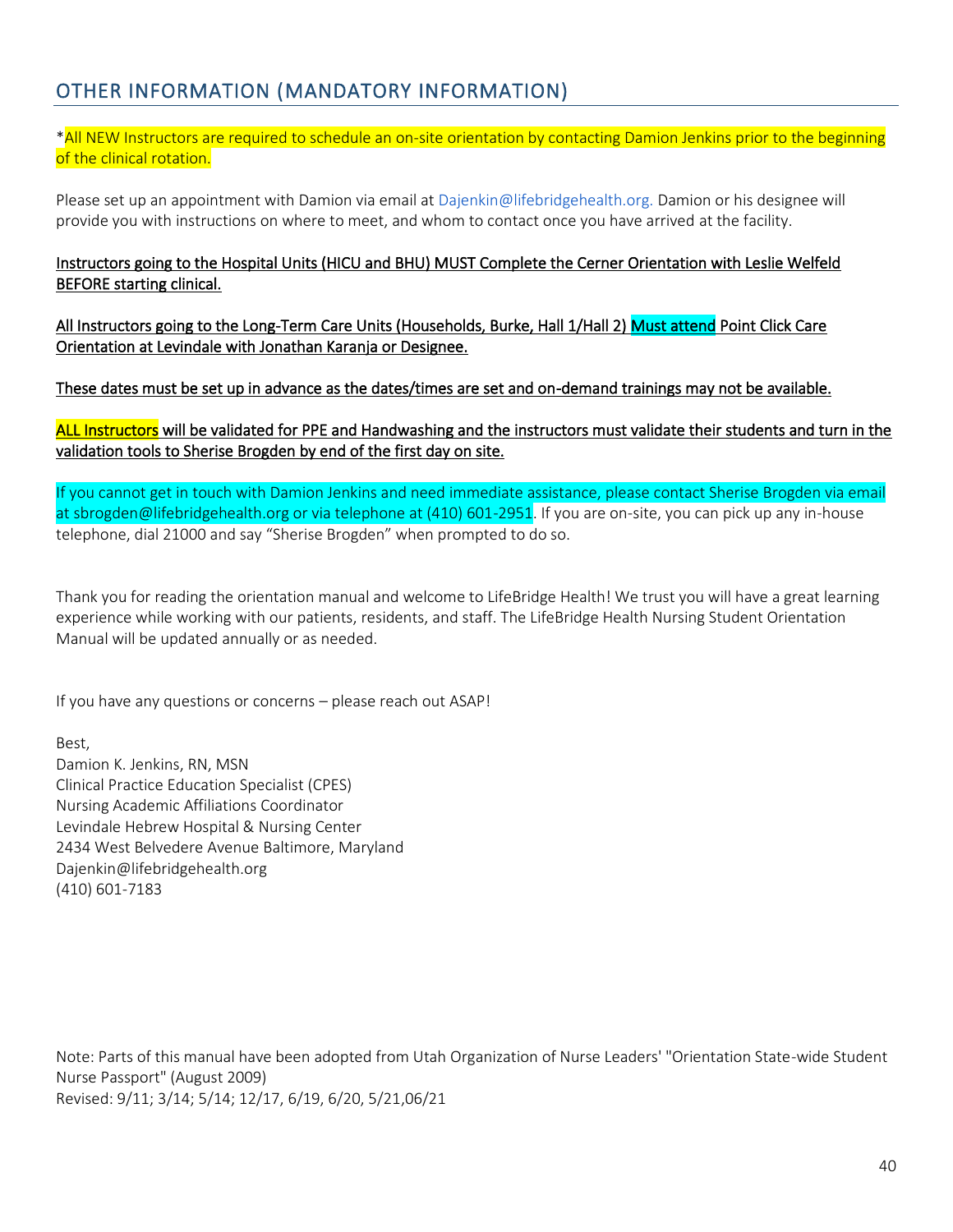<span id="page-40-0"></span>

**Orientation Manual Confirmation & Parking & Badging Registration Form** 2021-2022

Facility: Levindale - Northwest - Sinai (circle Facility)

Statement of Attestation: I have read the LifeBridge Health Student Orientation Manual and will abide by information or policies contained in the manual.

| (Print): First, Middle, and Last Name                                                                                                                                   |                                                                                           | Birth Month/Day/Year of Birth |
|-------------------------------------------------------------------------------------------------------------------------------------------------------------------------|-------------------------------------------------------------------------------------------|-------------------------------|
|                                                                                                                                                                         |                                                                                           | Date: $\frac{1}{1}$           |
| Please Print Legibly and Completely Fill-in ALL Spaces Accurately                                                                                                       | You MUST bring a government issued photo id<br>with you when going to parking and badging |                               |
|                                                                                                                                                                         |                                                                                           |                               |
|                                                                                                                                                                         |                                                                                           |                               |
|                                                                                                                                                                         |                                                                                           |                               |
|                                                                                                                                                                         |                                                                                           |                               |
| Clinical Rotation: Start Date: End Date:                                                                                                                                |                                                                                           |                               |
| Failure to follow parking procedures may result in towing at your expense                                                                                               | Please Park in assigned areas only.                                                       |                               |
| Vehicle #1 Info:<br>and the second control of the second second the second second second second second second second second second                                      | Vehicle #2 Info:                                                                          |                               |
|                                                                                                                                                                         |                                                                                           |                               |
| Make/Model: Make/Model:                                                                                                                                                 |                                                                                           |                               |
| Please check this box if you do not have vehicle and send this form with<br>other required paperwork.<br>There will be a COO OO shores for bodges that are not returned |                                                                                           |                               |

- There will be a \$20.00 charge for badges that are not returned.
- $\Box$  Instructors and students are responsible for returning all badges at the end of each rotation according to the Student Orientation Manual. If you return to hospital, you will pick up your badge according to policy in the Student Orientation Manual.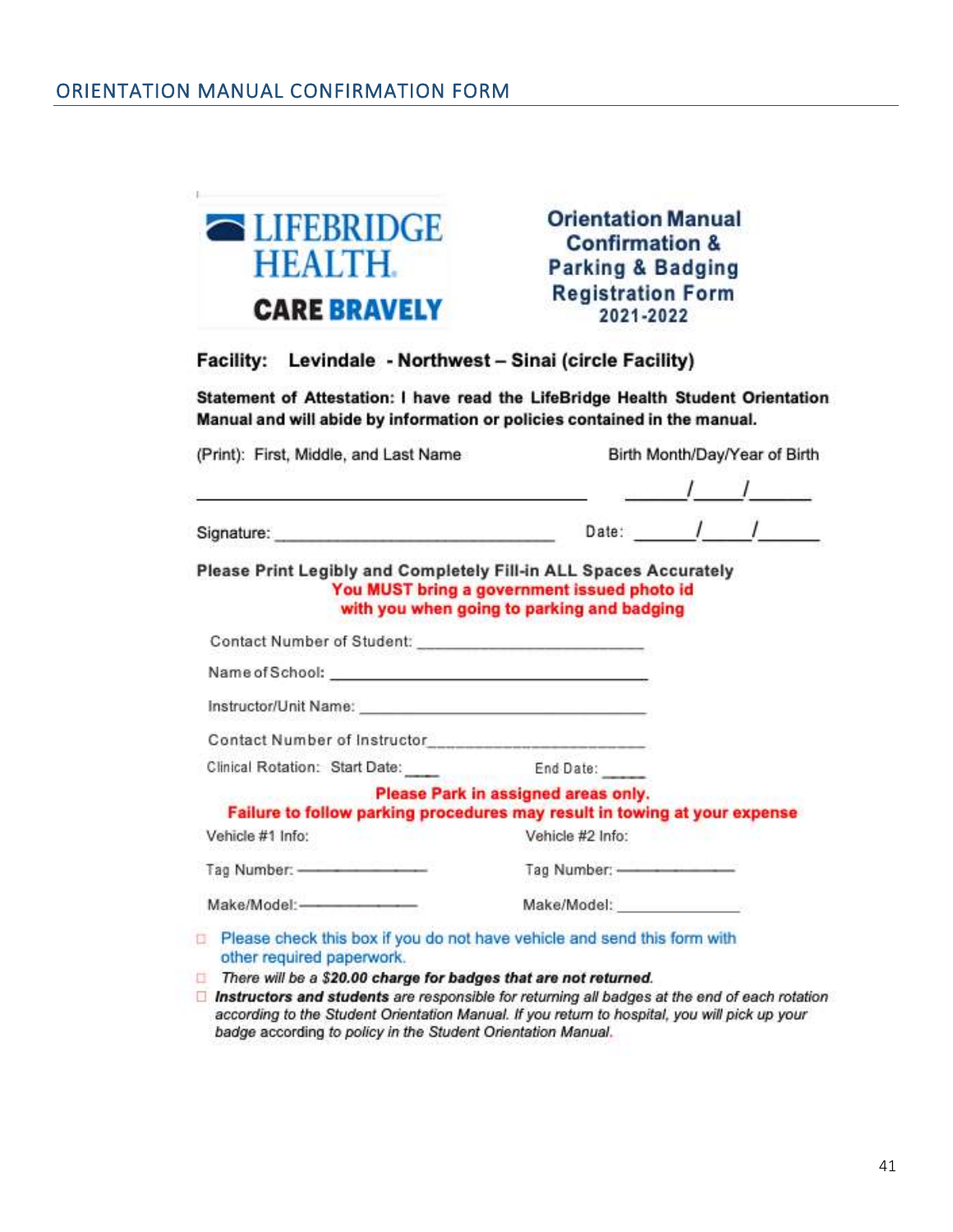## <span id="page-41-0"></span>IMPORTANT CONTACTS FOR LEVINDALE *LifeBridge Health Levindale Contacts for Clinical Rotations*

**Damion Jenkins [dajenkin@lifebridgehealth.org](mailto:dajenkin@lifebridgehealth.org) Clinical Practice Education Specialist Academic Affiliations Coordinator Nursing Program Clinical Placement Approvals Office-410-601-7183**

**Sherise Brogden [sbrogden@lifebridgehealth.org](https://chcorg.sharepoint.com/sites/ClinicalAffilationsTeam/Shared%20Documents/General/sbrogden@lifebridgehealth.org) Clinical Practice Education Specialist On-Site Academic Affiliations Facilitator Office- 410-601-2951**

**Jonathan Karanja [jkaranja@lifebridgehealth.org](mailto:jkaranja@lifebridgehealth.org) Clinical Systems Coordinator & Informaticist Point Click Care Computer Orientation Office-443-487-7908**

 **Akeem Newman [aknewman@lifebridgehealth.org](mailto:aknewman@lifebridgehealth.org) Human Resources Onboarding Specialist Badges and Parking Office- 410-601-0642**

**Leslie Welfeld Clinical IT-Learning & Adoption Education Specialist [lwelfeld@lifebriedgehealth.org](mailto:lwelfeld@lifebriedgehealth.org) CERNER Computer Orientation Office-410-496-7117**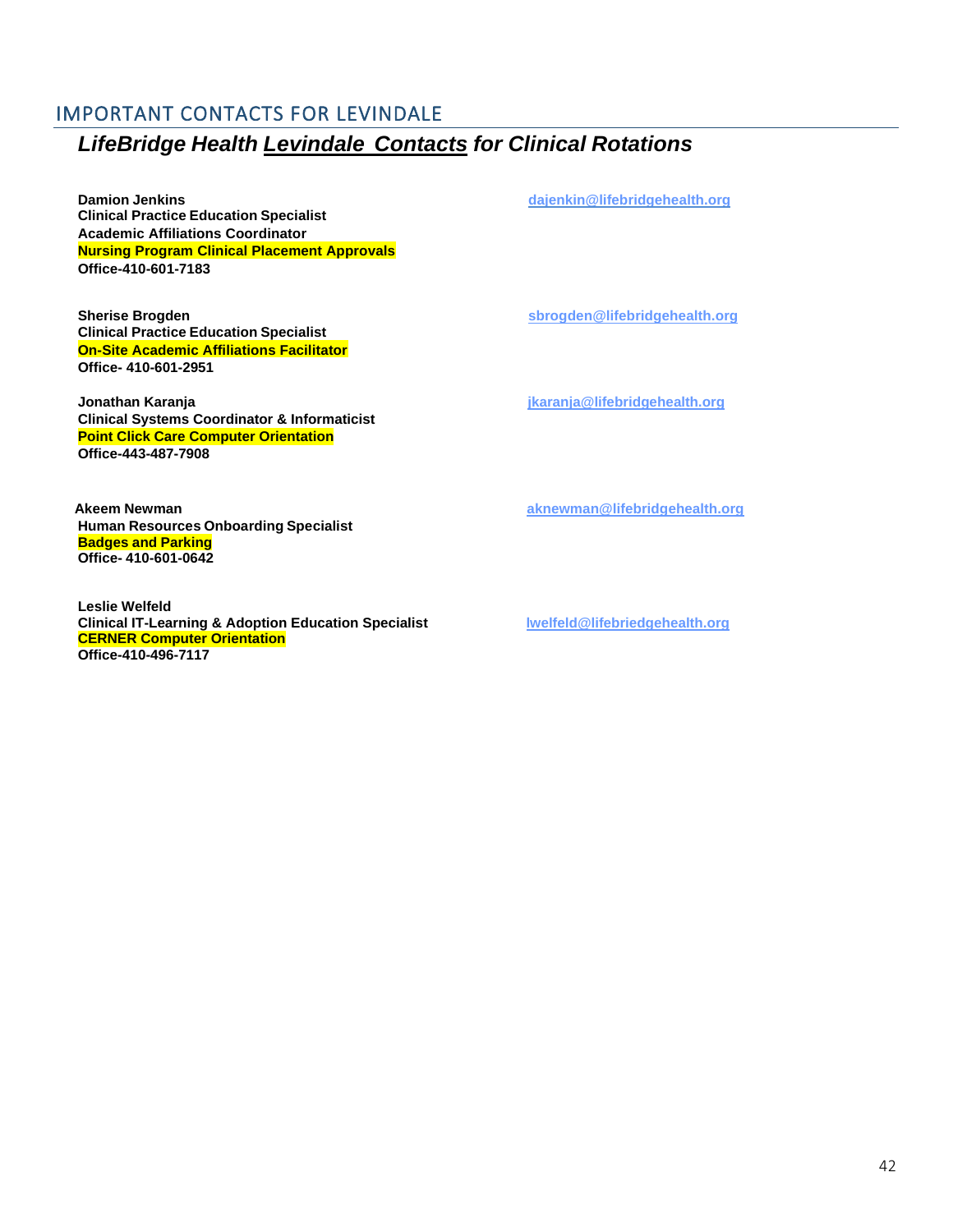<span id="page-42-0"></span>

### **CARE BRAVELY**

# COVID Education Attestation for Clinical Rotations

Please review the following links related to COVID19 education before coming to Levindale for your clinical rotation. As a student/instructor, you will not be able to care for patients/residents who have tested positive for COVID19, who are Quarantined, or Persons Under Investigation (PUI) for COVID19.

Below are some of the key details everyone should know coming to Levindale Hebrew Hospital and Geriatric Center:

- 1. Please review listed topics on the LifeBridge Health COVID19 education link: http://www.lifebridgehealth.org/Coronavirus/Coronavirus.aspx
	- Visitor Policy Update
	- What you can do
	- If you are Ill
- 2. Please review and watch the listed topics on the LifeBridge Health COVID19 Clinical Resources link: http://www.lifebridgehealth.org/covid-19/COVID-19ClinicalResources.aspx
	- Levindale PPE Donning and Doffing Video (equipment may vary or change as supplies increase or decrease in availability, but process of putting on and taking off will not change.)
- 3. Hand Hygiene is Key please complete the free course below from the CDC https://www.cdc.gov/handhygiene/training/interactiveEducation/

#### **Before your first clinical shift**

- 1. Review all the information in the Orientation Manual and sign the signature sheet stating that you have read and understand the information provided.
- 2. Review all of the information above, and sign this form stating that you have read/reviewed and understand the information provided.

#### **While in the Facility**

- 1. Upon entrance to the facility, you will be screened. If you are ill, you will not be able to enter the building.
- 2. You will be expected to follow the PPE guideline as listed above while you are in hospital.
- 3. Please maintain social distancing while moving throughout hospital and follow posted social distancing directions.
- 4. As a student/instructor, you will need to park on-site. All shuttle service for Pamlico has been suspended due to social distancing, and COVID-19 infection prevention protocols. Park near the back of the facility if possible so that others who need to come to the facility may have a parking spot in the front.

By signing below, I have reviewed the listed information and completed the courses as requested above. I will adhere to the recommendations listed above during my clinical rotation at Levindale.

Signature: \_\_\_\_\_\_\_\_\_\_\_\_\_\_\_\_\_\_\_\_\_\_\_\_\_\_\_\_\_\_\_\_\_\_\_\_\_\_ Date \_\_\_\_\_\_\_\_\_\_\_\_\_\_

Print Name: \_\_\_\_\_\_\_\_\_\_\_\_\_\_\_\_\_\_\_\_\_\_\_\_\_\_\_\_\_\_\_\_\_\_\_\_

**Please return signed document to your clinical coordinator before clinical rotation**